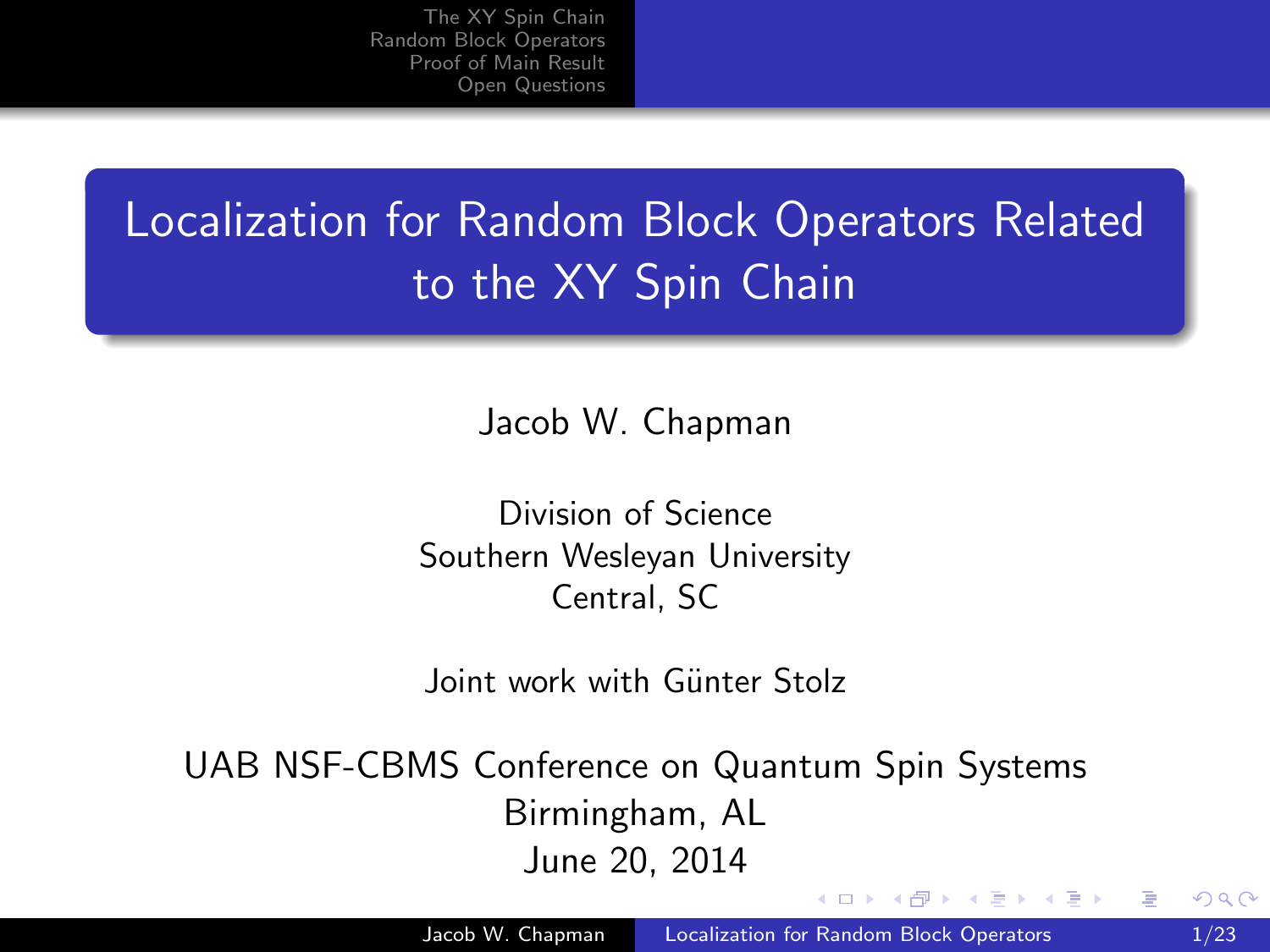#### Table of Contents

#### [The XY Spin Chain](#page-2-0) **• [The Model](#page-2-0)**

#### 2 [Random Block Operators](#page-7-0)

- [Emergence of Random Block Operators](#page-7-0)
- **[Main Result](#page-11-0)**
- **•** [Applications](#page-15-0)

#### 3 [Proof of Main Result](#page-26-0)

- [A Thouless Formula](#page-26-0)
- [Dynamical Localization](#page-34-0)
- [Proof of Theorem](#page-46-0)

#### **[Open Questions](#page-52-0)**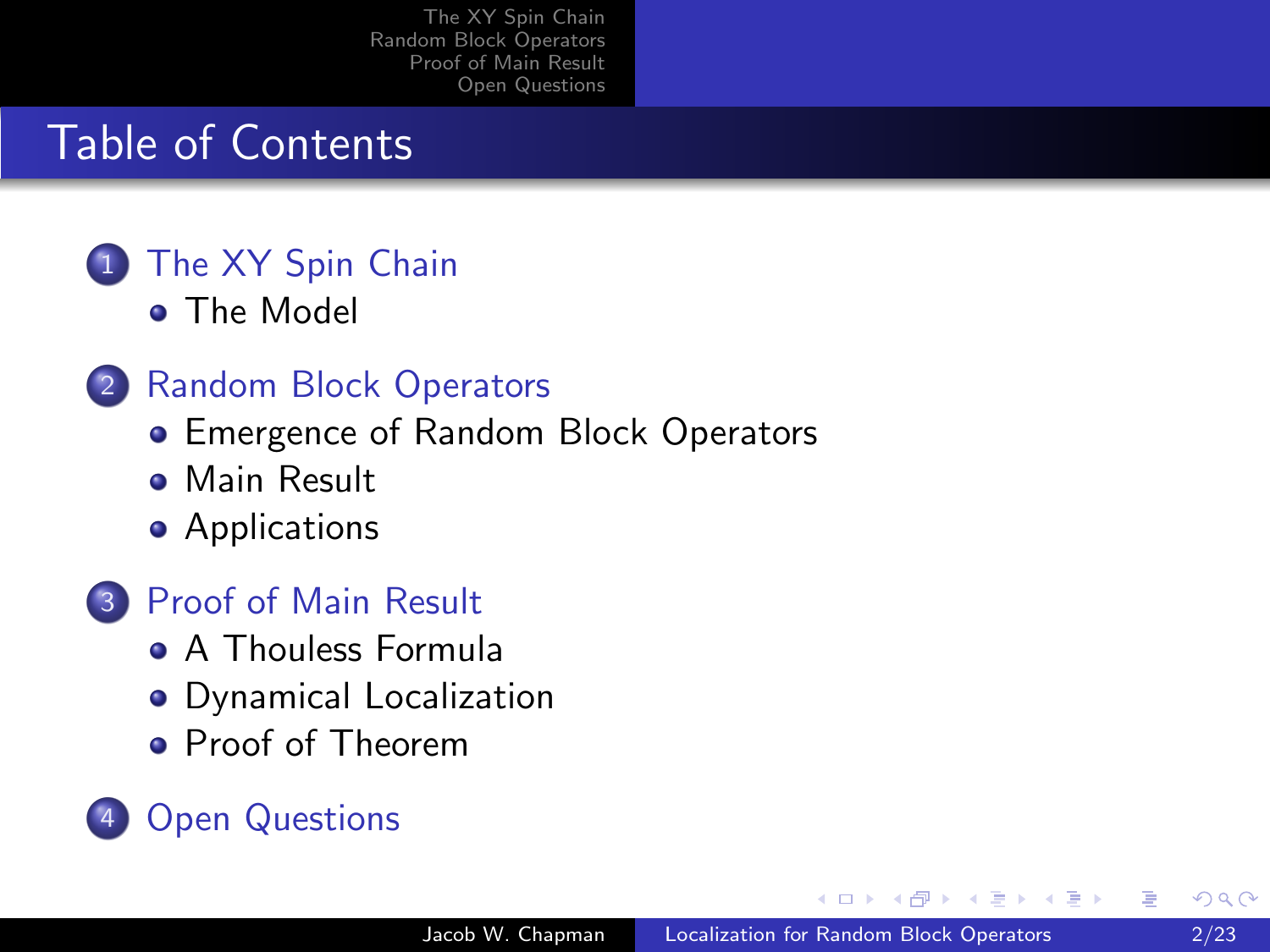[The Model](#page-6-0)

## The XY Spin Chain: The Model

• The anisotropic XY spin chain is given by the self-adjoint Hamiltonian

$$
H_n = \sum_{j=1}^{n-1} \mu_j [(1+\gamma_j)\sigma_j^x \sigma_{j+1}^x + (1-\gamma_j)\sigma_j^y \sigma_{j+1}^y] + \sum_{j=1}^n \nu_j \sigma_j^z
$$

on the Hilbert space  $\mathcal{H}_n = \bigotimes^n \mathbb{C}^2$ .

 $\sim$   $\sim$ 

<span id="page-2-0"></span> $\mathbf{F} \rightarrow \mathbf{F} \oplus \mathbf{F} \rightarrow \mathbf{F} \oplus \mathbf{F}$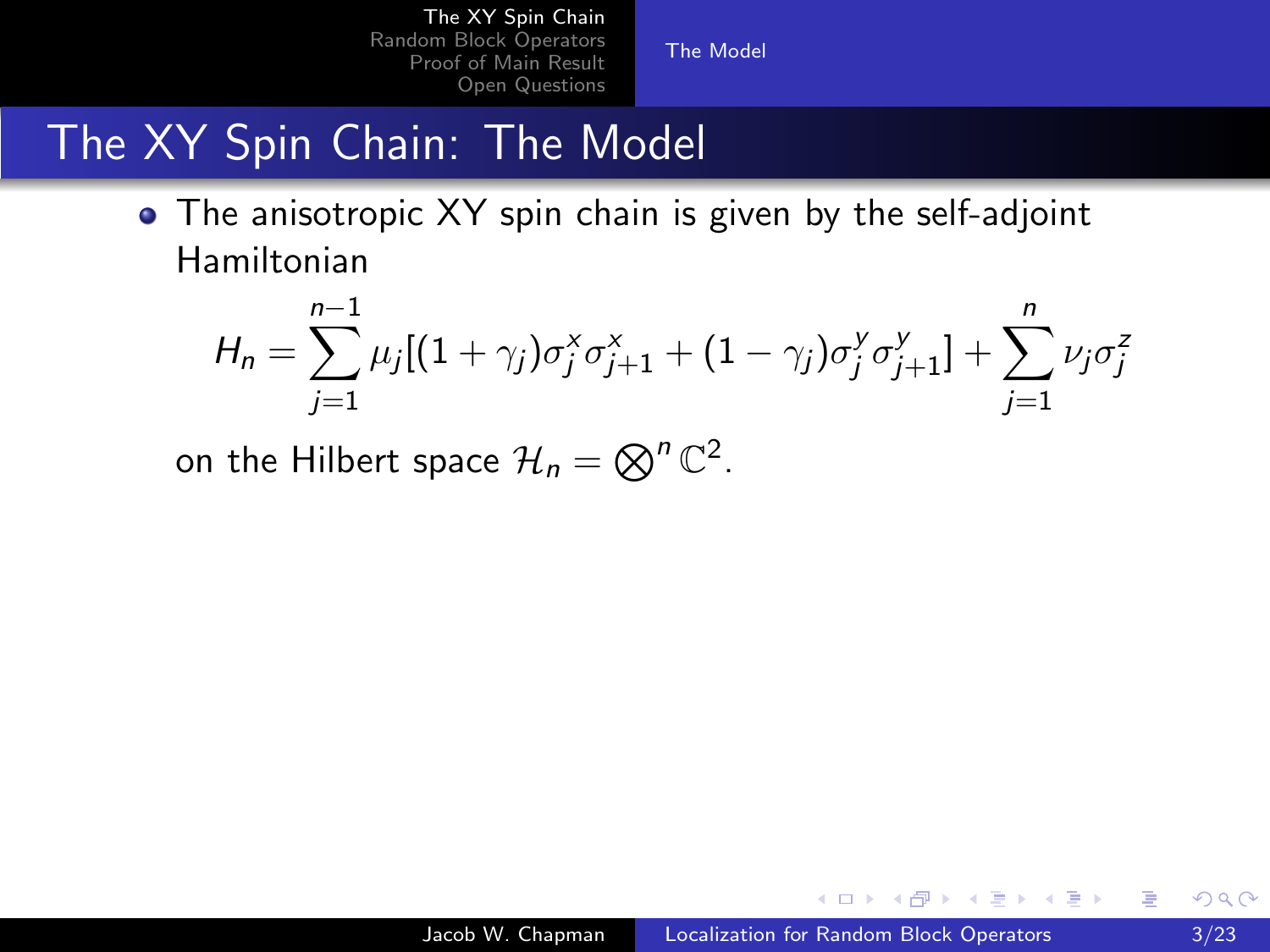[The Model](#page-6-0)

## The XY Spin Chain: The Model

• The anisotropic XY spin chain is given by the self-adjoint Hamiltonian

$$
H_n = \sum_{j=1}^{n-1} \mu_j [(1+\gamma_j)\sigma_j^x \sigma_{j+1}^x + (1-\gamma_j)\sigma_j^y \sigma_{j+1}^y] + \sum_{j=1}^n \nu_j \sigma_j^z
$$

on the Hilbert space  $\mathcal{H}_n = \bigotimes^n \mathbb{C}^2$ .

• Coupling strengths  $\{\mu_i\}$ , anisotropy factors  $\{\gamma_i\}$ , and external magnetic field  $\{\nu_i\}$ 

同→ (ヨ→ (ヨ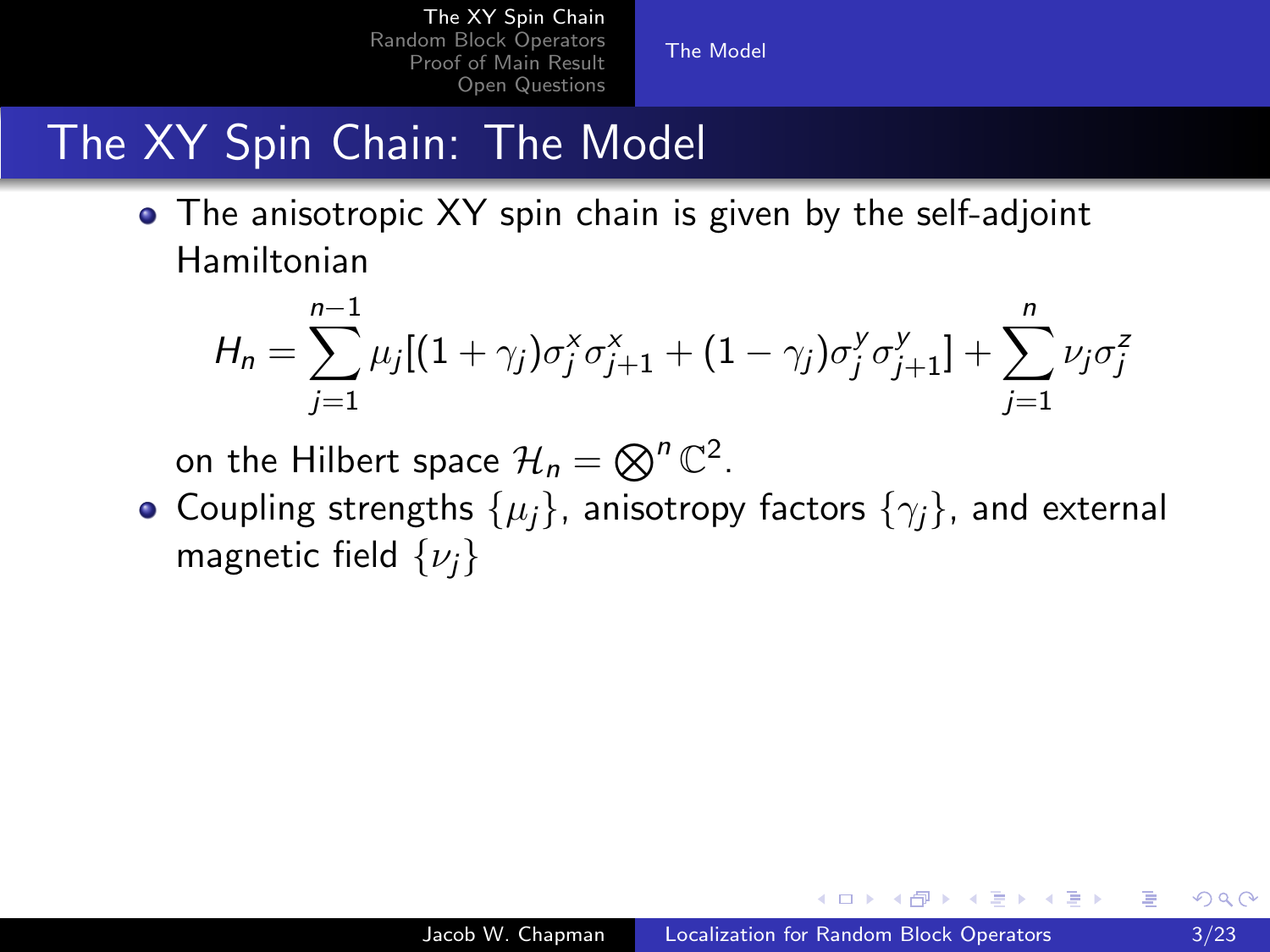[The Model](#page-6-0)

## The XY Spin Chain: The Model

• The anisotropic XY spin chain is given by the self-adjoint Hamiltonian

$$
H_n = \sum_{j=1}^{n-1} \mu_j [(1+\gamma_j)\sigma_j^x \sigma_{j+1}^x + (1-\gamma_j)\sigma_j^y \sigma_{j+1}^y] + \sum_{j=1}^n \nu_j \sigma_j^z
$$

on the Hilbert space  $\mathcal{H}_n = \bigotimes^n \mathbb{C}^2$ .

- Coupling strengths  $\{\mu_i\}$ , anisotropy factors  $\{\gamma_i\}$ , and external magnetic field  $\{\nu_i\}$
- Anisotropic means  $\gamma_i \neq 0$

A & Y B & Y B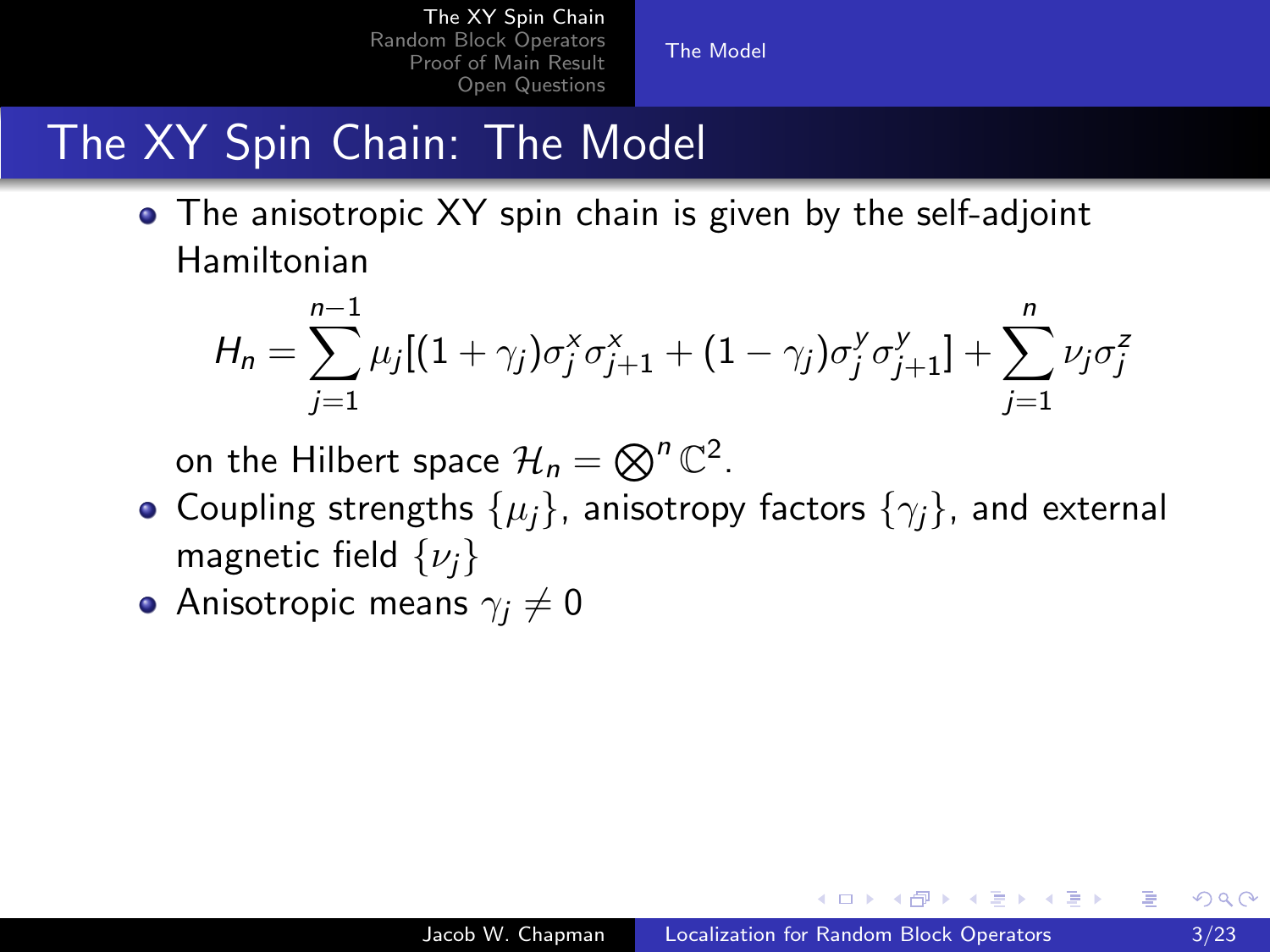[The Model](#page-6-0)

## The XY Spin Chain: The Model

• The anisotropic XY spin chain is given by the self-adjoint Hamiltonian

$$
H_n = \sum_{j=1}^{n-1} \mu_j [(1+\gamma_j)\sigma_j^x \sigma_{j+1}^x + (1-\gamma_j)\sigma_j^y \sigma_{j+1}^y] + \sum_{j=1}^n \nu_j \sigma_j^z
$$

on the Hilbert space  $\mathcal{H}_n = \bigotimes^n \mathbb{C}^2$ .

- Coupling strengths  $\{\mu_i\}$ , anisotropy factors  $\{\gamma_i\}$ , and external magnetic field  $\{\nu_i\}$
- Anisotropic means  $\gamma_i \neq 0$
- **Pauli matrices**

$$
\sigma^x = \begin{pmatrix} 0 & 1 \\ 1 & 0 \end{pmatrix} \quad \sigma^y = \begin{pmatrix} 0 & -i \\ i & 0 \end{pmatrix} \quad \sigma^z = \begin{pmatrix} 1 & 0 \\ 0 & -1 \end{pmatrix}
$$

A . . 2 . . 2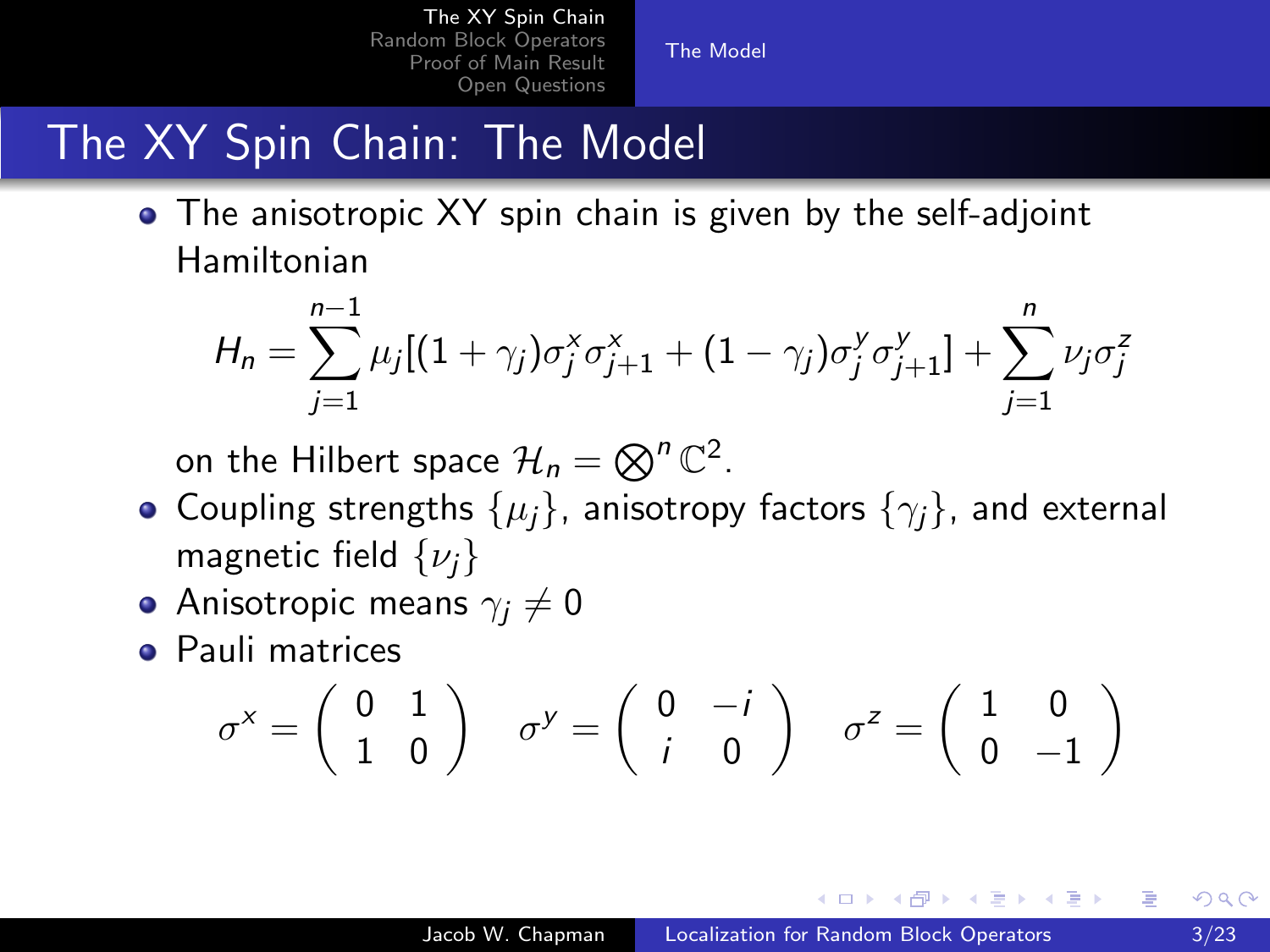[The Model](#page-2-0)

## The XY Spin Chain: The Model

• The anisotropic XY spin chain is given by the self-adjoint Hamiltonian

$$
H_n = \sum_{j=1}^{n-1} \mu_j [(1+\gamma_j)\sigma_j^x \sigma_{j+1}^x + (1-\gamma_j)\sigma_j^y \sigma_{j+1}^y] + \sum_{j=1}^n \nu_j \sigma_j^z
$$

on the Hilbert space  $\mathcal{H}_n = \bigotimes^n \mathbb{C}^2$ .

- Coupling strengths  $\{\mu_i\}$ , anisotropy factors  $\{\gamma_i\}$ , and external magnetic field  $\{\nu_i\}$
- Anisotropic means  $\gamma_i \neq 0$
- **Pauli matrices**

<span id="page-6-0"></span>
$$
\sigma^x = \begin{pmatrix} 0 & 1 \\ 1 & 0 \end{pmatrix} \quad \sigma^y = \begin{pmatrix} 0 & -i \\ i & 0 \end{pmatrix} \quad \sigma^z = \begin{pmatrix} 1 & 0 \\ 0 & -1 \end{pmatrix}
$$

 $M_j:=I\otimes\dots\otimes I\otimes M\otimes I\otimes\dots\otimes I$  (nontrivial in  $j$ th component)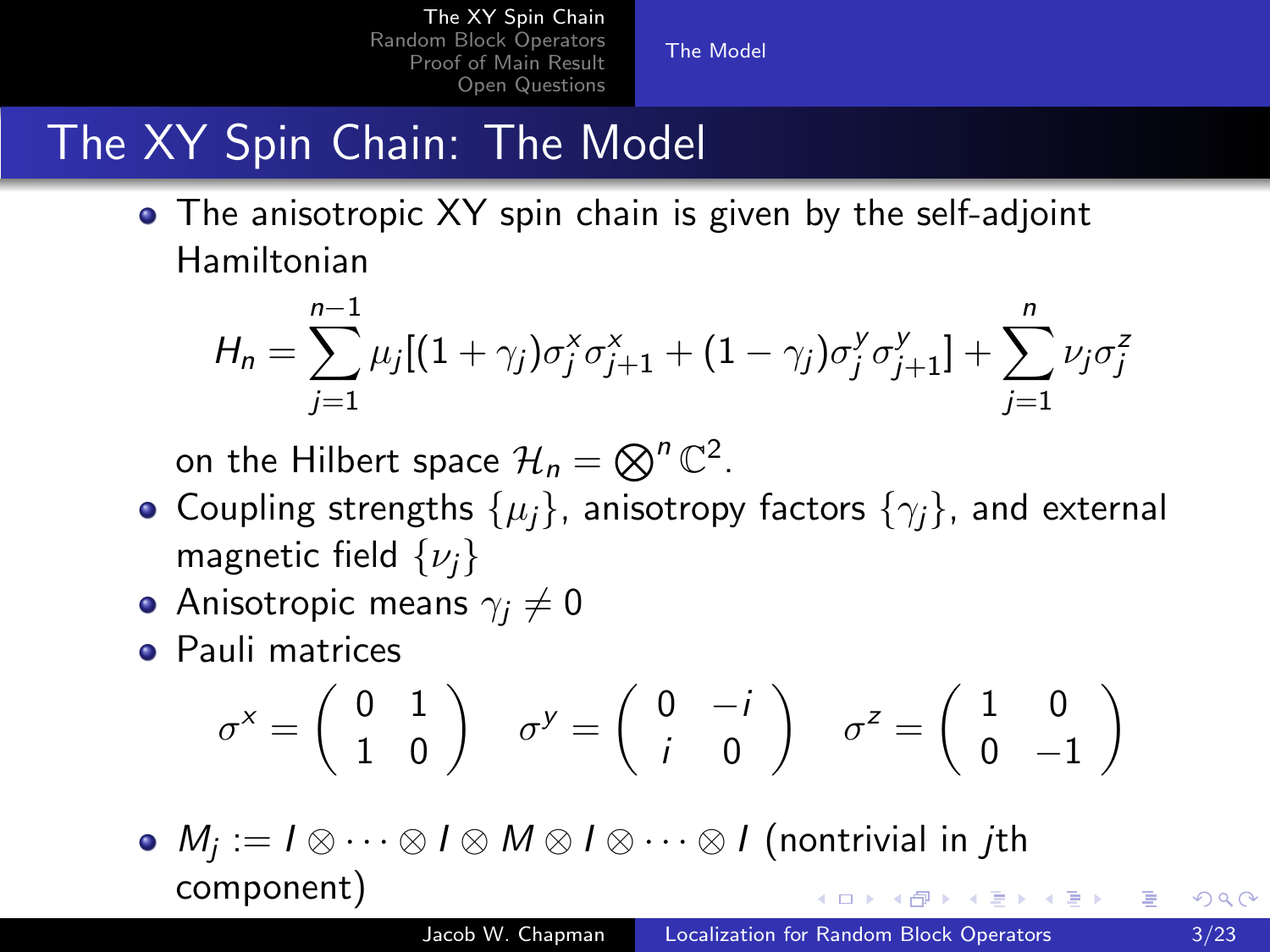[Emergence of Random Block Operators](#page-7-0) [Main Result](#page-11-0)

## Random Block Operators

Via the Jordan-Wigner transform, one reduces the problem to proving dynamical localization for the random block operator

<span id="page-7-0"></span>
$$
\hat{M}_n = \left( \begin{array}{cc} A_n & B_n \\ -B_n & -A_n \end{array} \right)
$$

where

$$
A_n = \begin{pmatrix} \nu_1 & -\mu_1 & & & & \\ -\mu_1 & \ddots & & & & \\ & \ddots & \ddots & -\mu_{n-1} & \\ & & \ddots & \ddots & -\mu_{n-1} \\ & & & -\mu_{n-1} & \nu_n \end{pmatrix}
$$

$$
B_n = \begin{pmatrix} 0 & -\mu_1 \gamma_1 & & & & \\ \mu_1 \gamma_1 & \ddots & & & & \\ & \ddots & \ddots & -\mu_{n-1} \gamma_{n-1} & \\ & & \ddots & \ddots & -\mu_{n-1} \gamma_{n-1} & \\ & & & \mu_{n-1} \gamma_{n-1} & \text{if } \rho & \text{if } \rho & \text{if } \rho & \text{if } \rho & \text{if } \rho & \text{if } \rho & \text{if } \rho & \text{if } \rho & \text{if } \rho & \text{if } \rho & \text{if } \rho & \text{if } \rho & \text{if } \rho & \text{if } \rho & \text{if } \rho & \text{if } \rho & \text{if } \rho & \text{if } \rho & \text{if } \rho & \text{if } \rho & \text{if } \rho & \text{if } \rho & \text{if } \rho & \text{if } \rho & \text{if } \rho & \text{if } \rho & \text{if } \rho & \text{if } \rho & \text{if } \rho & \text{if } \rho & \text{if } \rho & \text{if } \rho & \text{if } \rho & \text{if } \rho & \text{if } \rho & \text{if } \rho & \text{if } \rho & \text{if } \rho & \text{if } \rho & \text{if } \rho & \text{if } \rho & \text{if } \rho & \text{if } \rho & \text{if } \rho & \text{if } \rho & \text{if } \rho & \text{if } \rho & \text{if } \rho & \text{if } \rho & \text{if } \rho & \text{if } \rho & \text{if } \rho & \text{if } \rho & \text{if } \rho & \text{if } \rho & \text{if } \rho & \text{if } \rho & \text{if } \rho & \text{if } \rho & \text{if } \rho & \text{if } \rho & \text{if } \rho & \text{if } \rho & \text{if } \rho & \text{if } \rho & \text{if } \rho & \text{if } \rho & \text{if }
$$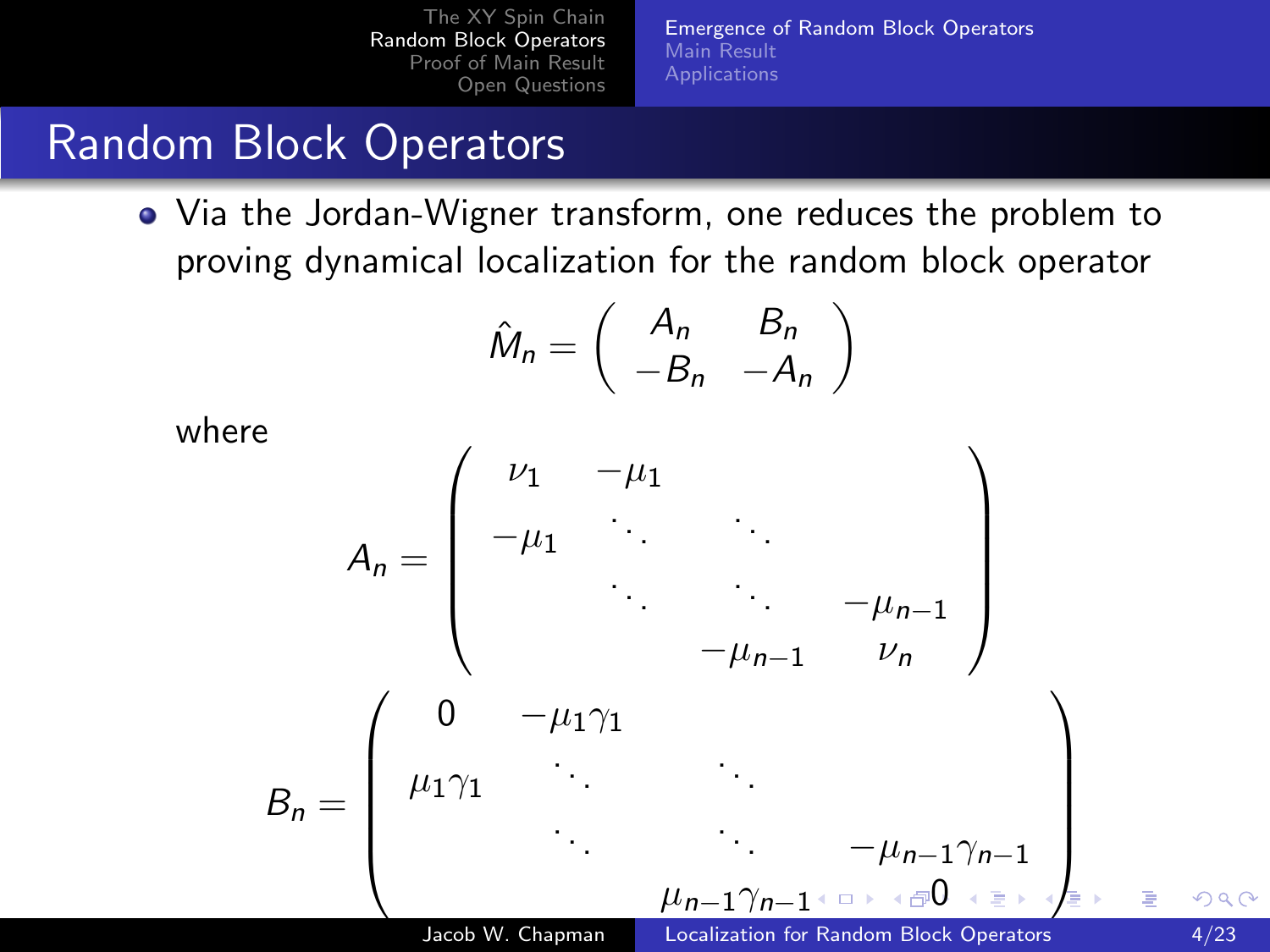[Emergence of Random Block Operators](#page-7-0) [Main Result](#page-11-0) **[Applications](#page-15-0)** 

#### Random Block Operators

[Elgart/Shamis/Sodin, 2012] - showed dynamical localization for a wider class of random block operators, at large disorder.

a mills

<span id="page-8-0"></span>∢ 何 ▶ . ∢ 手 ▶ . ∢ 手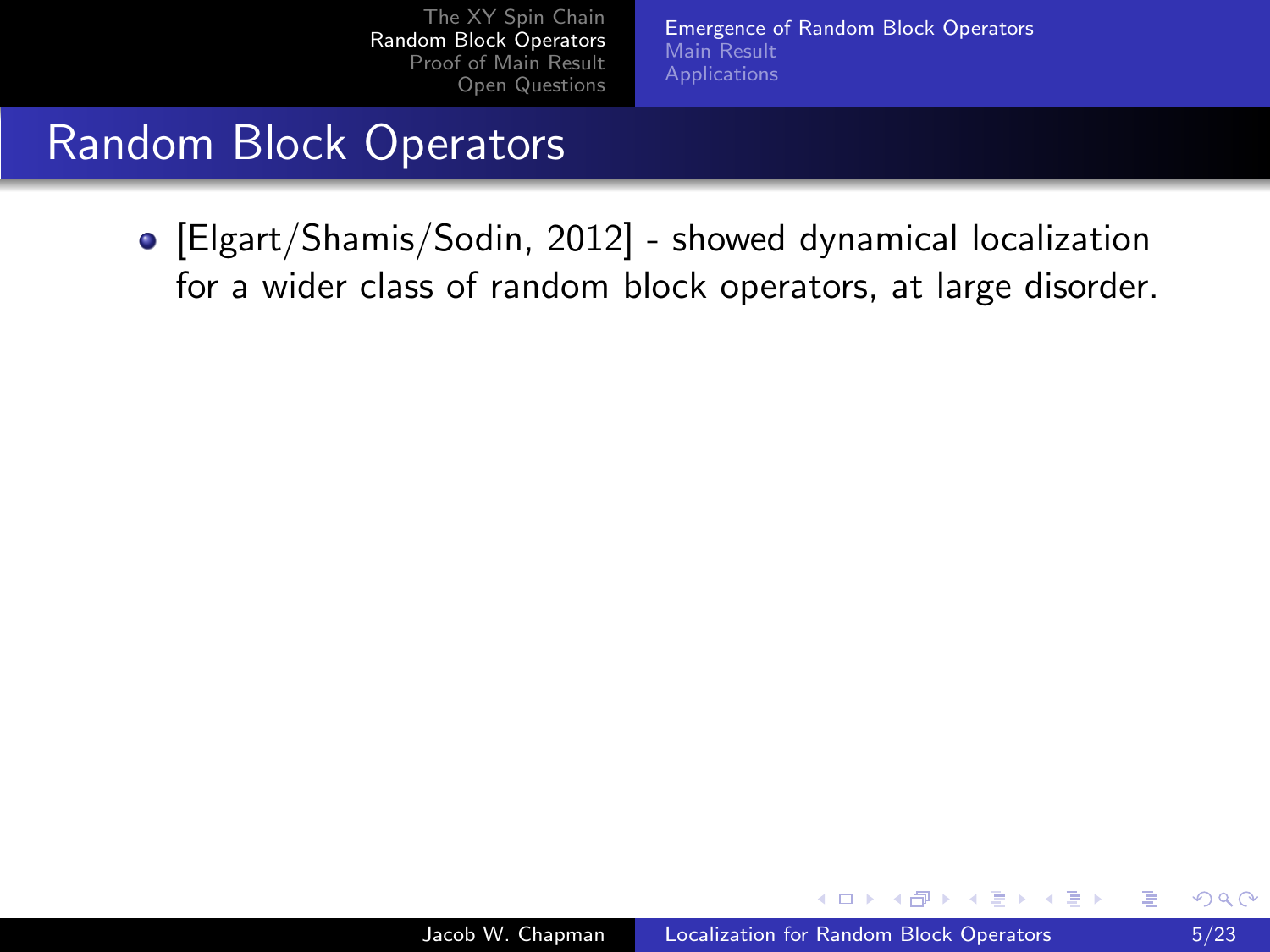[Emergence of Random Block Operators](#page-7-0) [Main Result](#page-11-0) [Applications](#page-15-0)

### Random Block Operators

- [Elgart/Shamis/Sodin, 2012] showed dynamical localization for a wider class of random block operators, at large disorder.
- How about small disorder? Since the 1-D Anderson model is dynamically localized at all energies at small disorder, is  $\hat{M}_n$  as well?

A . . 2 . .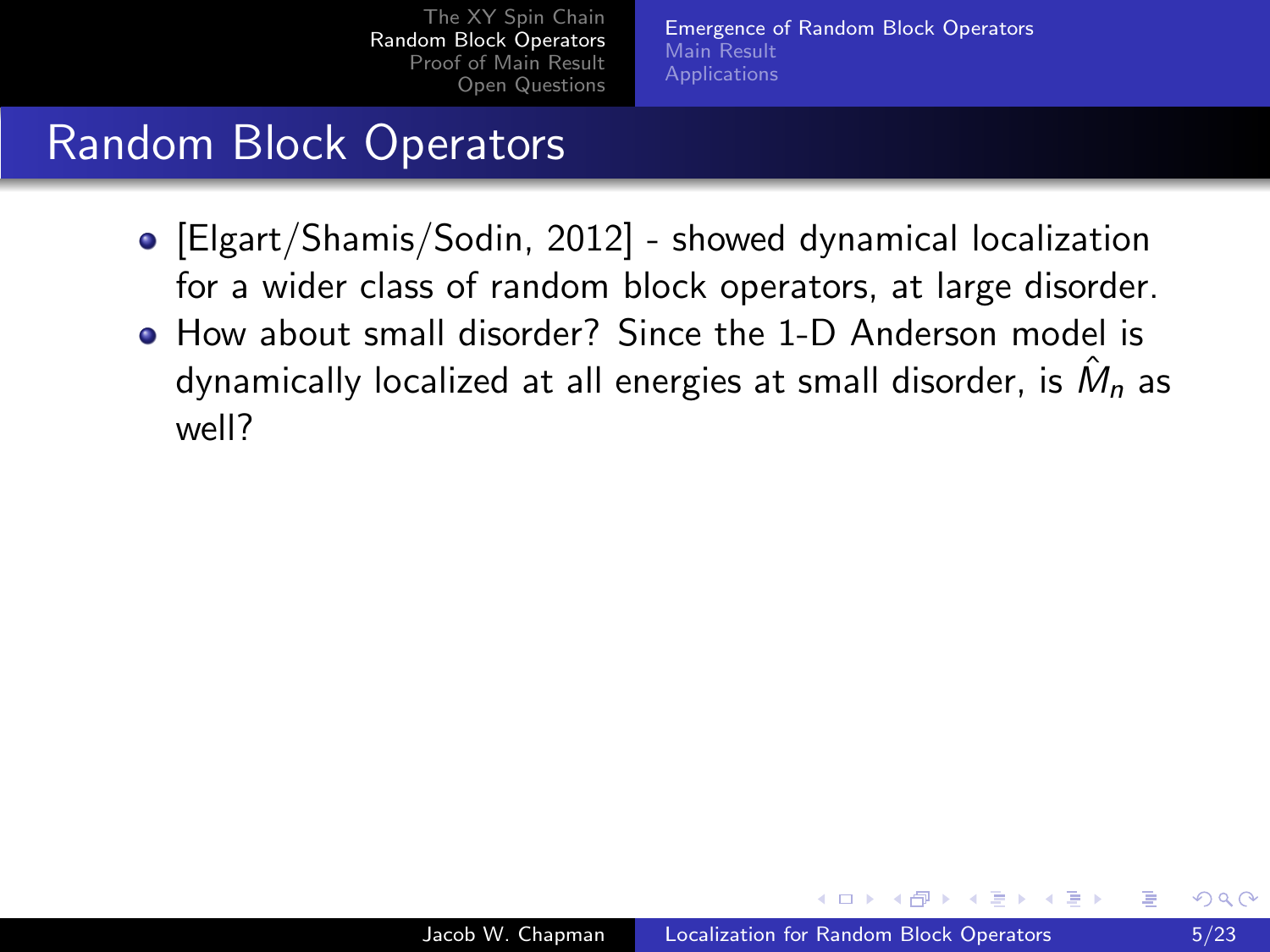<span id="page-10-0"></span>[Emergence of Random Block Operators](#page-7-0) [Main Result](#page-11-0) [Applications](#page-15-0)

### Random Block Operators

- [Elgart/Shamis/Sodin, 2012] showed dynamical localization for a wider class of random block operators, at large disorder.
- How about small disorder? Since the 1-D Anderson model is dynamically localized at all energies at small disorder, is  $\hat{M}_n$  as well?

\n- \n**6** It is convenient to write 
$$
\hat{M}_n
$$
 in the basis\n  $(e_1, e_{n+1}, e_2, e_{n+2}, \ldots, e_n, e_{2n})$  as\n 
$$
M_n = \begin{pmatrix}\n \nu_1 \sigma^2 & -\mu_1 S(\gamma_1) & & \\
-\mu_1 S(\gamma_1)^t & \nu_2 \sigma^2 & & \\
& \ddots & \ddots & \ddots & \\
& \ddots & \ddots & \ddots & \\
& -\mu_{n-1} S(\gamma_{n-1})^t & \nu_n \sigma^2\n \end{pmatrix}
$$
\n where  $\sigma^2 = \begin{pmatrix} 1 & 0 \\ 0 & -1 \end{pmatrix}$  and  $S(\gamma) = \begin{pmatrix} 1 & \gamma \\ \vdots & \ddots & \\
& \ddots & \\
& \ddots & \\
& \ddots & \\
& \ddots & \\
& \ddots & \\
& \ddots & \\
& \ddots & \\
& \ddots & \\
& \ddots & \\
& \ddots & \\
& \ddots & \\
& \ddots & \\
& \ddots & \\
& \ddots & \\
& \ddots & \\
& \ddots & \\
& \ddots & \\
& \ddots & \\
& \ddots & \\
& \ddots & \\
& \ddots & \\
& \ddots & \\
& \ddots & \\
& \ddots & \\
& \ddots & \\
& \ddots & \\
& \ddots & \\
& \ddots & \\
& \ddots & \\
& \ddots & \\
& \ddots & \\
& \ddots & \\
& \ddots & \\
& \ddots & \\
& \ddots & \\
& \ddots & \\
& \ddots & \\
& \ddots & \\
& \ddots & \\
& \ddots & \\
& \ddots & \\
& \ddots & \\
& \ddots & \\
& \ddots & \\
& \dd$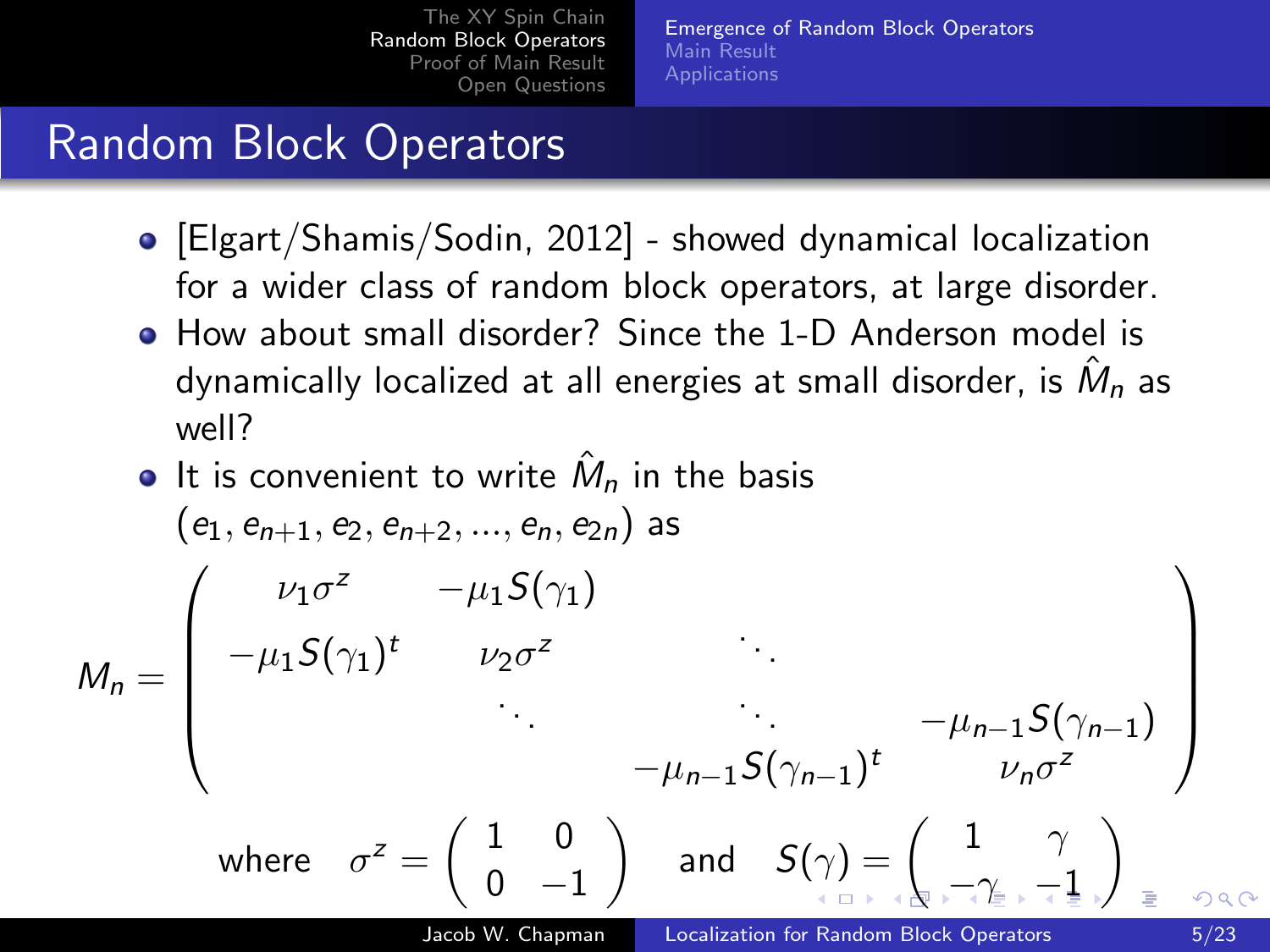[Emergence of Random Block Operators](#page-7-0) [Main Result](#page-14-0)

#### Random Block Operators: Main Result

 $\bullet$   $M_n$  is an example of a **block Jacobi matrix**.

4 0 8

<span id="page-11-0"></span>∢何 ▶ ∢ ヨ ▶ ∢ ヨ ▶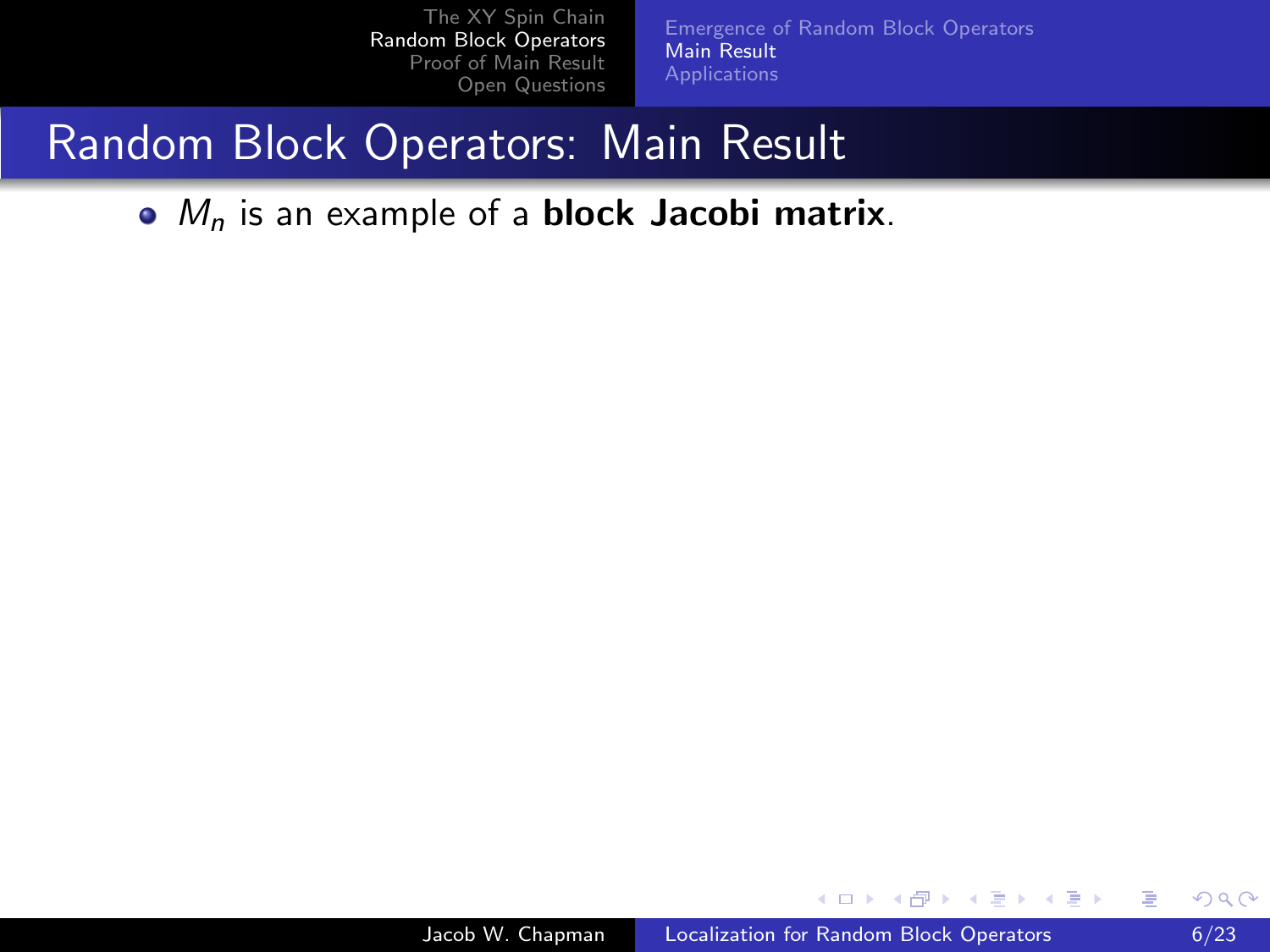[The XY Spin Chain](#page-2-0) [Random Block Operators](#page-7-0) [Proof of Main Result](#page-26-0) [Open Questions](#page-52-0) [Emergence of Random Block Operators](#page-7-0) [Main Result](#page-14-0) [Applications](#page-15-0)

## Random Block Operators: Main Result

- $\bullet$   $M_n$  is an example of a **block Jacobi matrix**.
- To study the effects of introducing randomness into our model, assume:
	- $\{\nu_i\}$  are i.i.d. with nontrivial distribution  $\rho$  of compact support
	- $\gamma_i \equiv \gamma \in (0, 1) \cup (1, \infty)$  (0=isotropic, 1=Ising model)
	- $\bullet \ \mu_i \equiv 1$

**<何> <ヨ> <ヨ**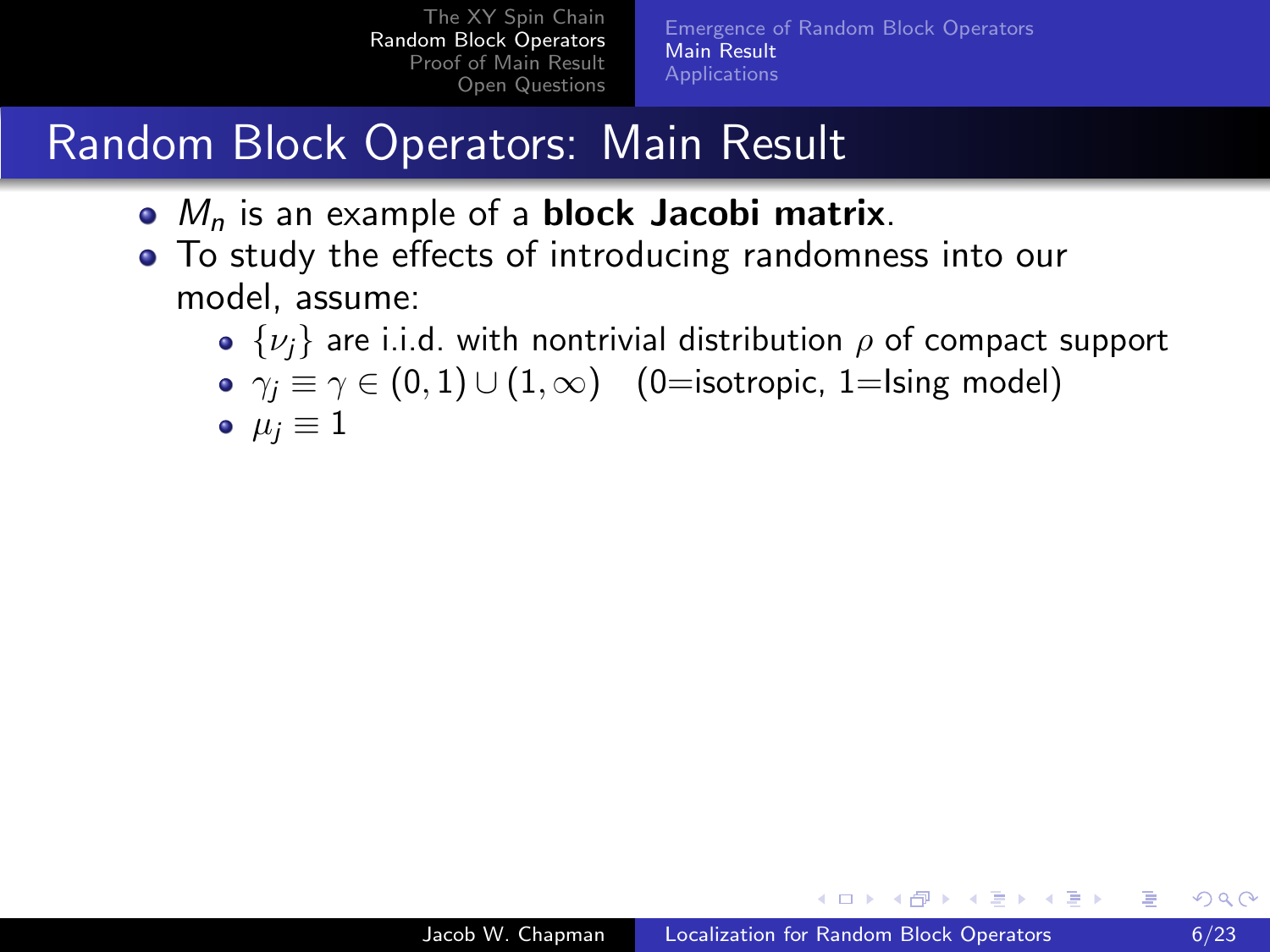[The XY Spin Chain](#page-2-0) [Random Block Operators](#page-7-0) [Proof of Main Result](#page-26-0) [Open Questions](#page-52-0) [Emergence of Random Block Operators](#page-7-0) [Main Result](#page-14-0) [Applications](#page-15-0)

## Random Block Operators: Main Result

- $\bullet$   $M_n$  is an example of a **block Jacobi matrix**.
- To study the effects of introducing randomness into our model, assume:
	- $\{\nu_i\}$  are i.i.d. with nontrivial distribution  $\rho$  of compact support
	- $\gamma_j \equiv \gamma \in (0, 1) \cup (1, \infty)$  (0=isotropic, 1=Ising model)

$$
\bullet~~\mu_j\equiv 1
$$

Let  $P_j: \ell^2([1, n]; \mathbb{C}^2) \to \mathbb{C}^2$  be the projection  $P_j u = u(j)$ .

 $\mathcal{A}$  and  $\mathcal{A}$  in the set of  $\mathbb{R}^n$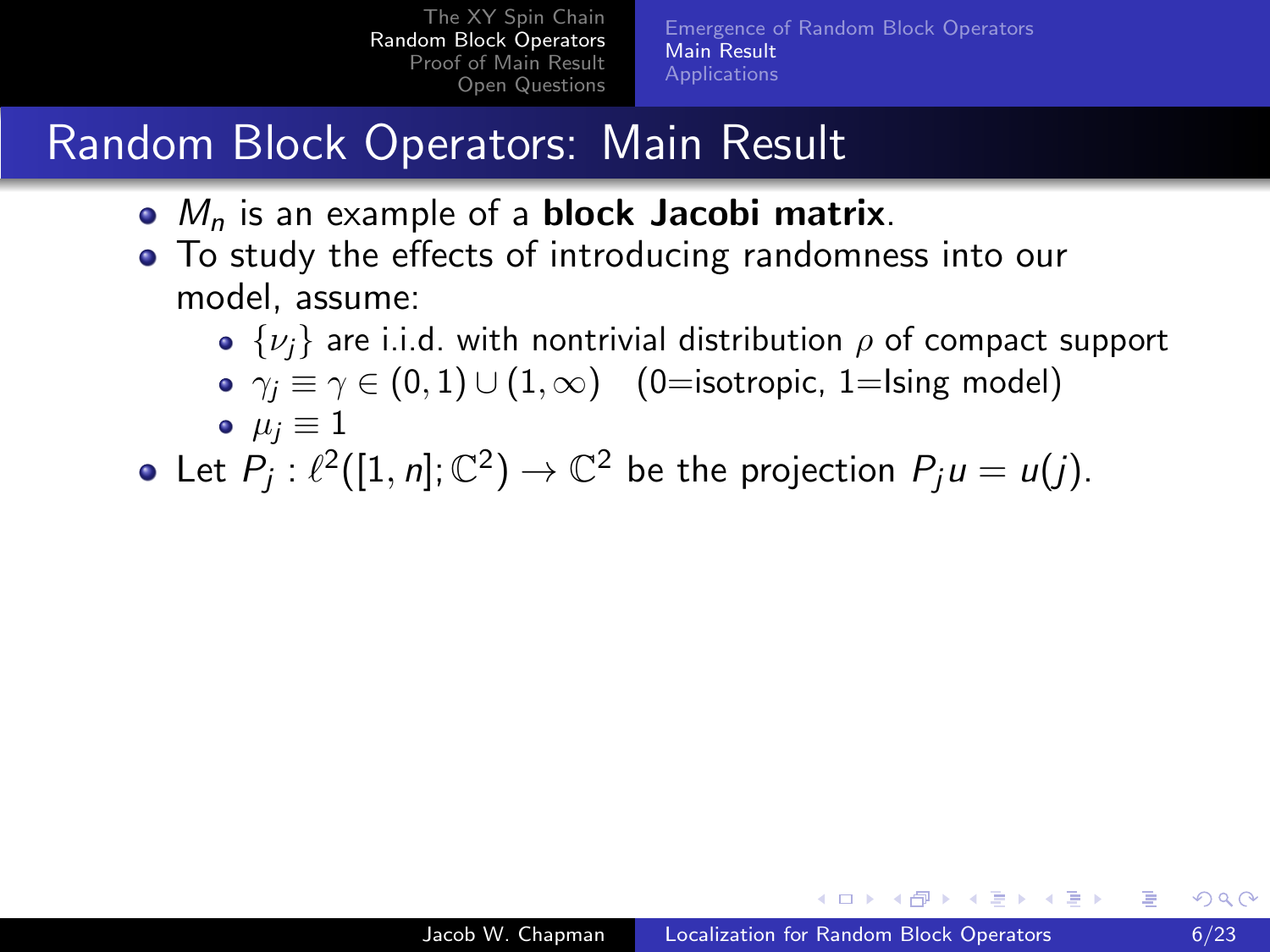[The XY Spin Chain](#page-2-0) [Random Block Operators](#page-7-0) [Proof of Main Result](#page-26-0) [Open Questions](#page-52-0) [Emergence of Random Block Operators](#page-7-0) [Main Result](#page-11-0) [Applications](#page-15-0)

## Random Block Operators: Main Result

- $\bullet$   $M_n$  is an example of a **block Jacobi matrix**.
- To study the effects of introducing randomness into our model, assume:
	- $\{\nu_i\}$  are i.i.d. with nontrivial distribution  $\rho$  of compact support
	- $\gamma_i \equiv \gamma \in (0,1) \cup (1,\infty)$  (0=isotropic, 1=Ising model)

$$
\bullet~~\mu_j\equiv 1
$$

Let  $P_j: \ell^2([1, n]; \mathbb{C}^2) \to \mathbb{C}^2$  be the projection  $P_j u = u(j)$ .

• With such coefficients we have

#### Theorem (Main Result)

For every compact interval  $J \subset \mathbb{R} \setminus \{0\}$  and every  $\zeta \in (0,1)$ , there exist constants  $C = C(J,\zeta) < \infty$  and  $\eta = \eta(J,\zeta) > 0$  such that for all  $n \in \mathbb{N}$  and  $i, k \in [1, n]$ ,

<span id="page-14-0"></span>
$$
\mathbb{E}\left(\sup_{t\in\mathbb{R}}\|P_je^{-itM_n}\chi_J(M_n)P_k^*\|\right)\leq Ce^{-\eta|j-k|^{\zeta}}.
$$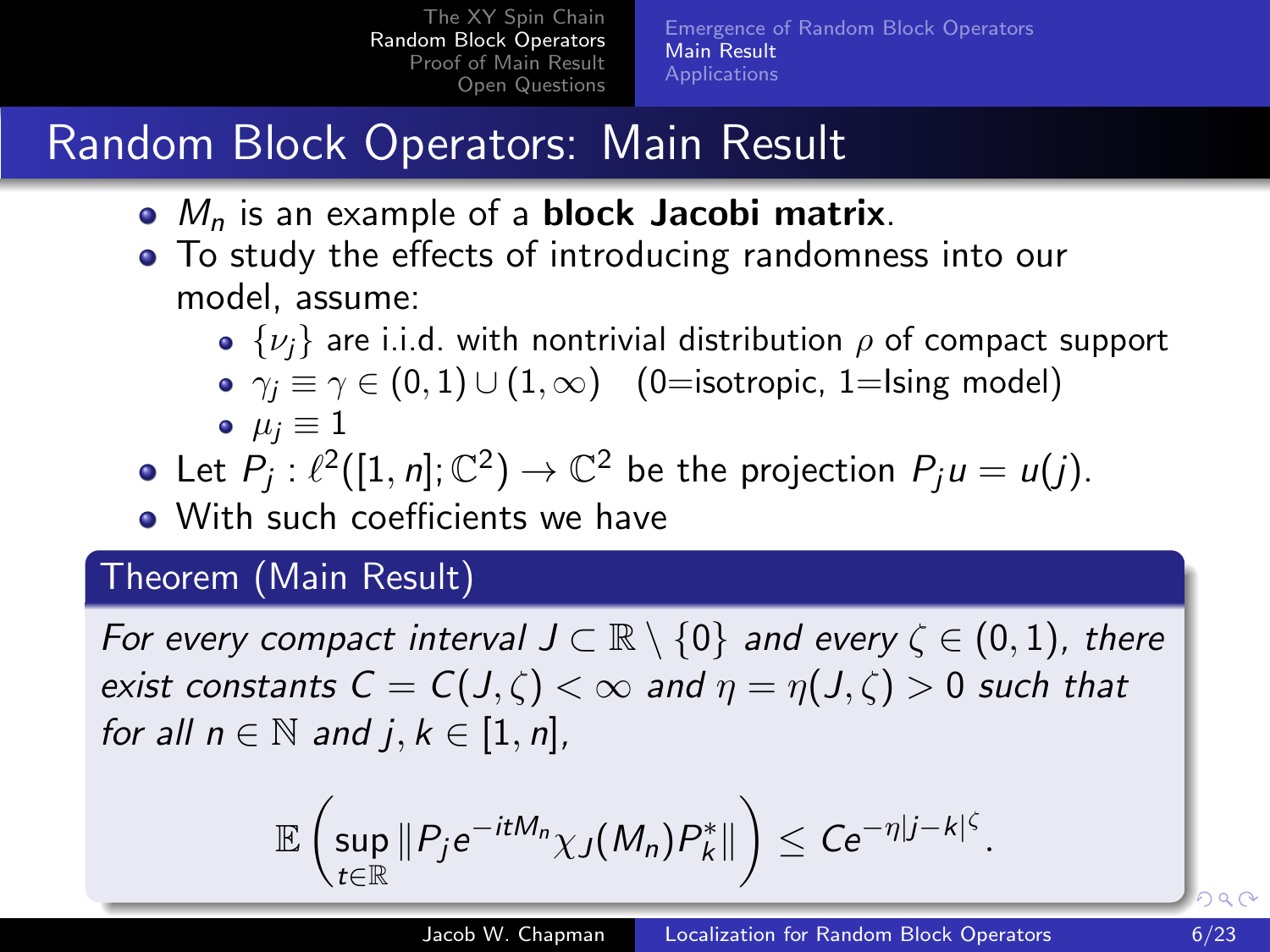[Emergence of Random Block Operators](#page-7-0) [Main Result](#page-11-0) [Applications](#page-16-0)

## Random Block Operators: Applications

<span id="page-15-2"></span><span id="page-15-1"></span>What does this result tell us about the anisotropic XY spin chain?

4 0 8

<span id="page-15-0"></span>∢何 ▶ ∢ ヨ ▶ ∢ ヨ ▶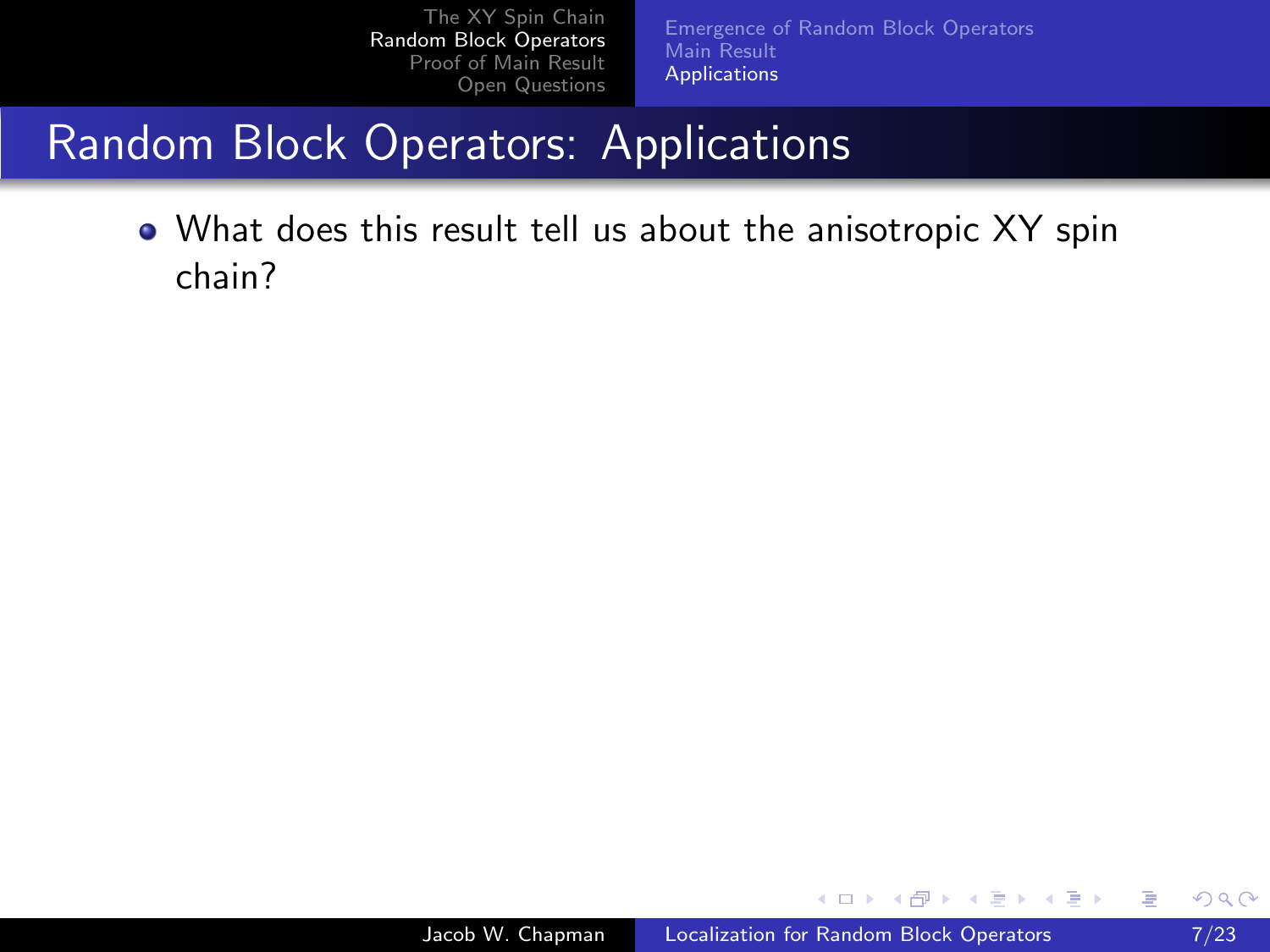[Emergence of Random Block Operators](#page-7-0) [Main Result](#page-11-0) [Applications](#page-15-0)

## Random Block Operators: Applications

What does this result tell us about the anisotropic XY spin chain? Generalizing [Hamza/Sims/Stolz, 2012],

#### Theorem

If there exist  $\zeta \in (0,1)$  and  $C > 0$ ,  $\eta > 0$  such that for all  $n \in \mathbb{N}$ and  $j, k \in [1, n]$ ,  $\mathbb{E}\,\Big(\textsf{sup}$  $\sup_{t\in\mathbb{R}}\Vert P_je^{-itM_n}P_k^*\Vert\bigg)\leq Ce^{-\eta|j-k|^{\zeta}}$  $(1)$ 

then for every  $\varepsilon \in (0,\eta)$ , there exists  $C'=C'(\eta,\varepsilon,\zeta)>0$  such that  $\mathbb{E}\,\Big(\big\textsf{sup}$ t∈R  $\left\| [\tau_t^n(A), B] \right\| \Big) \leq C' \|A\| \|B\| e^{-(\eta - \varepsilon) |j-k|^{\zeta}}$ (2)

for all  $1\leq j < k,~n\geq k,~ A\in {\cal A}_j$ , and  $B\in {\cal A}_{[k,n]}.$  Furthermore, if [\(1\)](#page-15-1) holds with  $\zeta = 1$ , then [\(2\)](#page-15-2) holds with  $\varepsilon = 0$ .

∢ロト ∢母ト ∢ヨト ∢ヨト

<span id="page-16-0"></span>Ξ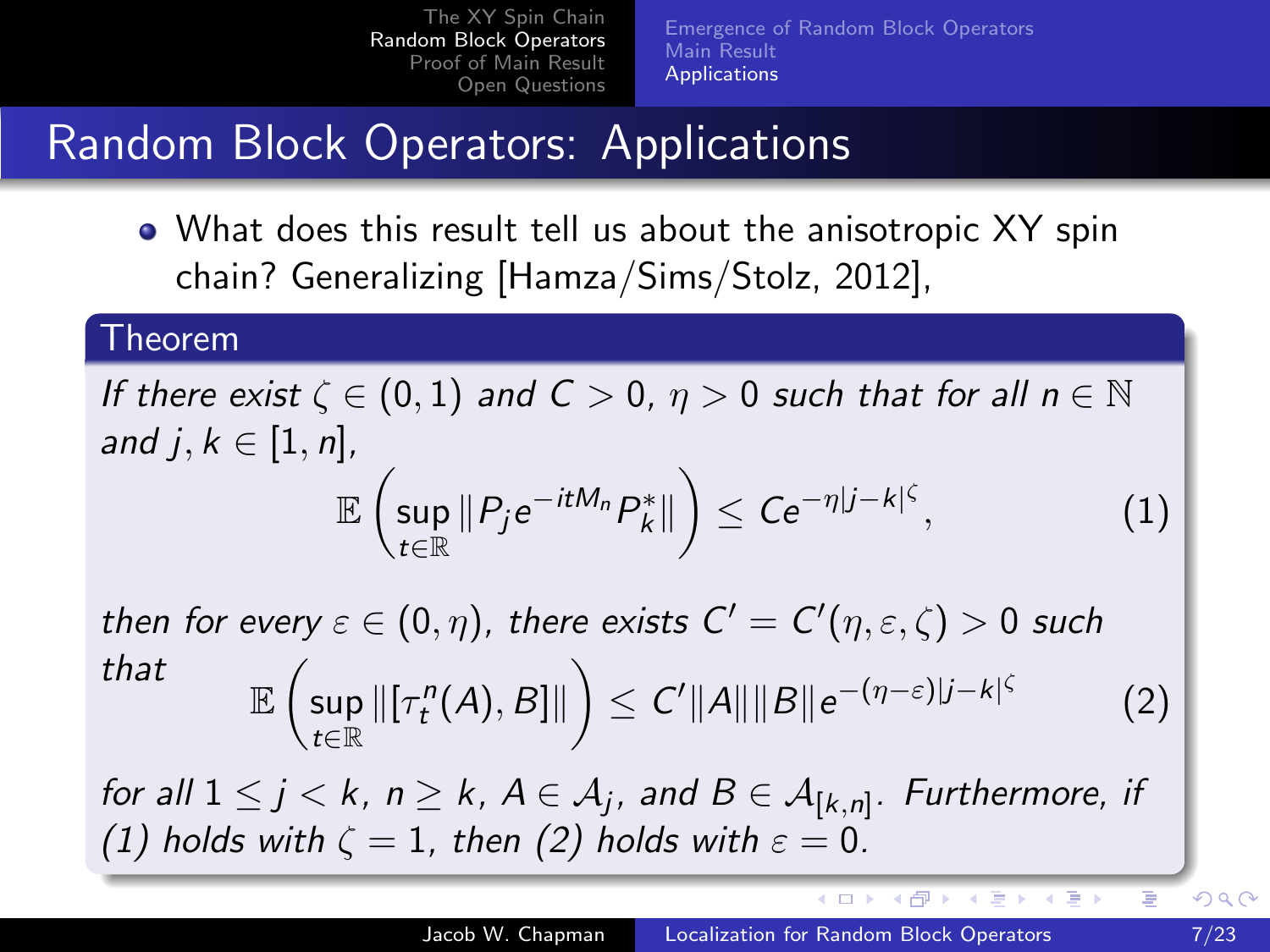[Emergence of Random Block Operators](#page-7-0) [Main Result](#page-11-0) [Applications](#page-15-0)

## Random Block Operators: Applications

• Equation [\(2\)](#page-15-2) may be regarded as a "zero-velocity" Lieb-Robinson bound for the anisotropic XY chain.

4 17 18

**<何> <ヨ> <ヨ**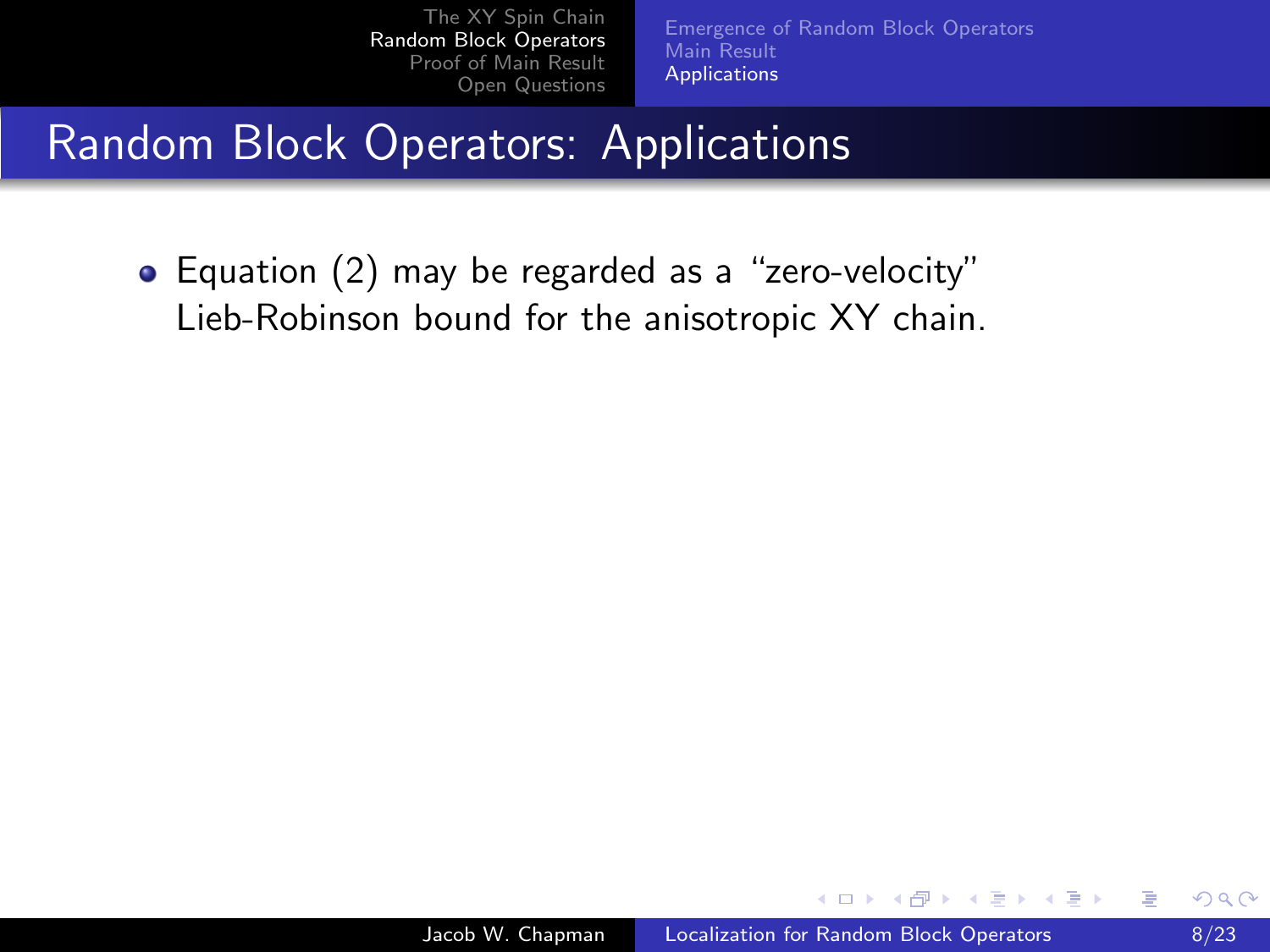[Emergence of Random Block Operators](#page-7-0) [Main Result](#page-11-0) [Applications](#page-15-0)

## **Random Block Operators: Applications**

- Equation [\(2\)](#page-15-2) may be regarded as a "zero-velocity" Lieb-Robinson bound for the anisotropic XY chain.
- The question becomes: When does Equation [\(1\)](#page-15-1) hold?

4 17 18

**<何> <ヨ> <ヨ**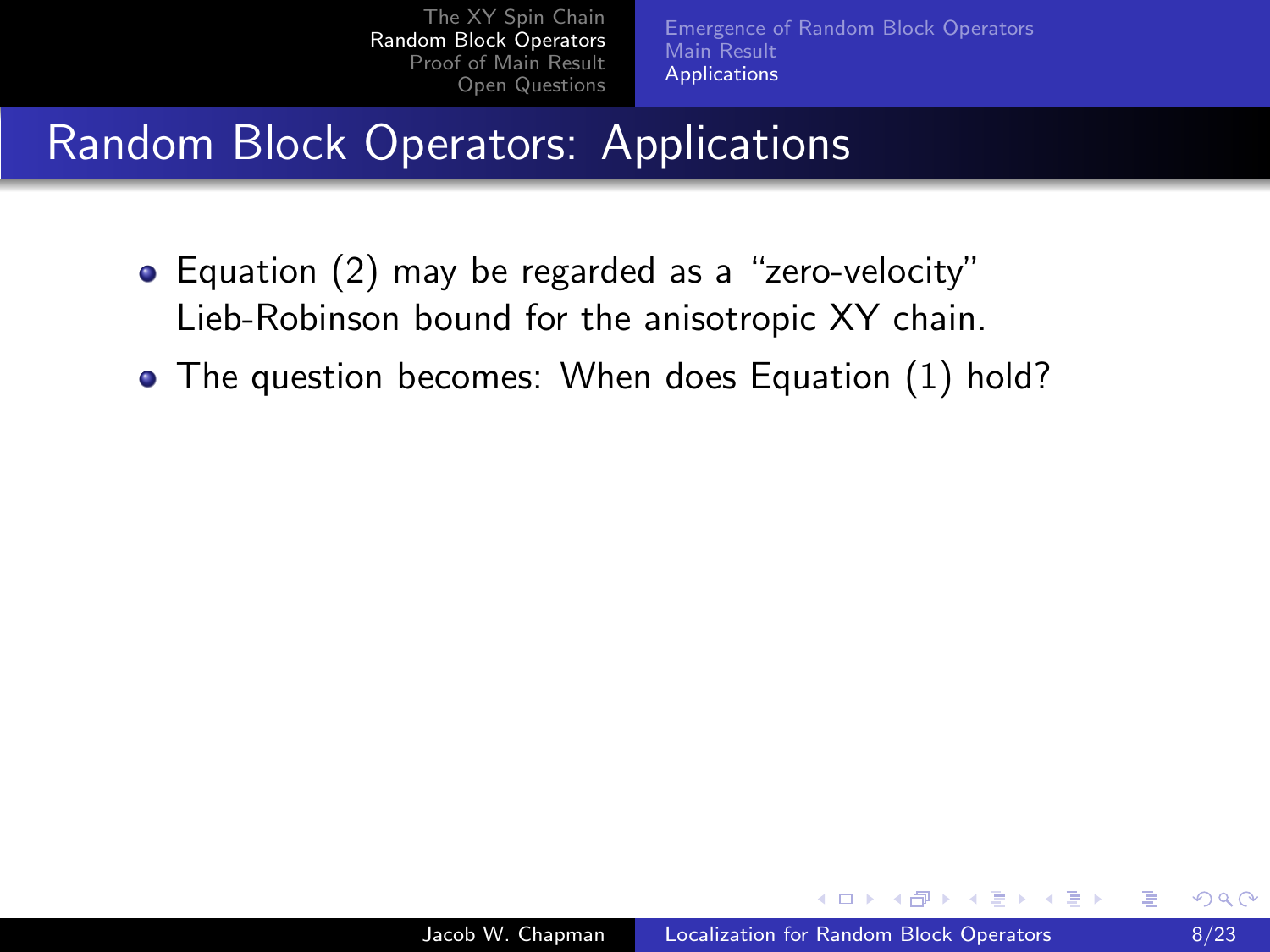[Emergence of Random Block Operators](#page-7-0) [Main Result](#page-11-0) [Applications](#page-15-0)

## Random Block Operators: Applications

- Equation [\(2\)](#page-15-2) may be regarded as a "zero-velocity" Lieb-Robinson bound for the anisotropic XY chain.
- The question becomes: When does Equation [\(1\)](#page-15-1) hold?
- **O** Our main result contains a spectral projection  $\chi_I (M_n)$  where  $J \subset \mathbb{R} \setminus \{0\}$  is a compact interval.

4 17 18

- ④ ラ ス ヨ メ ス ヨ

つくへ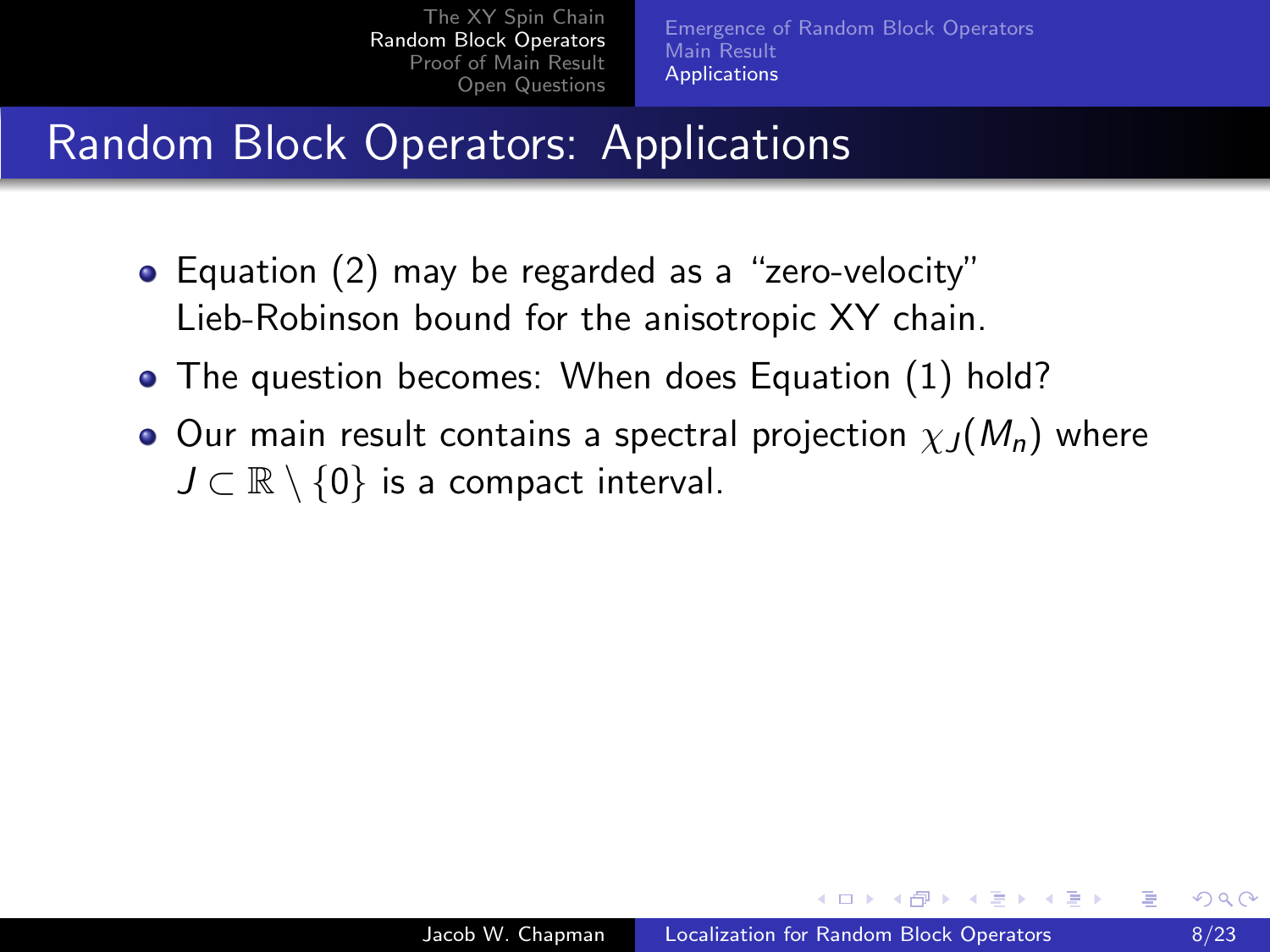[Emergence of Random Block Operators](#page-7-0) [Main Result](#page-11-0) **[Applications](#page-15-0)** 

## Random Block Operators: Applications

- Equation [\(2\)](#page-15-2) may be regarded as a "zero-velocity" Lieb-Robinson bound for the anisotropic XY chain.
- The question becomes: When does Equation [\(1\)](#page-15-1) hold?
- **O** Our main result contains a spectral projection  $\chi_I (M_n)$  where  $J \subset \mathbb{R} \setminus \{0\}$  is a compact interval.
- Three (or more?) options to obtain an interesting result:
	- When  $\gamma = 0$  (isotropic), use that [\(1\)](#page-15-1) holds for 1-D Anderson model for arbitrary nontrivial distributions (of compact support) - the distributions do not need to be *nice*.

∢ロト ∢母ト ∢目ト ∢目ト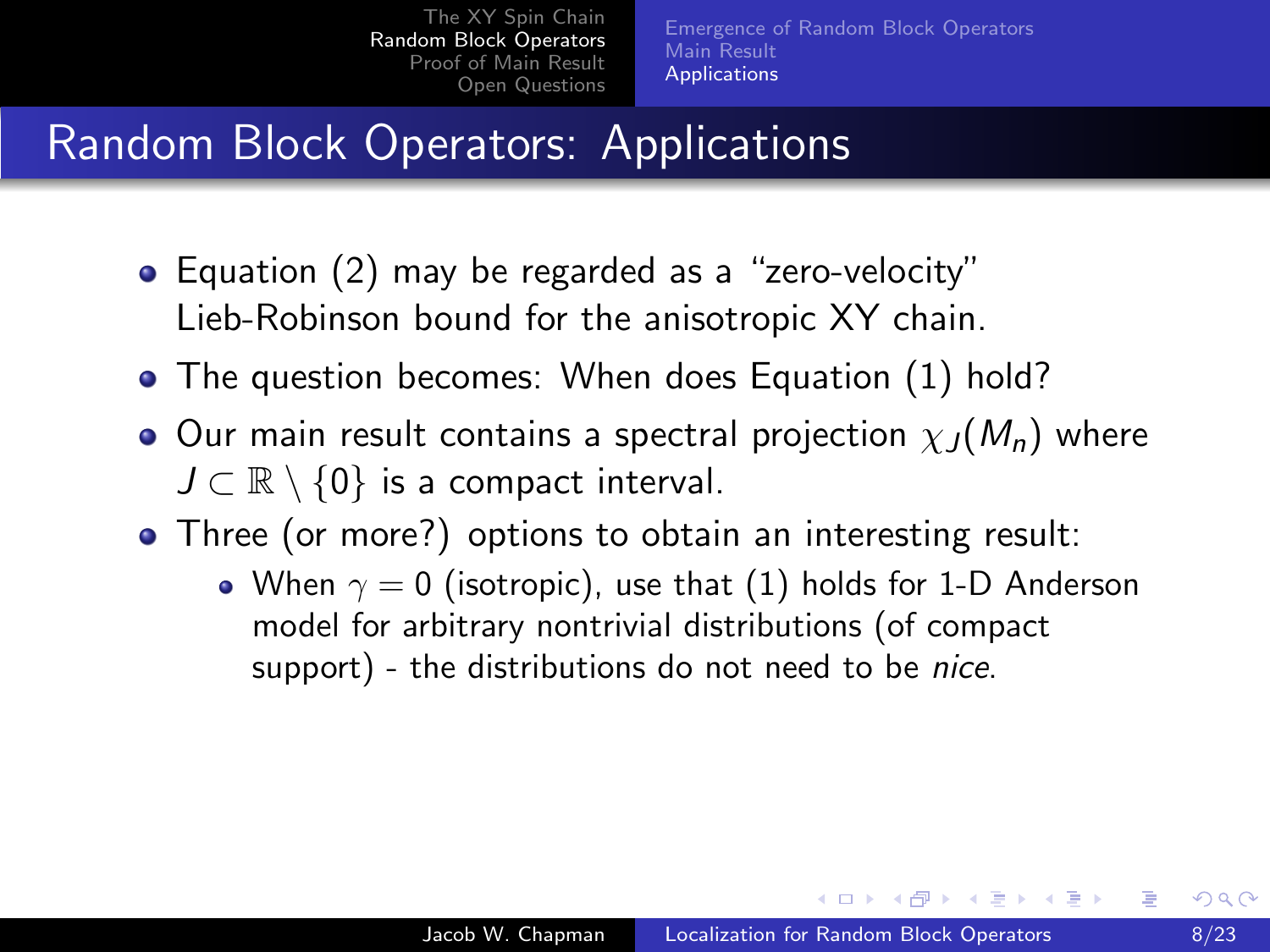[Emergence of Random Block Operators](#page-7-0) [Main Result](#page-11-0) [Applications](#page-15-0)

## Random Block Operators: Applications

- Equation [\(2\)](#page-15-2) may be regarded as a "zero-velocity" Lieb-Robinson bound for the anisotropic XY chain.
- The question becomes: When does Equation [\(1\)](#page-15-1) hold?
- **O** Our main result contains a spectral projection  $\chi_I (M_n)$  where  $J \subset \mathbb{R} \setminus \{0\}$  is a compact interval.
- Three (or more?) options to obtain an interesting result:
	- When  $\gamma = 0$  (isotropic), use that [\(1\)](#page-15-1) holds for 1-D Anderson model for arbitrary nontrivial distributions (of compact support) - the distributions do not need to be *nice*.
	- When  $\gamma \neq 0$ , find cases where  $M_n$  has a spectral gap about 0. Then  $\chi_J(M_n) = I$  for  $J \supset \Sigma_{as}$  and all  $n \in \mathbb{N}$ .

∢ロト ∢母ト ∢ヨト ∢ヨト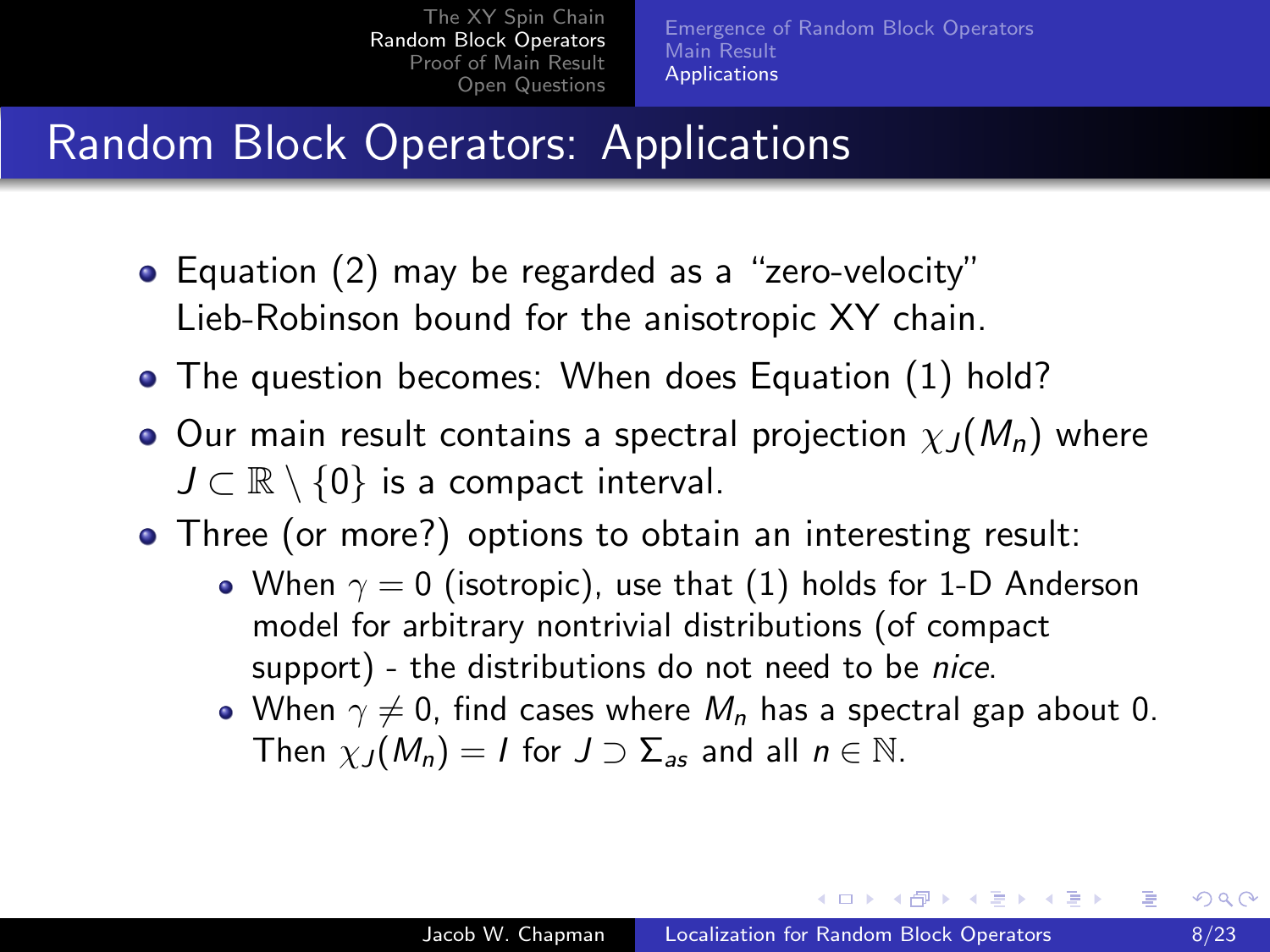[Emergence of Random Block Operators](#page-7-0) [Main Result](#page-11-0) [Applications](#page-15-0)

## Random Block Operators: Applications

- Equation [\(2\)](#page-15-2) may be regarded as a "zero-velocity" Lieb-Robinson bound for the anisotropic XY chain.
- The question becomes: When does Equation [\(1\)](#page-15-1) hold?
- **O** Our main result contains a spectral projection  $\chi_I (M_n)$  where  $J \subset \mathbb{R} \setminus \{0\}$  is a compact interval.
- Three (or more?) options to obtain an interesting result:
	- When  $\gamma = 0$  (isotropic), use that [\(1\)](#page-15-1) holds for 1-D Anderson model for arbitrary nontrivial distributions (of compact support) - the distributions do not need to be nice.
	- When  $\gamma \neq 0$ , find cases where  $M_n$  has a spectral gap about 0. Then  $\chi_J(M_n) = I$  for  $J \supset \Sigma_{as}$  and all  $n \in \mathbb{N}$ .
	- Prove  $(1)$  from scratch, starting with regularity of Lyapunov exponents at 0.

∢ロト ∢母ト ∢ヨト ∢ヨト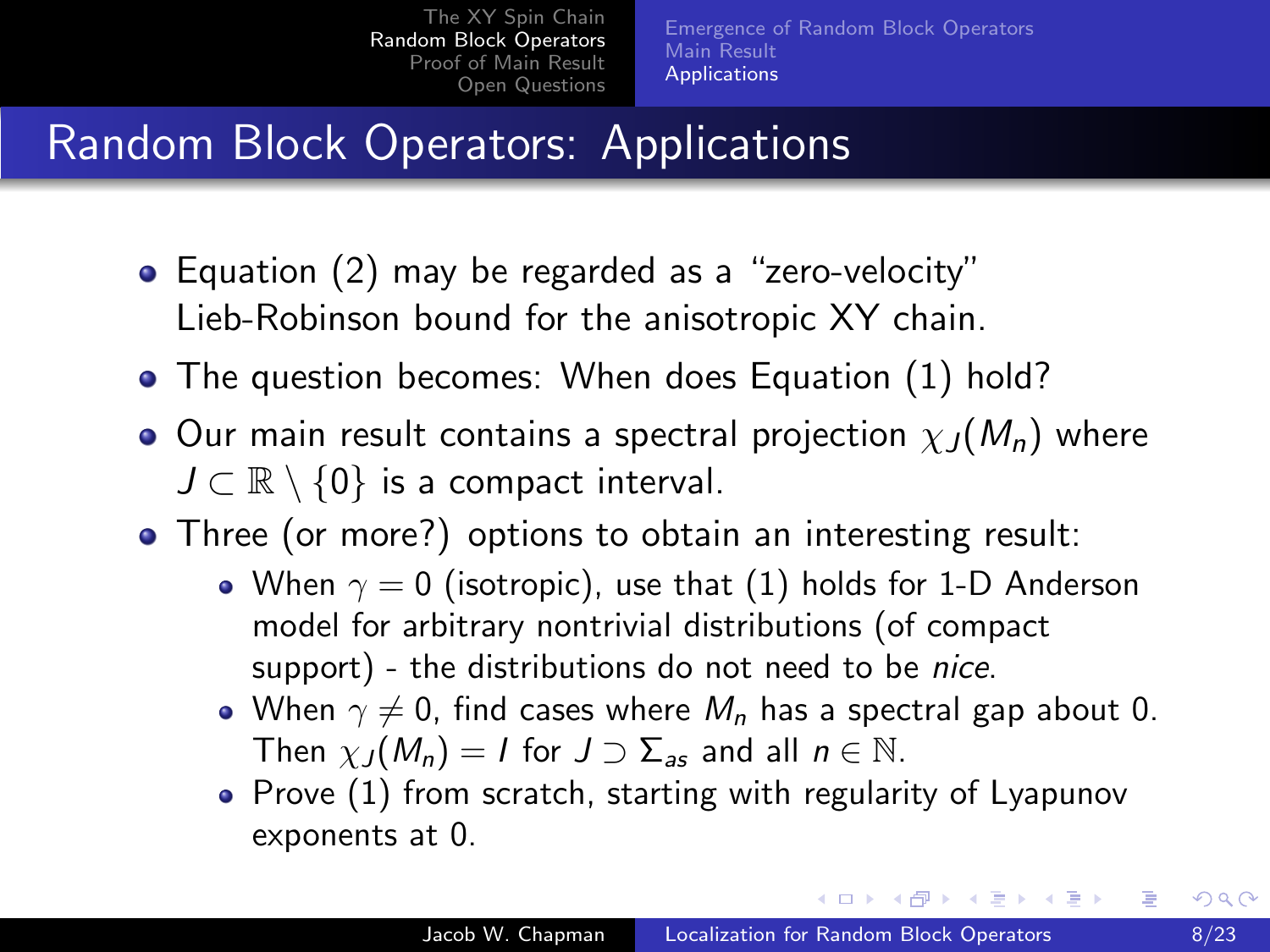[Emergence of Random Block Operators](#page-7-0) [Main Result](#page-11-0) [Applications](#page-15-0)

## Random Block Operators: Applications

• When might  $M_n$  have a spectral gap about 0?

4 0 8

∢何 ▶ ∢ ヨ ▶ ∢ ヨ ▶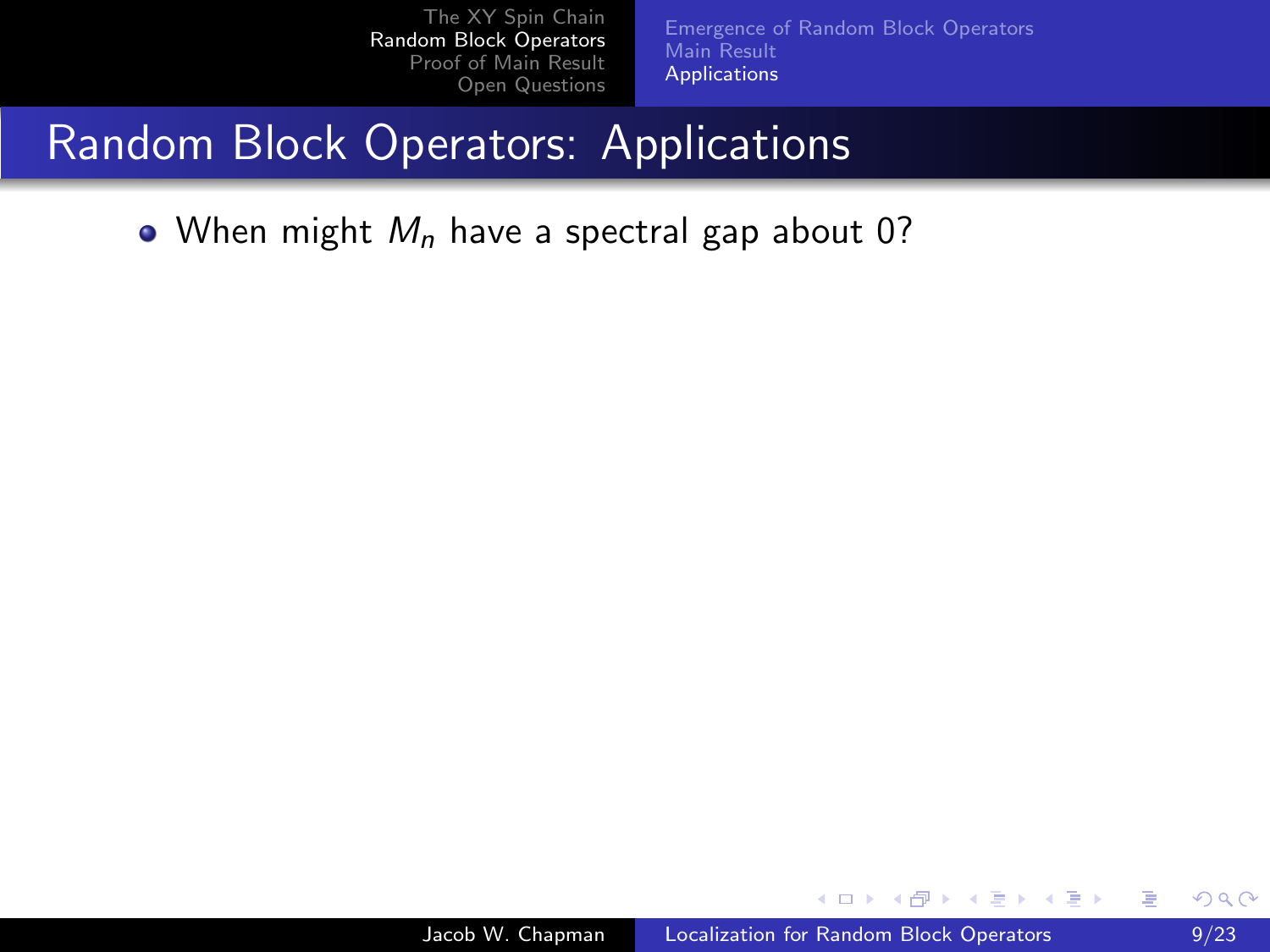[Emergence of Random Block Operators](#page-7-0) [Main Result](#page-11-0) [Applications](#page-15-0)

## Random Block Operators: Applications

- When might  $M_n$  have a spectral gap about 0?
- One case in which this happens is if the single-site distribution  $\rho$  is supported in either  $(2, \infty)$  or  $(-\infty, -2)$ . In this case, we use a result analogous to one in  $Kirsch/Metzger/Müller$ , 2011]:

#### Proposition

Let 
$$
\hat{M} = \begin{pmatrix} A & B \\ -B & -A \end{pmatrix}
$$
.

If there exists  $\lambda > 0$  such that  $A > \lambda$  or  $-A > \lambda$ , then  $\sigma(\hat{M}) \cap (-\lambda, \lambda) = \emptyset.$ 

a miller

- ④ インド ミット イヨッ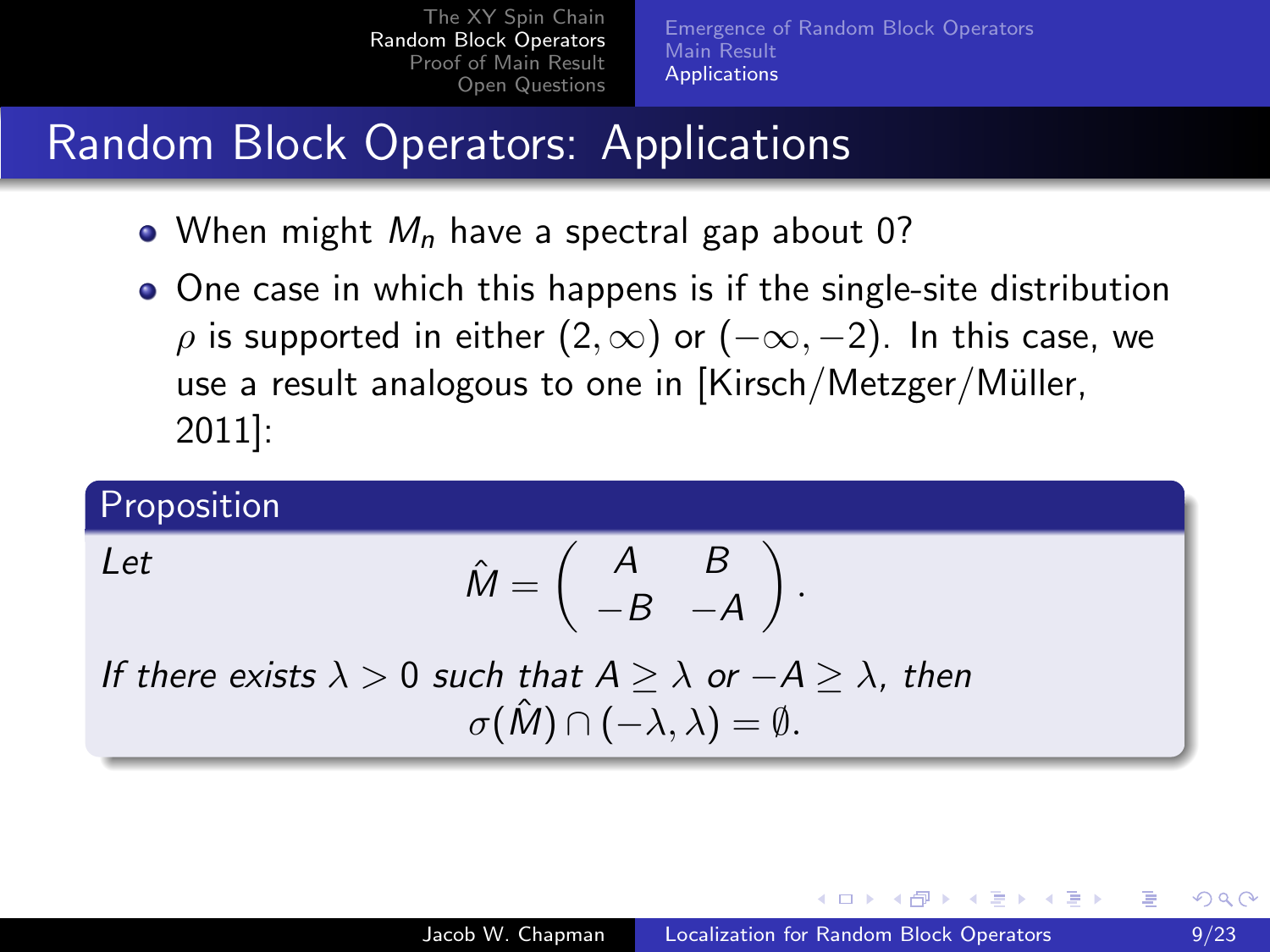[Emergence of Random Block Operators](#page-7-0) [Main Result](#page-11-0) [Applications](#page-15-0)

## Random Block Operators: Applications

- When might  $M_n$  have a spectral gap about 0?
- One case in which this happens is if the single-site distribution  $\rho$  is supported in either  $(2, \infty)$  or  $(-\infty, -2)$ . In this case, we use a result analogous to one in  $Kirsch/Metzger/Müller$ , 2011]:

#### Proposition

Let 
$$
\hat{M} = \begin{pmatrix} A & B \\ -B & -A \end{pmatrix}
$$
.

If there exists  $\lambda > 0$  such that  $A > \lambda$  or  $-A > \lambda$ , then  $\sigma(\hat{M}) \cap (-\lambda, \lambda) = \emptyset.$ 

• For example, if supp  $\rho \subset (2,\infty)$ , then the a.s. spectrum of the Anderson model is  $\Sigma \subset [-2,2] + (2,\infty)$ . Thus  $A_n \geq \lambda > 0$ .

<span id="page-25-0"></span>ロトメ 倒 トメ きょくきょう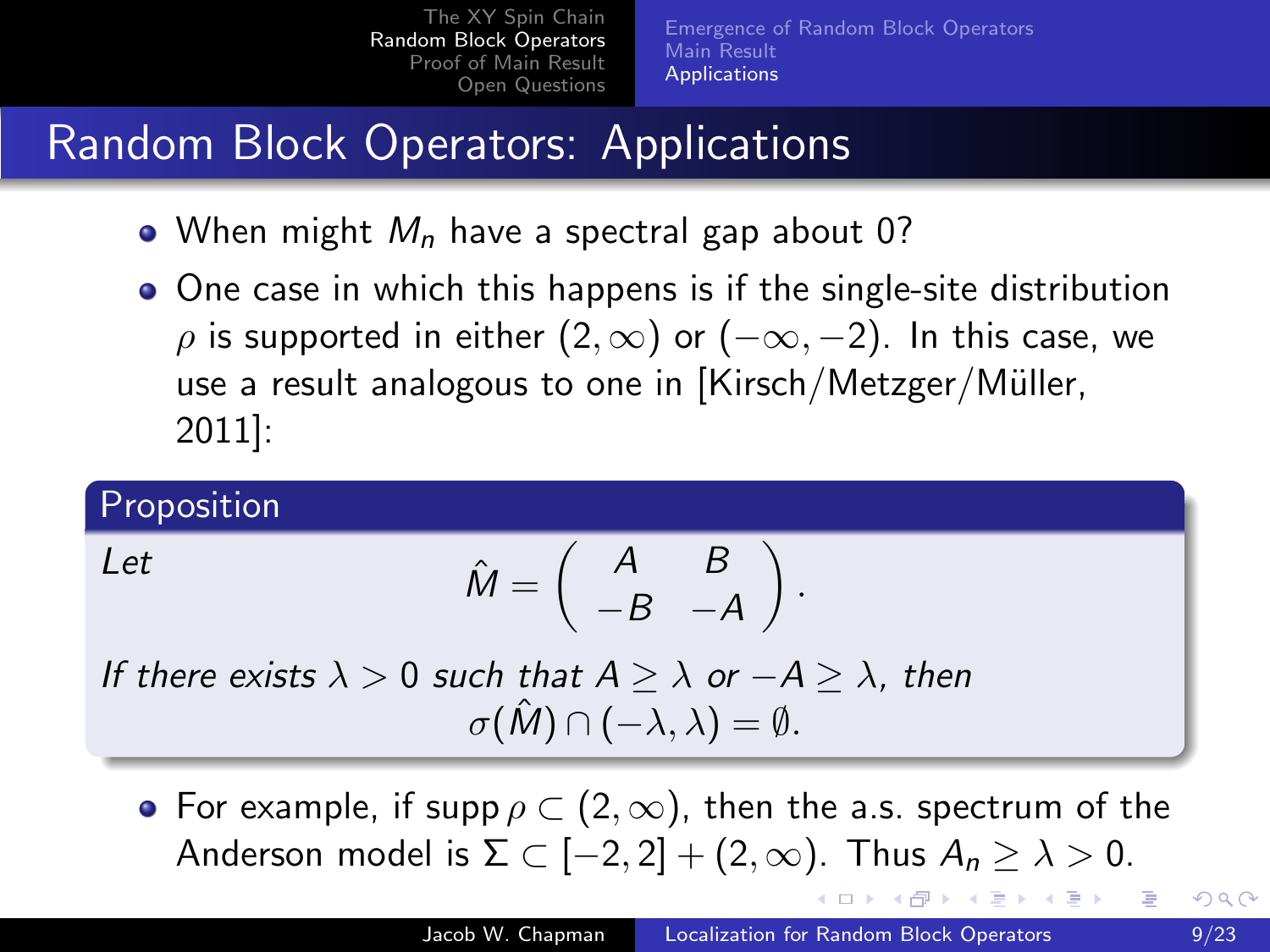[A Thouless Formula](#page-27-0) [Dynamical Localization](#page-34-0) [Proof of Theorem](#page-46-0)

### Proof of Main Result: A Thouless Formula

 $\bullet$  It is natural to extend  $M_n$  to the infinite-volume, bounded, self-adjoint operator

$$
M_{\nu,\gamma} := \begin{pmatrix} \cdot & \cdot & \cdot & \cdot \\ \cdot & \nu_{-1}\sigma^z & -S(\gamma) & \cdot \\ \cdot & -S(\gamma)^t & \nu_0\sigma^z & -S(\gamma) & \cdot \\ \cdot & -S(\gamma)^t & \nu_1\sigma^z & \cdot \\ \cdot & \cdot & \cdot & \cdot \\ \cdot & \cdot & \cdot & \cdot \end{pmatrix}
$$
   
• Recall  $\sigma^z = \begin{pmatrix} 1 & 0 \\ 0 & -1 \end{pmatrix}$  and  $S(\gamma) = \begin{pmatrix} 1 & \gamma \\ -\gamma & -1 \end{pmatrix}$ 

and in

<span id="page-26-0"></span>∢ 何 ▶ . ∢ 手 ▶ . ∢ 手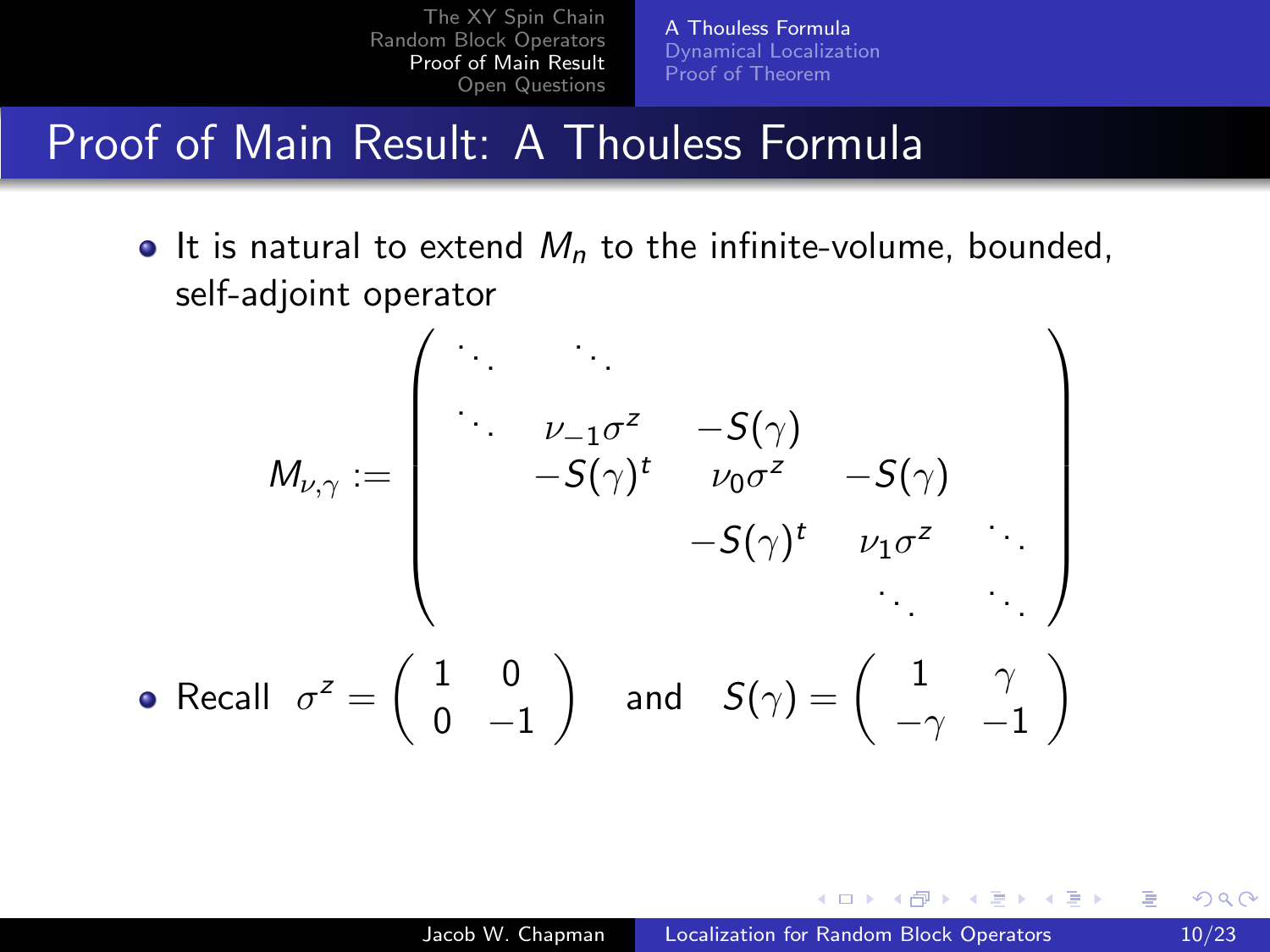[A Thouless Formula](#page-26-0) [Dynamical Localization](#page-34-0) [Proof of Theorem](#page-46-0)

## Proof of Main Result: A Thouless Formula

 $\bullet$  It is natural to extend  $M_n$  to the infinite-volume, bounded, self-adjoint operator

$$
M_{\nu,\gamma}:=\left(\begin{array}{cccccc} \ddots & & & & & \\ & \ddots & \ddots & & & \\ & & \nu_{-1}\sigma^z & -S(\gamma) & & \\ & & -S(\gamma)^t & \nu_0\sigma^z & -S(\gamma) & \\ & & & -S(\gamma)^t & \nu_1\sigma^z & \\ & & & & \ddots \end{array}\right)
$$

- Recall  $\sigma^z = \begin{pmatrix} 1 & 0 \\ 0 & 0 \end{pmatrix}$  $0 -1$ ) and  $S(\gamma) = \begin{pmatrix} 1 & \gamma \end{pmatrix}$  $-\gamma$  -1  $\setminus$
- <span id="page-27-0"></span>• Proving dynamical localization for  $M_{\nu,\gamma}$  is equivalent to proving it for  $M_n$  (finite vs. infinite volume): [Germinet/Klopp, 2012]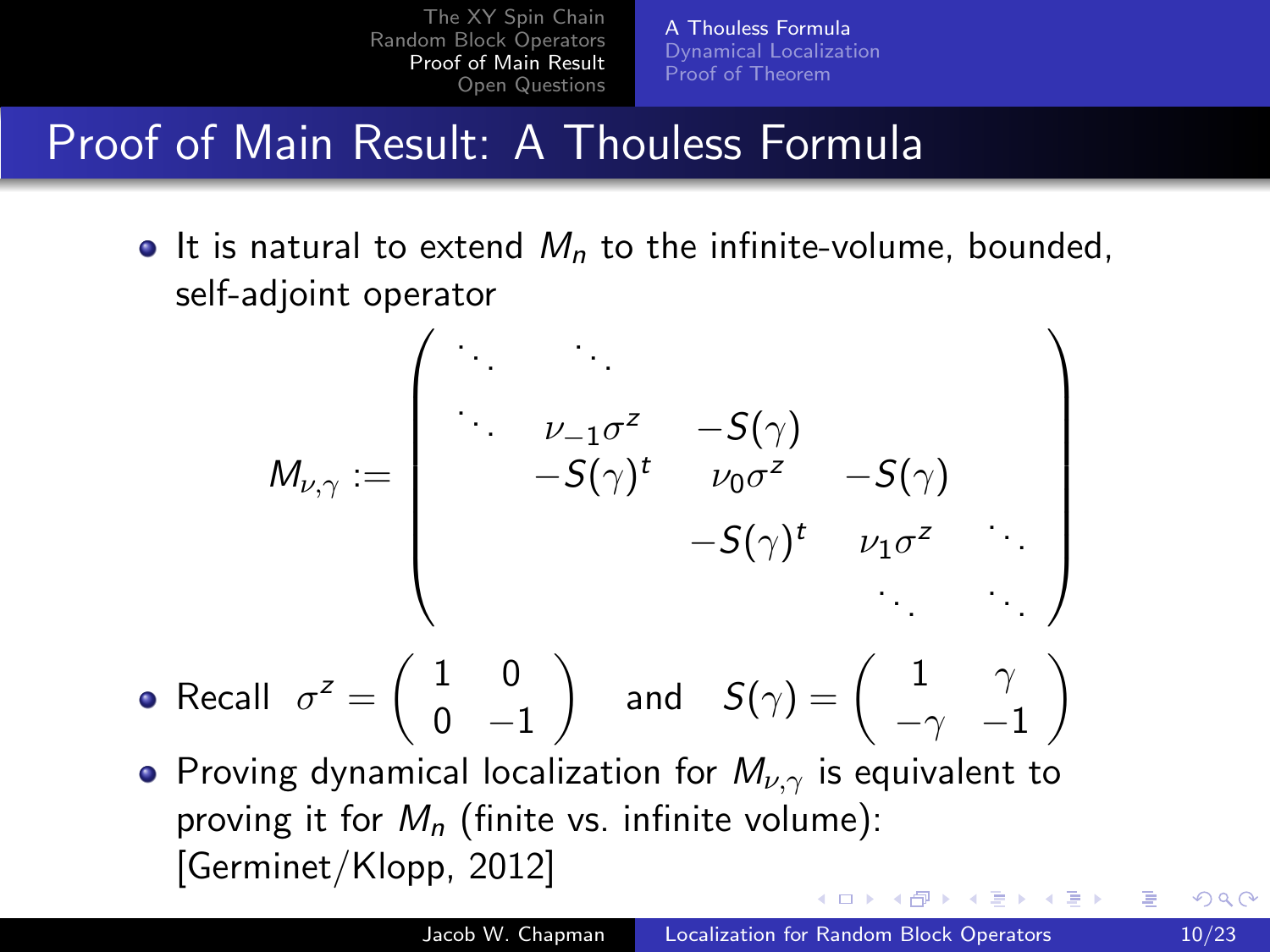[A Thouless Formula](#page-26-0) [Dynamical Localization](#page-34-0) [Proof of Theorem](#page-46-0)

## Proof of Main Result: A Thouless Formula

• Proof adapts strategy from [Klein/Lacroix/Speis, 1990] for Anderson model on a strip  $\mathbb{Z} \times \{1, ..., \ell\}$ .

and in

**<何> <ヨ> <ヨ**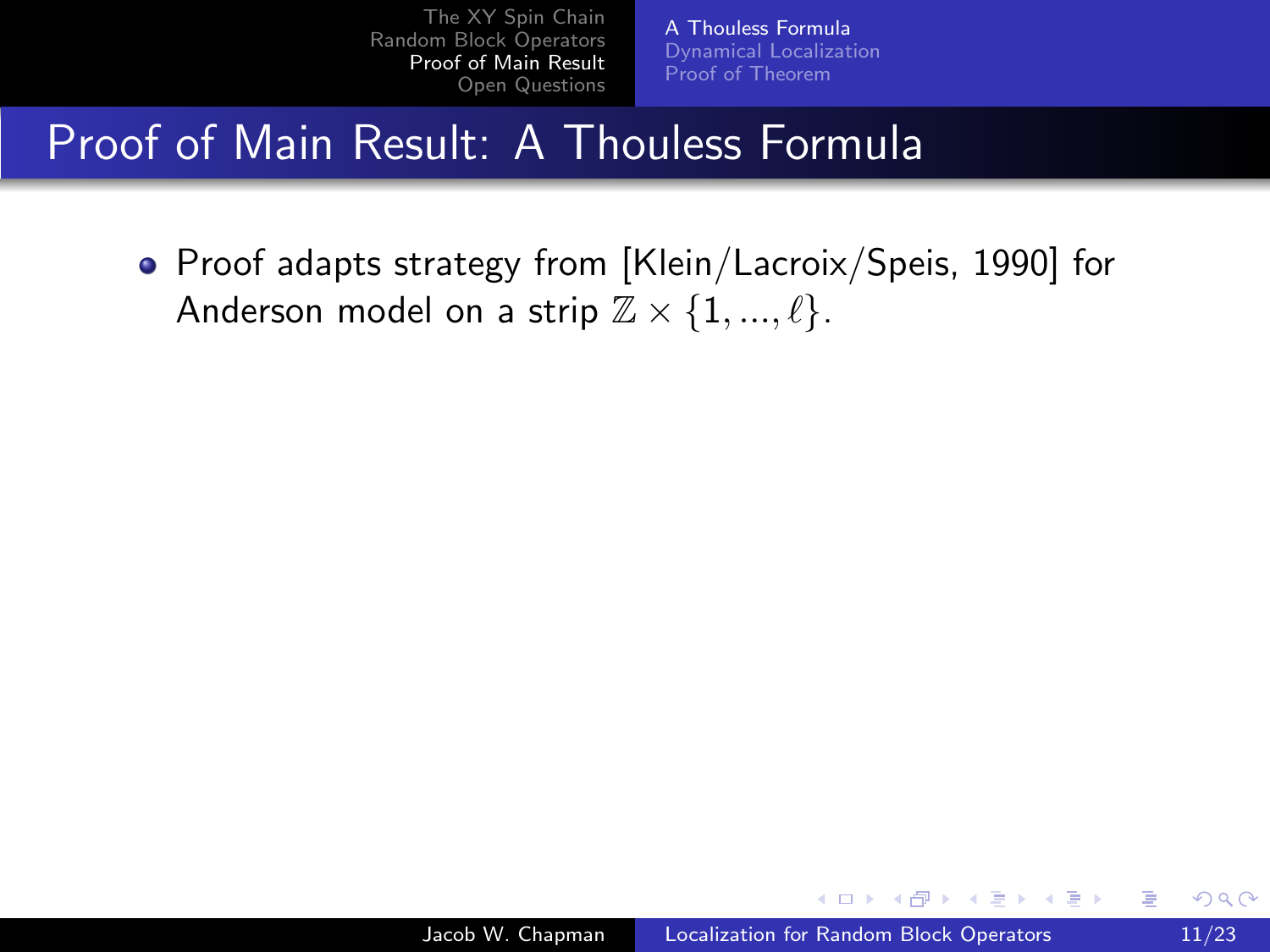[A Thouless Formula](#page-26-0) [Dynamical Localization](#page-34-0) [Proof of Theorem](#page-46-0)

## Proof of Main Result: A Thouless Formula

- Proof adapts strategy from [Klein/Lacroix/Speis, 1990] for Anderson model on a strip  $\mathbb{Z} \times \{1, ..., \ell\}$ .
- First ingredient: a Thouless formula, which transfers regularity of Lyapunov exponents to the integrated density of states

 $\mathcal{A}$  and  $\mathcal{A}$  in the set of  $\mathbb{R}^n$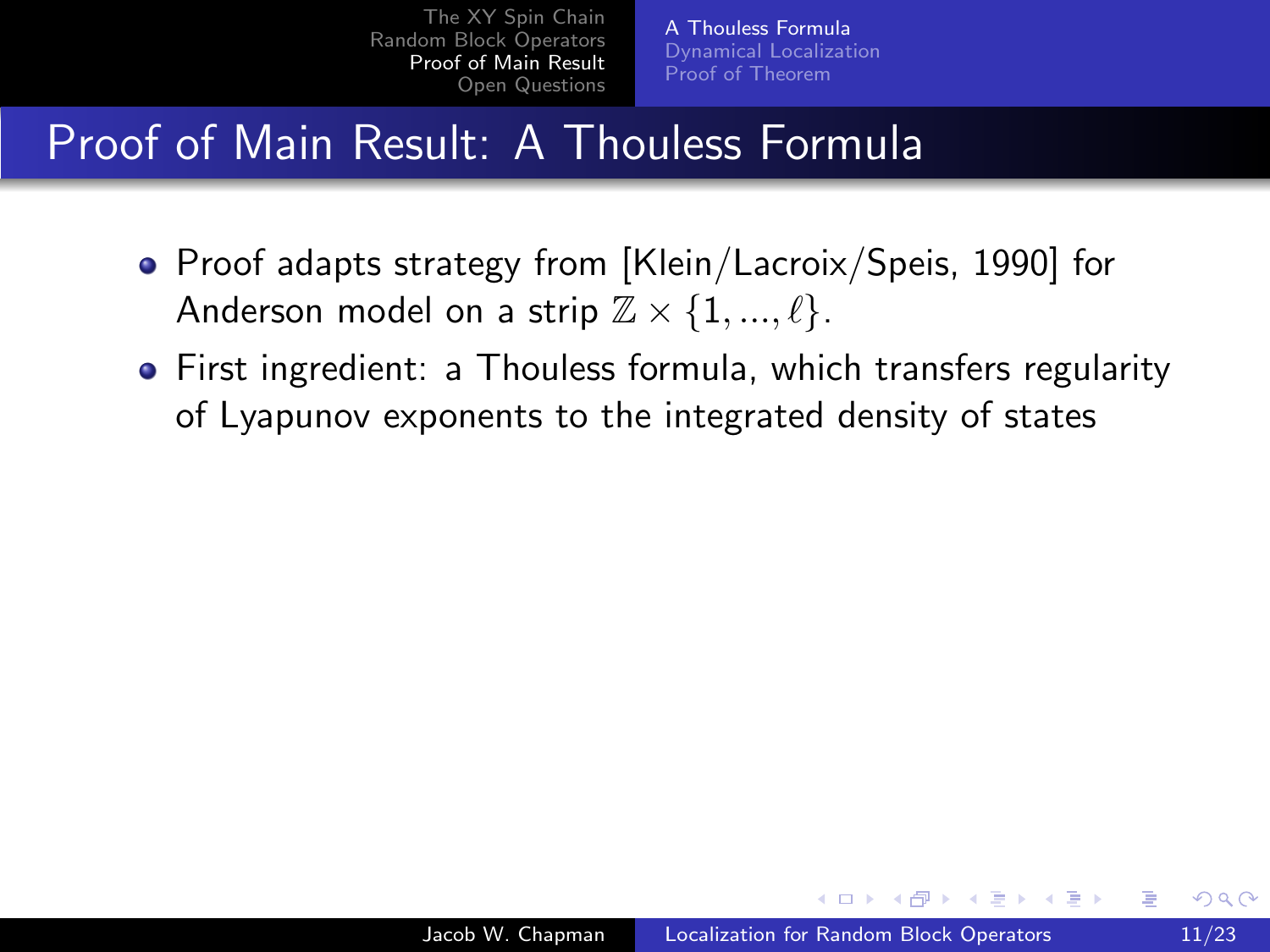[A Thouless Formula](#page-26-0) [Dynamical Localization](#page-34-0) [Proof of Theorem](#page-46-0)

## Proof of Main Result: A Thouless Formula

- Proof adapts strategy from [Klein/Lacroix/Speis, 1990] for Anderson model on a strip  $\mathbb{Z} \times \{1, ..., \ell\}$ .
- First ingredient: a Thouless formula, which transfers regularity of Lyapunov exponents to the integrated density of states
- **•** For Anderson models on strips, there are two proofs of the Thouless formula: [Craig/Simon, 1983], [Kotani/Simon, 1988]

 $\mathcal{A}$  and  $\mathcal{A}$  . The contribution of  $\mathbb{R}^n$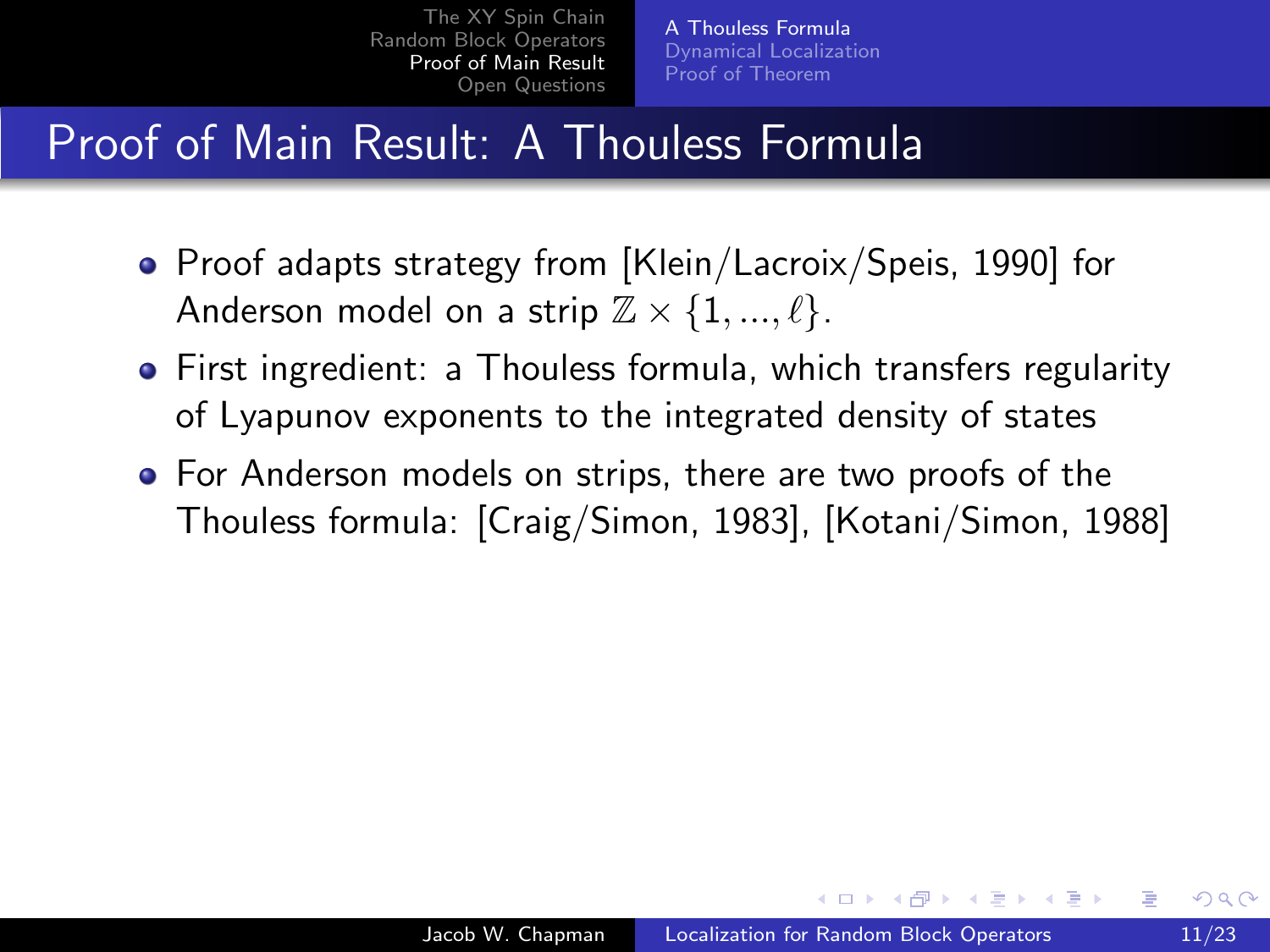[A Thouless Formula](#page-26-0) [Dynamical Localization](#page-34-0) [Proof of Theorem](#page-46-0)

## Proof of Main Result: A Thouless Formula

- Proof adapts strategy from [Klein/Lacroix/Speis, 1990] for Anderson model on a strip  $\mathbb{Z} \times \{1, ..., \ell\}$ .
- First ingredient: a Thouless formula, which transfers regularity of Lyapunov exponents to the integrated density of states
- For Anderson models on strips, there are two proofs of the Thouless formula: [Craig/Simon, 1983], [Kotani/Simon, 1988]
- Lyapunov index  $\gamma(E) := \frac{1}{\ell} [\gamma_1(E) + \cdots + \gamma_\ell(E)]$

 $\mathcal{A}$  and  $\mathcal{A}$  in the set of  $\mathbb{R}$  is a set of  $\mathbb{R}$  is a set of  $\mathbb{R}$  is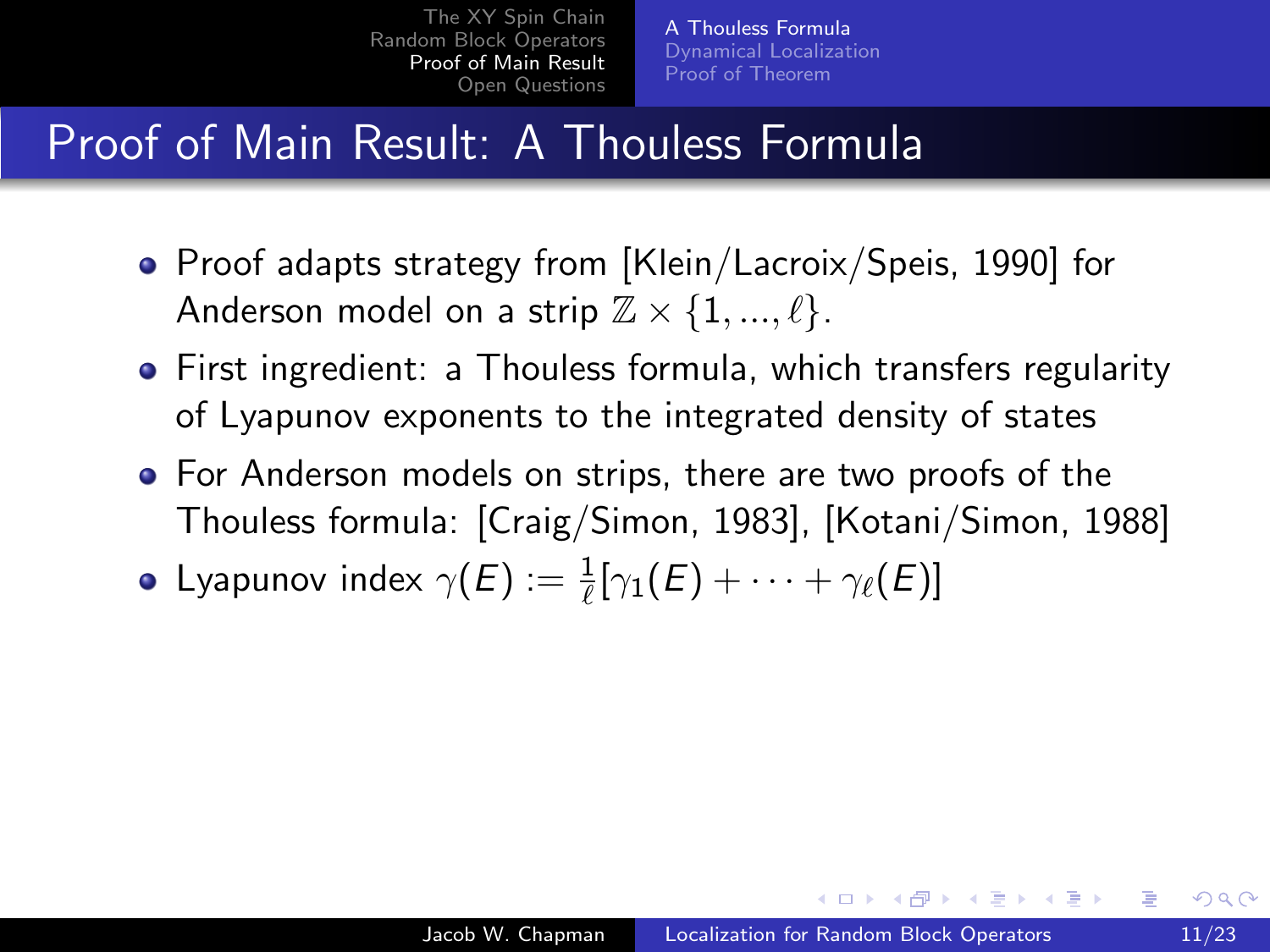[A Thouless Formula](#page-26-0) [Dynamical Localization](#page-34-0) [Proof of Theorem](#page-46-0)

## Proof of Main Result: A Thouless Formula

- Proof adapts strategy from [Klein/Lacroix/Speis, 1990] for Anderson model on a strip  $\mathbb{Z} \times \{1, ..., \ell\}$ .
- First ingredient: a Thouless formula, which transfers regularity of Lyapunov exponents to the integrated density of states
- For Anderson models on strips, there are two proofs of the Thouless formula: [Craig/Simon, 1983], [Kotani/Simon, 1988]
- Lyapunov index  $\gamma(E) := \frac{1}{\ell} [\gamma_1(E) + \cdots + \gamma_\ell(E)]$
- Thouless formula for Anderson model on a strip:

$$
\gamma(E) = \int_{\mathbb{R}} \log |E - E'| dN(E')
$$

where  $E \mapsto N(E)$  is the integrated density of states.

<span id="page-32-0"></span> $\langle \bigcap \mathbb{P} \rangle$   $\rightarrow$   $\langle \bigcap \mathbb{P} \rangle$   $\rightarrow$   $\langle \bigcap \mathbb{P} \rangle$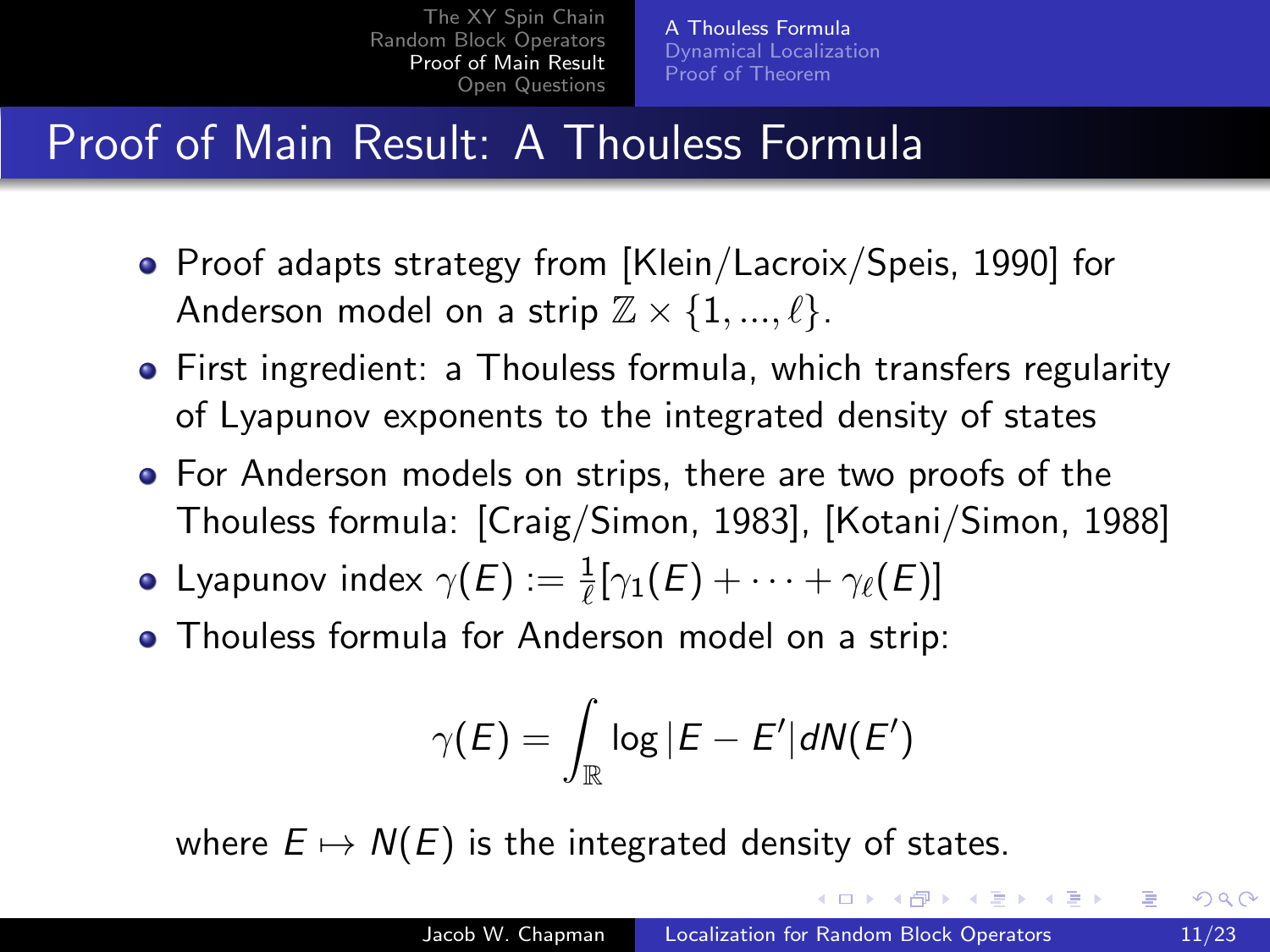[A Thouless Formula](#page-26-0) [Dynamical Localization](#page-34-0) [Proof of Theorem](#page-46-0)

### A Thouless Formula

• Non-standard hopping - modify [Craig/Simon, 1983] to get

$$
\gamma(E) = -\frac{1}{\ell} \mathbb{E}(\log |\det g|) + \int_{\mathbb{R}} \log |E - E'| d \mathsf{N}(E')
$$

• It is valid for ergodic block Jacobi matrices:

M = M(ω) = . . . . . . . . . V−<sup>1</sup> −S−<sup>1</sup> −S t <sup>−</sup><sup>1</sup> V<sup>0</sup> −S<sup>0</sup> −S t <sup>0</sup> V<sup>1</sup> . . . . . . . . . 

<span id="page-33-0"></span>where  $f,g:\Omega\to\mathbb{R}^{\ell\times\ell}$  measurable,  $f(\omega)$  symmetric,  $g(\omega)$ invertible,  $\|f(\omega)\| + \|g(\omega)\| + \|g(\omega)^{-1}\| \leq D < \infty$  a.s., T er[g](#page-25-0)odic bijection,  $V_n(\omega) := f(T^n \omega)$  $V_n(\omega) := f(T^n \omega)$  $V_n(\omega) := f(T^n \omega)$  $V_n(\omega) := f(T^n \omega)$  $V_n(\omega) := f(T^n \omega)$  $V_n(\omega) := f(T^n \omega)$  $V_n(\omega) := f(T^n \omega)$  $V_n(\omega) := f(T^n \omega)$ ,  $S_n(\omega) := g(T^n \omega)$  $S_n(\omega) := g(T^n \omega)$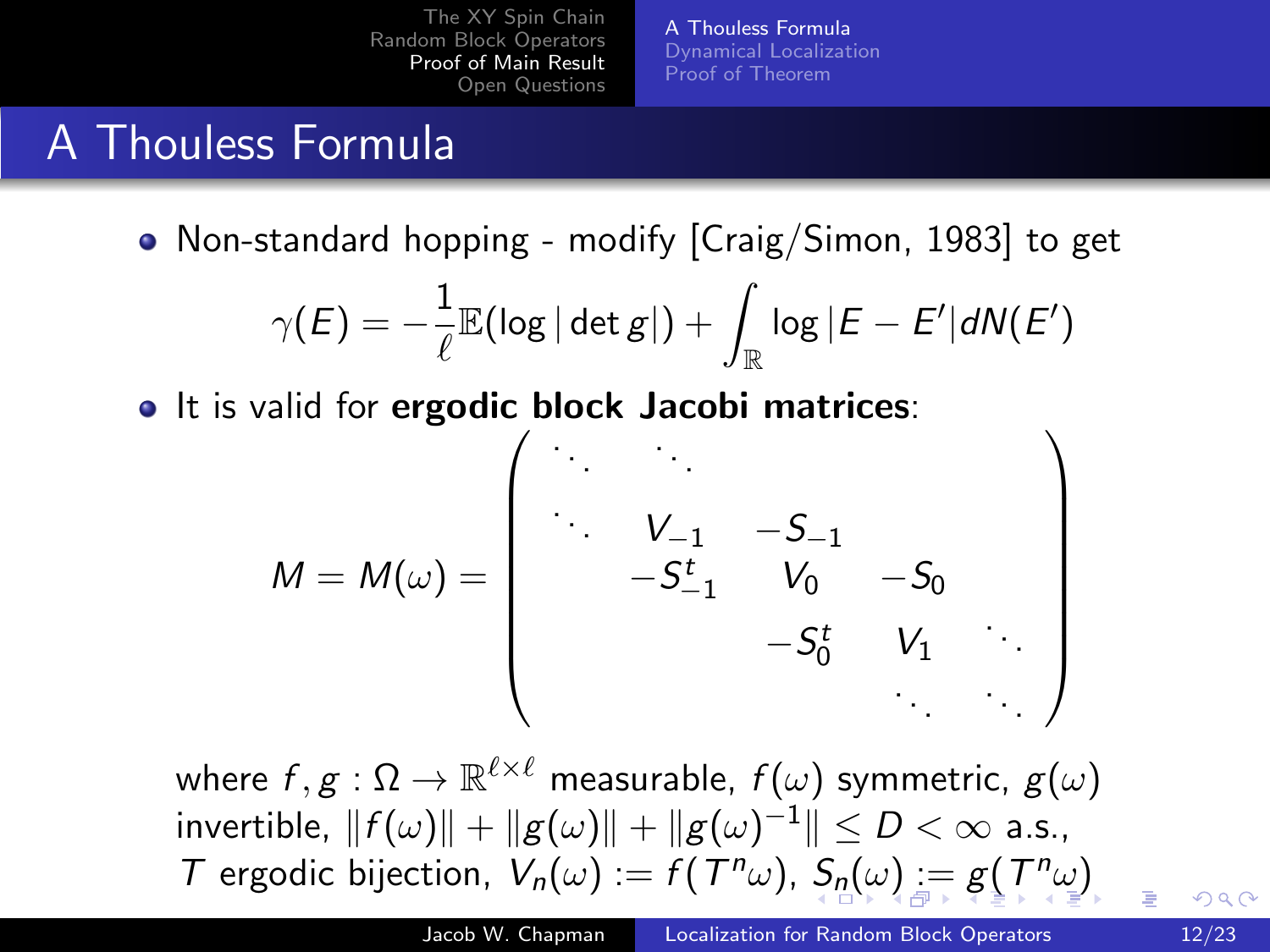[A Thouless Formula](#page-26-0) [Dynamical Localization](#page-35-0) [Proof of Theorem](#page-46-0)

#### Dynamical Localization: Assumption

• We prove dynamical localization for the class of models

M = M(ω) = . . . . . . . . . V−<sup>1</sup> −S−<sup>1</sup> −S t <sup>−</sup><sup>1</sup> V<sup>0</sup> −S<sup>0</sup> −S t <sup>0</sup> V<sup>1</sup> . . . . . . . . . 

where  $\{V_n\} \subset \mathbb{R}^{\ell \times \ell}$  are compactly supported i.i.d. symmetric,  $\{S_n\} \subset \mathbb{R}^{\ell \times \ell}$  are compactly supported i.i.d. invertible,  $\{V_n\}$  and  $\{S_n\}$  independent from each other,  $||V_0|| + ||S_0|| + ||S_0^{-1}|| \le D < \infty$  a.s.

<span id="page-34-0"></span> $\mathcal{A}$  and  $\mathcal{A}$  in the set of  $\mathbb{R}^n$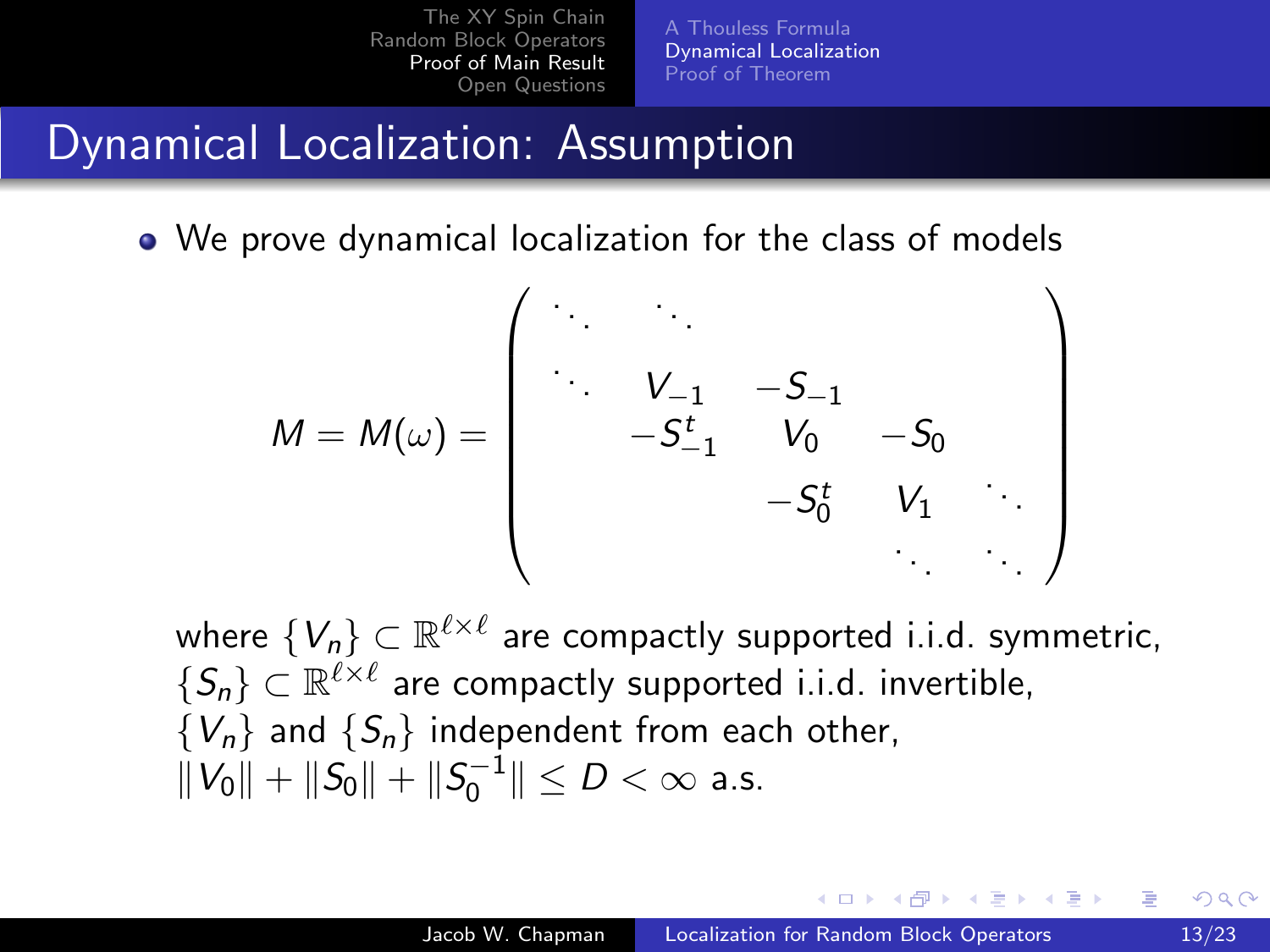[A Thouless Formula](#page-26-0) [Dynamical Localization](#page-34-0) [Proof of Theorem](#page-46-0)

### Dynamical Localization: Assumption

We prove dynamical localization for the class of models

$$
M = M(\omega) = \begin{pmatrix} \ddots & \ddots & & & \\ \ddots & V_{-1} & -S_{-1} & & \\ & -S_{-1}^{t} & V_{0} & -S_{0} & \\ & & -S_{0}^{t} & V_{1} & \\ & & & \ddots & \ddots \end{pmatrix}
$$

where  $\{V_n\} \subset \mathbb{R}^{\ell \times \ell}$  are compactly supported i.i.d. symmetric,  $\{S_n\} \subset \mathbb{R}^{\ell \times \ell}$  are compactly supported i.i.d. invertible,  $\{V_n\}$  and  $\{S_n\}$  independent from each other,  $||V_0|| + ||S_0|| + ||S_0^{-1}|| \le D < \infty$  a.s. Note: this covers the anisotropic XY spin chain with  $\ell = 2$ ,

<span id="page-35-0"></span>• Note: this covers the anisotropic XY spin chain with 
$$
\ell = V_n = v_n \sigma^2
$$
,  $S_n = S(\gamma)$ .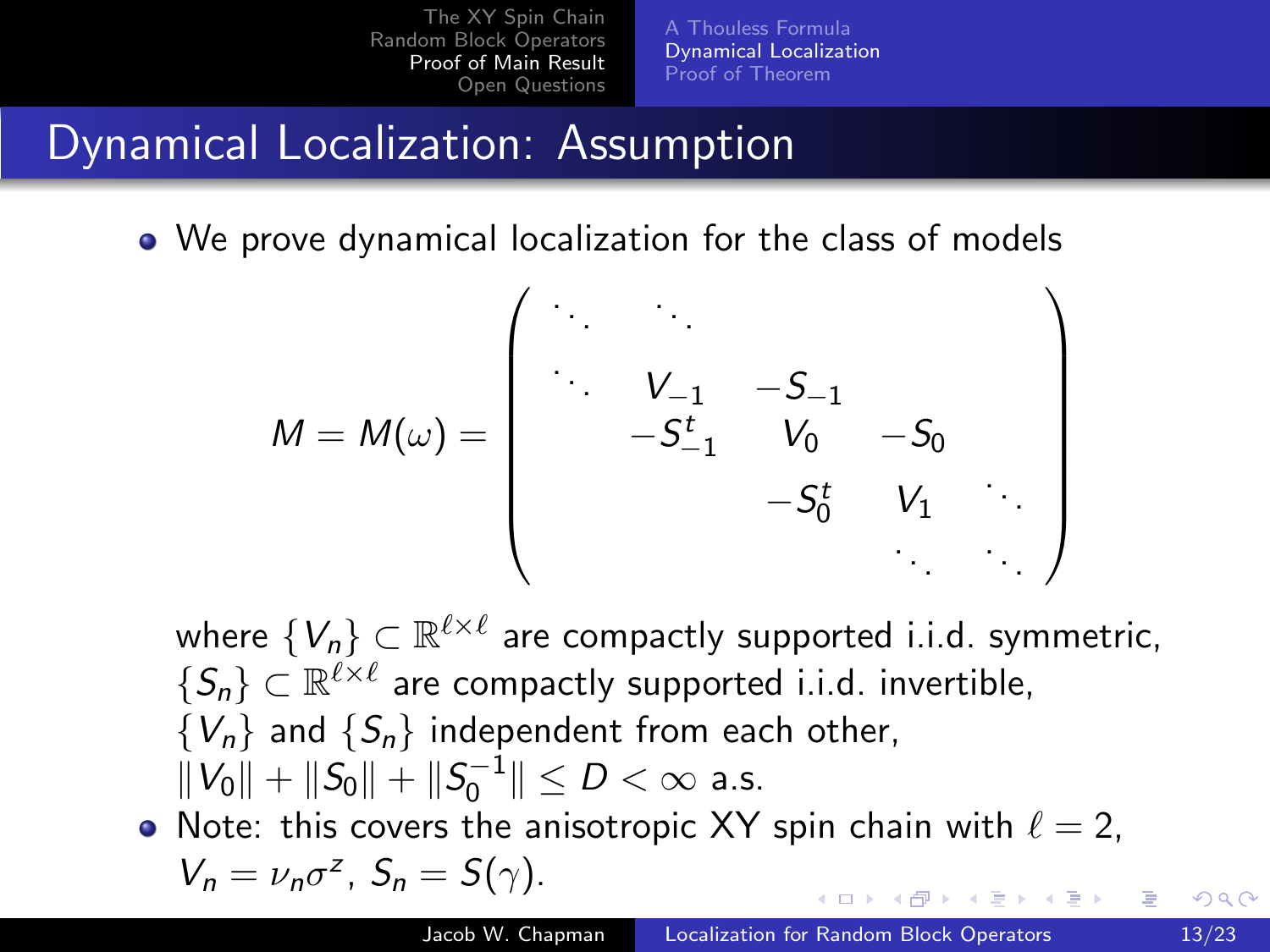[A Thouless Formula](#page-26-0) [Dynamical Localization](#page-34-0) [Proof of Theorem](#page-46-0)

### Dynamical Localization: Assumption

Fürstenberg group  $\mathsf{G}_{\mu_E}:=\langle \mathsf{supp}\, \mu_E\rangle$  is the smallest closed subgroup of the symplectic  $2\ell \times 2\ell$  matrices containing supp  $\mu_F$ , where  $\mu_F$  is the common distribution of the i.i.d. transfer matrices for the finite difference equation associated with M.

A & Y B & Y B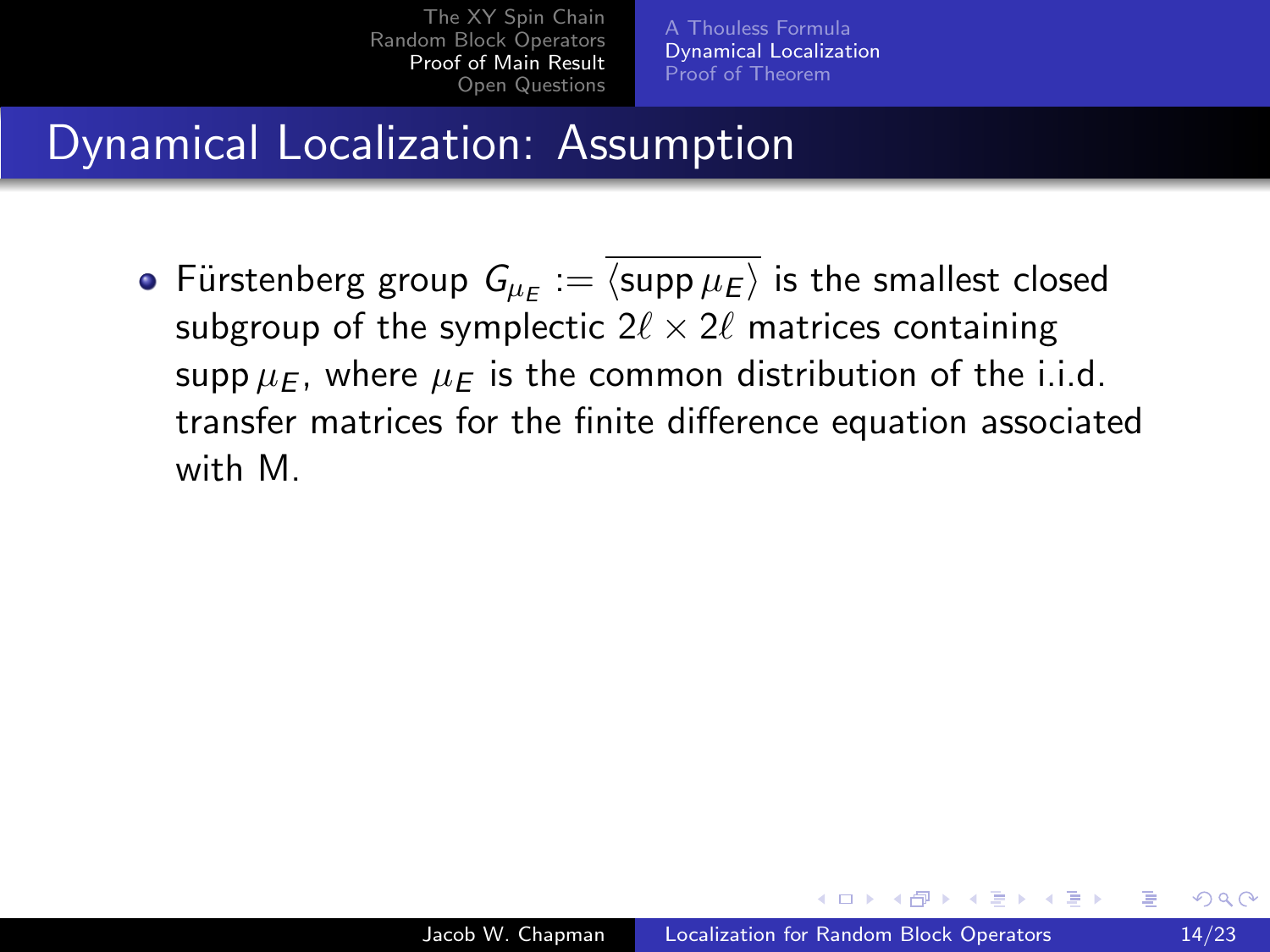[A Thouless Formula](#page-26-0) [Dynamical Localization](#page-34-0) [Proof of Theorem](#page-46-0)

### Dynamical Localization: Assumption

- Fürstenberg group  $\mathsf{G}_{\mu_E}:=\langle \mathsf{supp}\, \mu_E\rangle$  is the smallest closed subgroup of the symplectic  $2\ell \times 2\ell$  matrices containing supp  $\mu_F$ , where  $\mu_F$  is the common distribution of the i.i.d. transfer matrices for the finite difference equation associated with M
- Main Assumption (MA):  $G_{\mu_E}$  is p-contracting and  $L_p$ -strongly irreducible for every  $p = 1, ..., \ell$  and  $E \in I$ , where  $I \subset \mathbb{R}$  is an open interval.

∢ 何 ▶ . ∢ 手 ▶ . ∢ 手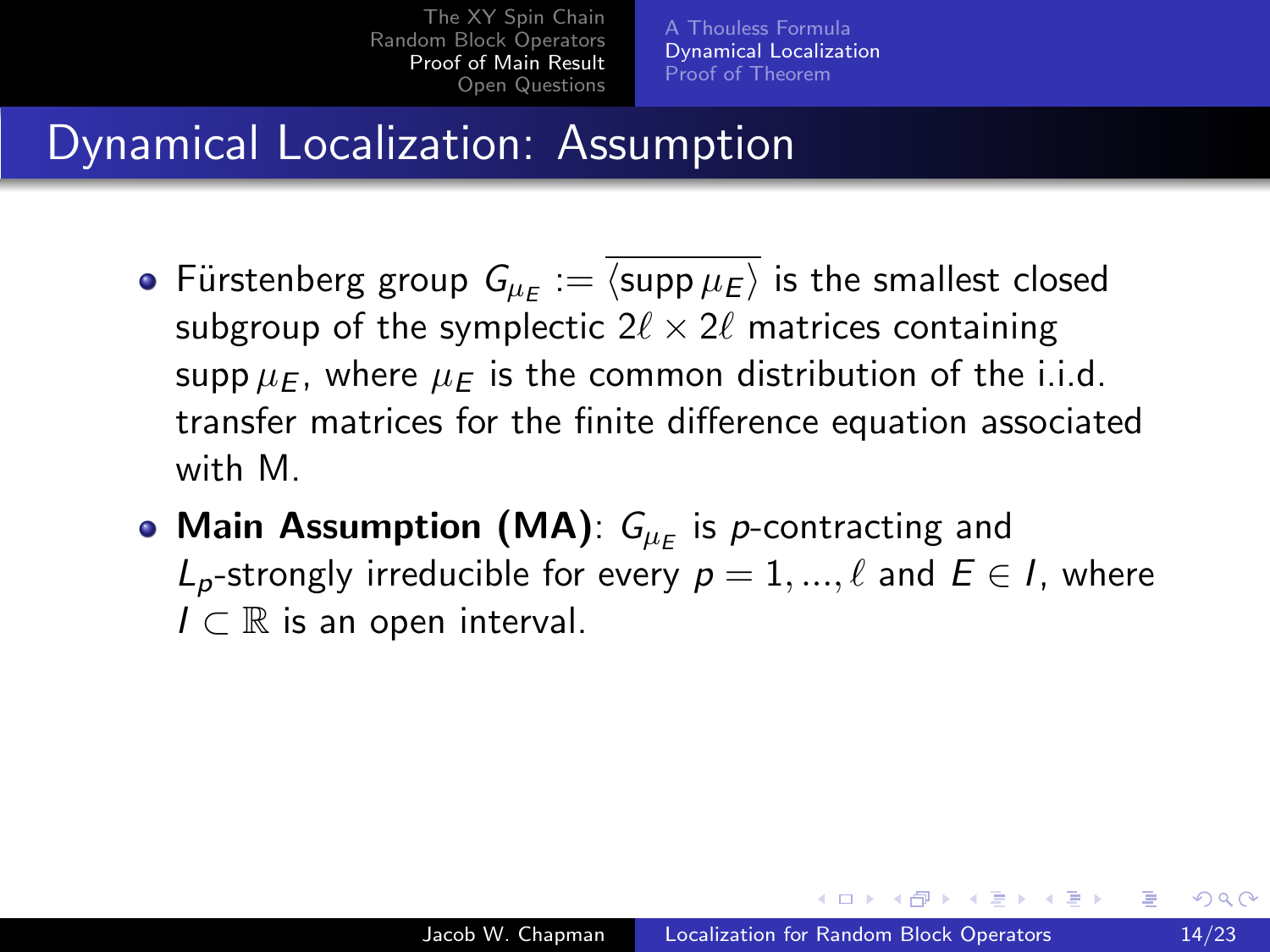[A Thouless Formula](#page-26-0) [Dynamical Localization](#page-34-0) [Proof of Theorem](#page-46-0)

## Dynamical Localization: Assumption

- Fürstenberg group  $\mathsf{G}_{\mu_E}:=\langle \mathsf{supp}\, \mu_E\rangle$  is the smallest closed subgroup of the symplectic  $2\ell \times 2\ell$  matrices containing supp  $\mu_F$ , where  $\mu_F$  is the common distribution of the i.i.d. transfer matrices for the finite difference equation associated with M
- Main Assumption (MA):  $G_{\mu_E}$  is p-contracting and  $L_p$ -strongly irreducible for every  $p = 1, ..., \ell$  and  $E \in I$ , where  $I \subset \mathbb{R}$  is an open interval.
- See [Bougerol/Lacroix, 1985] for definitions of these concepts. Suffice it to say, they generalize the notions of noncompactness and strong irreducibility required by Fürstenberg's theorem in the  $\ell = 1$  case.

イロト イ押ト イヨト イヨト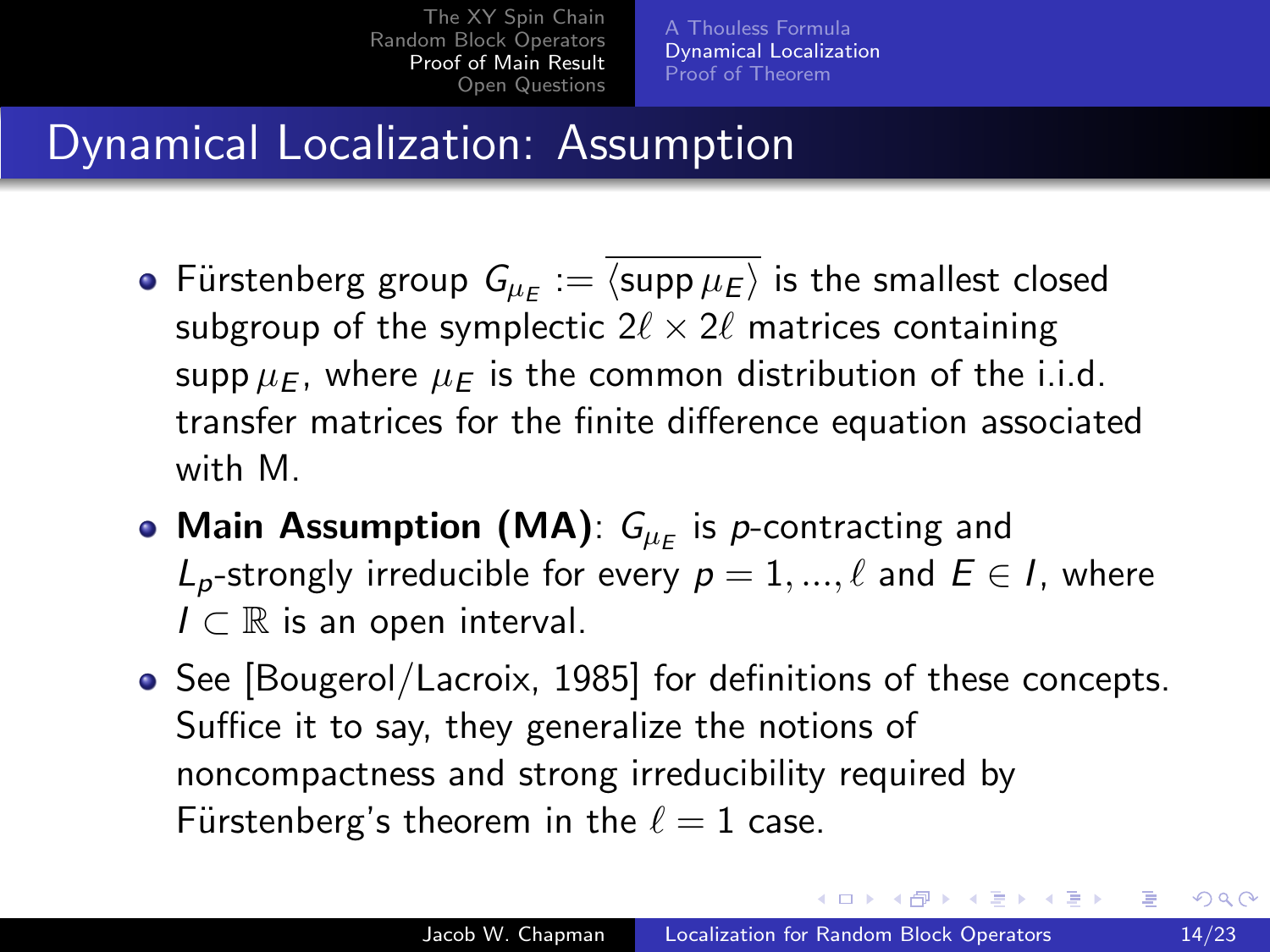[A Thouless Formula](#page-26-0) [Dynamical Localization](#page-34-0) [Proof of Theorem](#page-46-0)

#### Dynamical Localization: Theorem

Let  $P_j: \ell^2({\mathbb Z};{\mathbb C}^\ell) \to {\mathbb C}^\ell$  is the projection  $P_ju=u(j).$ 

and in

∢何 ▶ ∢ ヨ ▶ ∢ ヨ ▶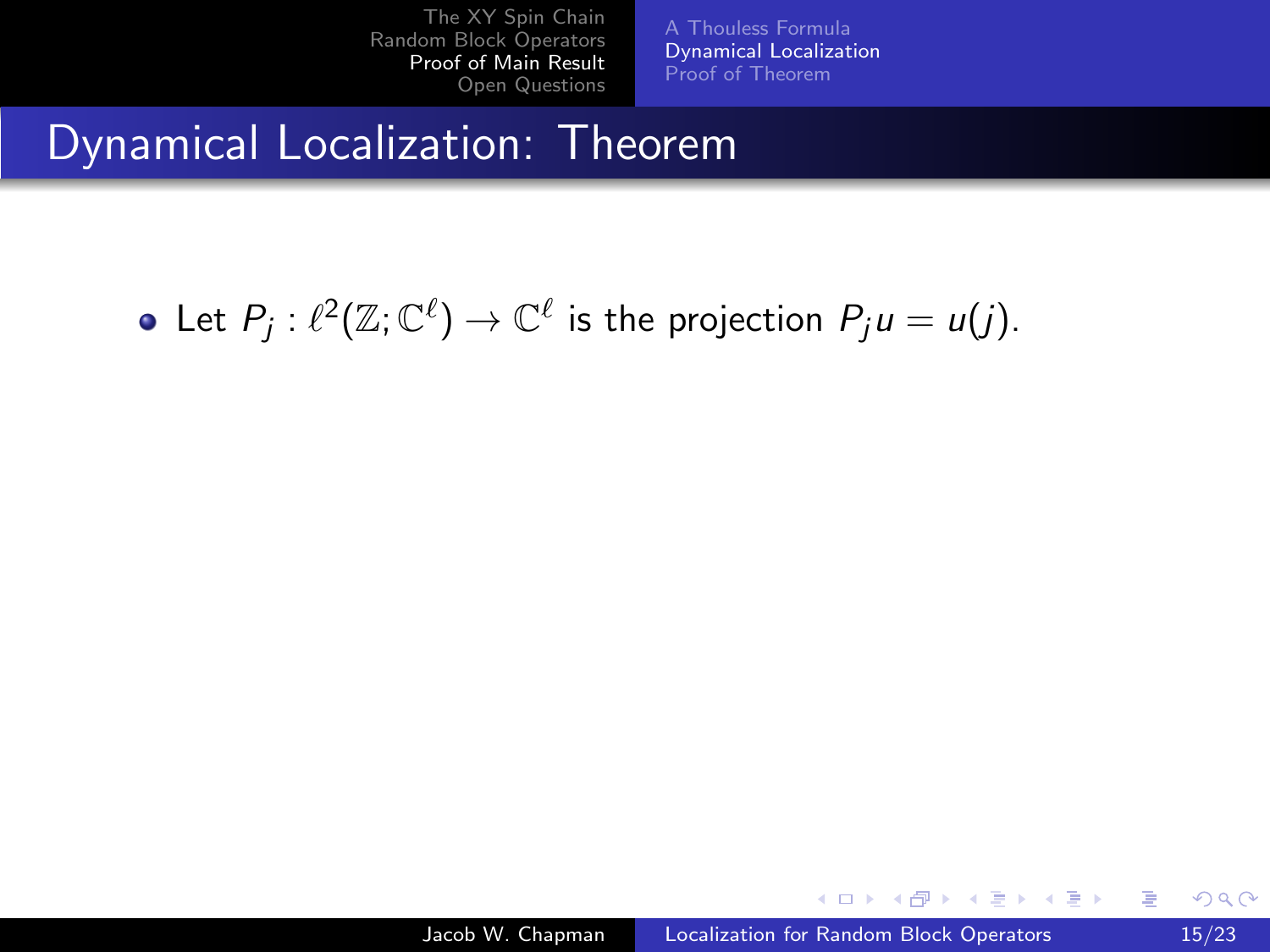[A Thouless Formula](#page-26-0) [Dynamical Localization](#page-34-0) [Proof of Theorem](#page-46-0)

## Dynamical Localization: Theorem

- Let  $P_j: \ell^2({\mathbb Z};{\mathbb C}^\ell) \to {\mathbb C}^\ell$  is the projection  $P_ju=u(j).$
- We proved

#### Theorem (Dynamical Localization)

If (MA) holds, then for every compact interval  $J \subset I$  and every  $\zeta \in (0,1)$ , there exist  $C < \infty$  and  $\eta > 0$  such that for every  $L \in \mathbb{N}$ and j,  $k \in [-L, L]$ ,

$$
\mathbb{E}\left(\sup_{t\in\mathbb{R}}\|P_j\chi_J(M_{[-L,L]})e^{-itM_{[-L,L]}}P_k^*\|\right)\leq Ce^{-\eta|j-k|^{\zeta}}
$$

∢ロト ∢母ト ∢目ト ∢目ト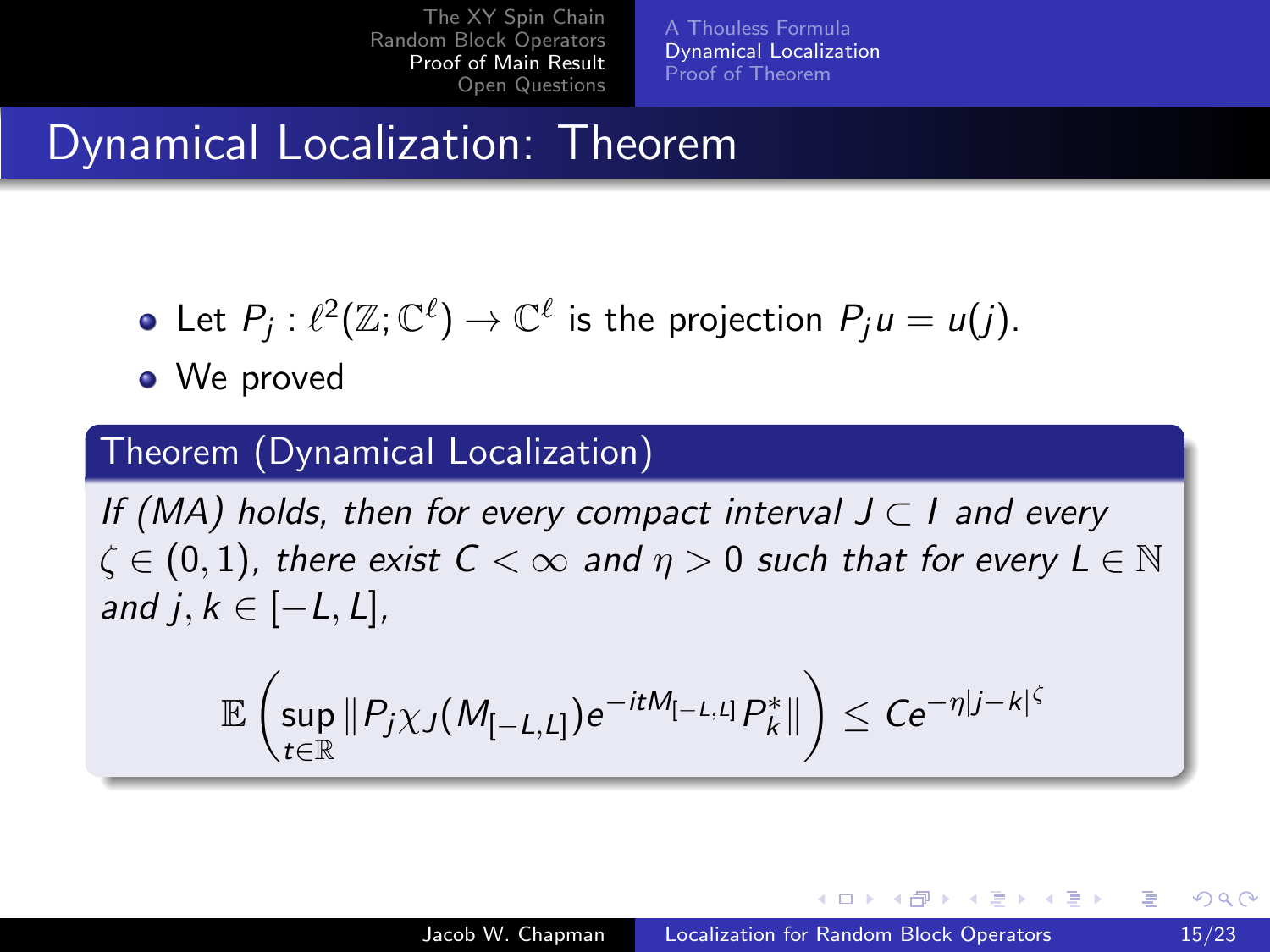[A Thouless Formula](#page-26-0) [Dynamical Localization](#page-34-0) [Proof of Theorem](#page-46-0)

## Dynamical Localization: Application of Theorem

For a particular model, all one must do is verify that (MA) holds.

 $\leftarrow$ 

医阿里氏阿里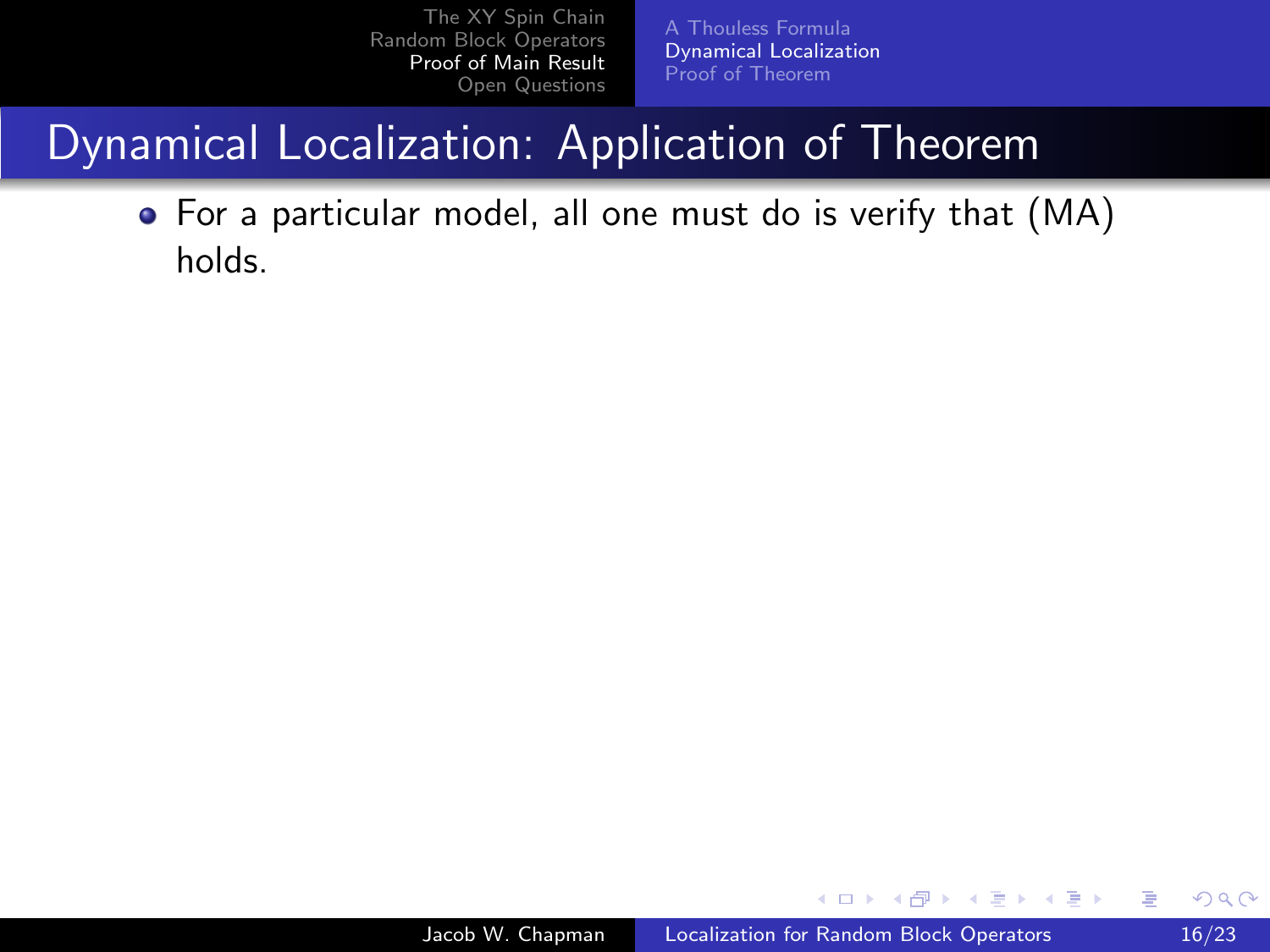## Dynamical Localization: Application of Theorem

- For a particular model, all one must do is verify that (MA) holds.
- When does (MA) hold? A sufficient (but not necessary) condition [Gol'dsheid/Margulis, 1989] is that  $\mathit{G}_{\mu_E}$  is **Zariski-dense** in the symplectic group for all  $E \in I$ , i.e. every polynomial in 2 $\ell \times 2\ell$  variables which vanishes on  $\mathsf{G}_{\mu_E}$  also vanishes on the symplectic group.

A . . 2 . . 2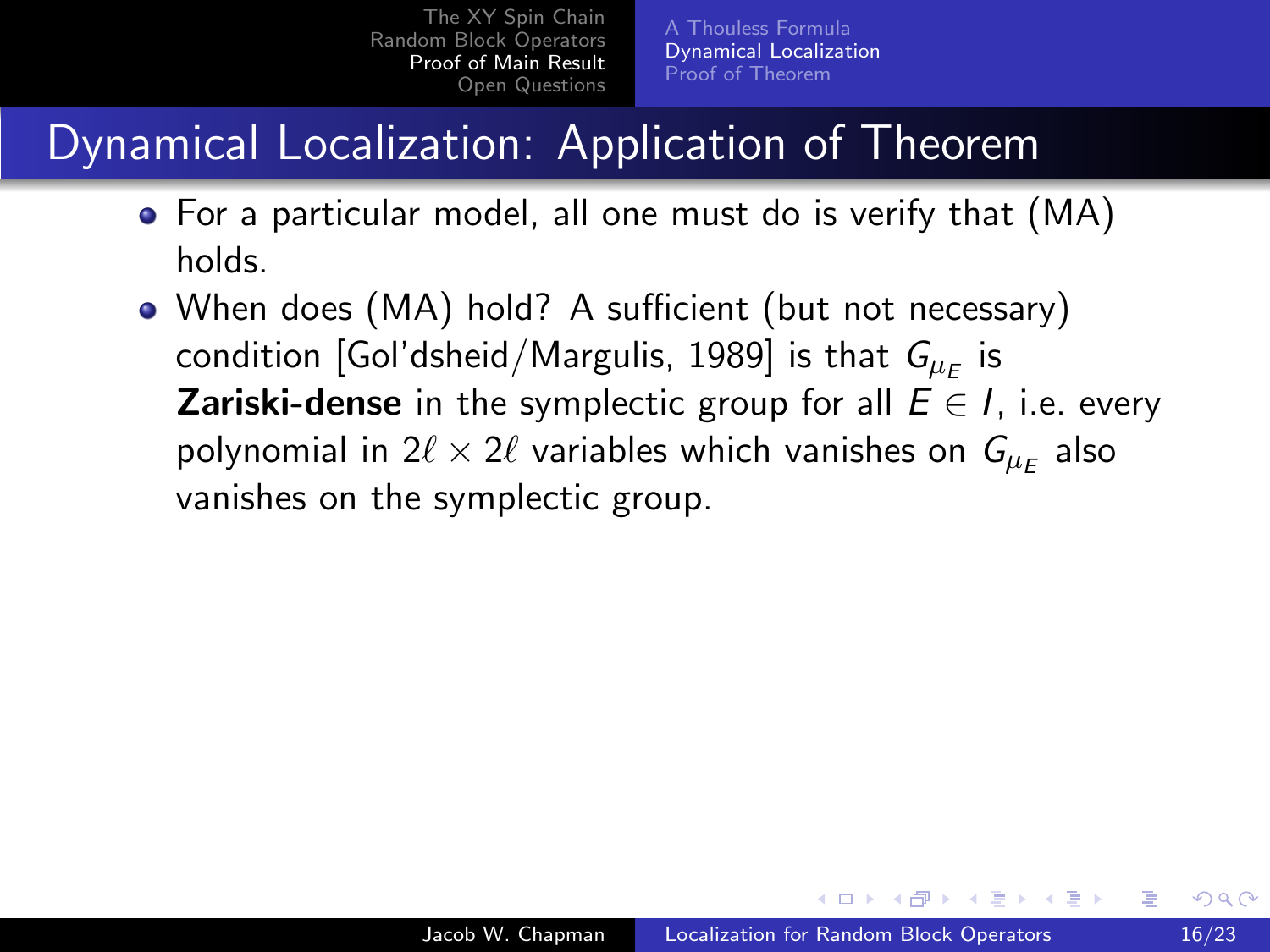## Dynamical Localization: Application of Theorem

- For a particular model, all one must do is verify that (MA) holds.
- When does (MA) hold? A sufficient (but not necessary) condition [Gol'dsheid/Margulis, 1989] is that  $\mathit{G}_{\mu_E}$  is **Zariski-dense** in the symplectic group for all  $E \in I$ , i.e. every polynomial in 2 $\ell \times 2\ell$  variables which vanishes on  $\mathsf{G}_{\mu_E}$  also vanishes on the symplectic group.
- In practice, one shows this by finding  $\ell(2\ell + 1)$  linearly independent elements in the Lie algebra associated with  $G_{\mu_F}$ (for each  $E$ ).

- ④ 伊 ト ④ ヨ ト ④ ヨ ト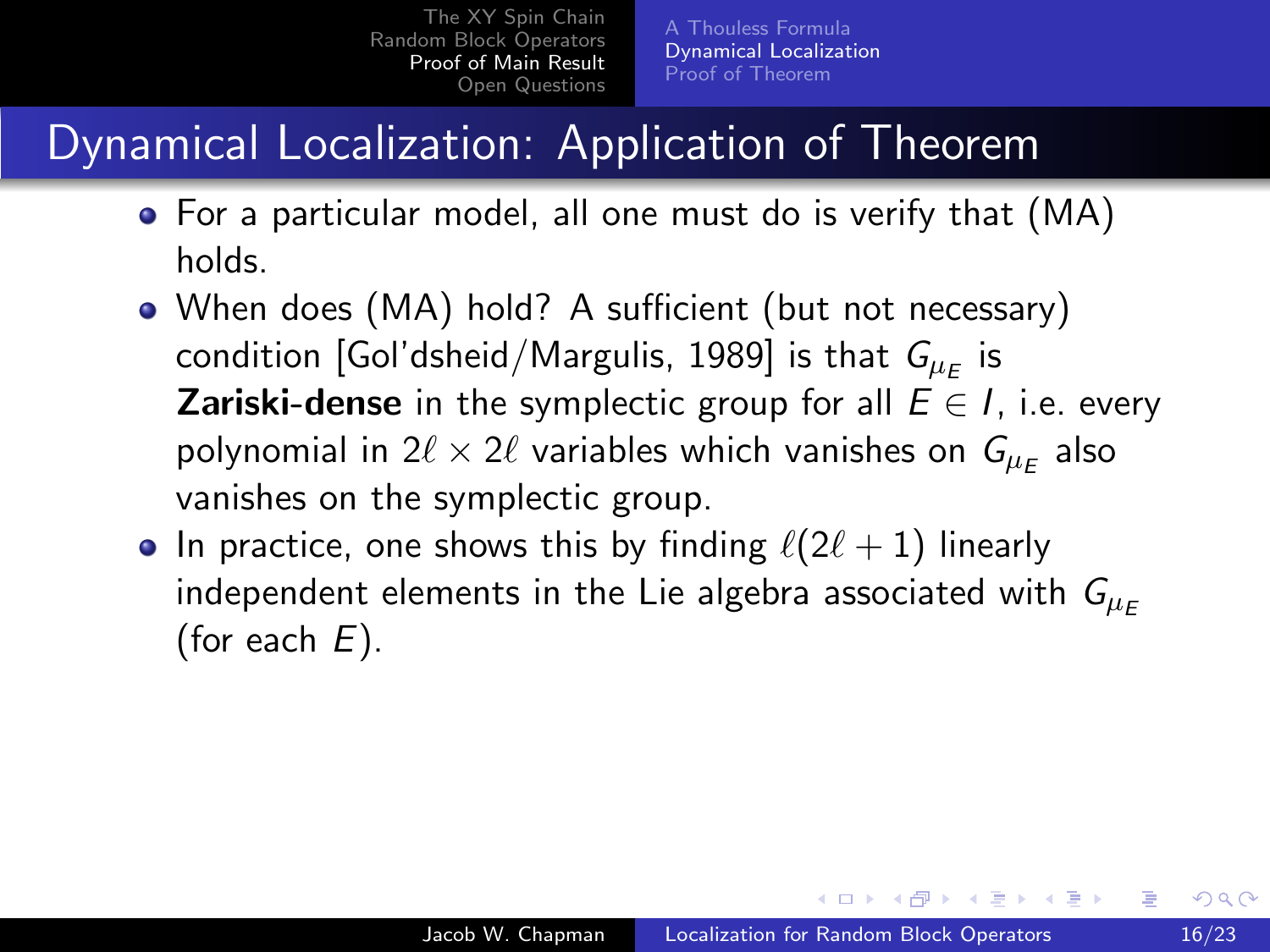## Dynamical Localization: Application of Theorem

- For a particular model, all one must do is verify that (MA) holds.
- When does (MA) hold? A sufficient (but not necessary) condition [Gol'dsheid/Margulis, 1989] is that  $\mathit{G}_{\mu_E}$  is **Zariski-dense** in the symplectic group for all  $E \in I$ , i.e. every polynomial in 2 $\ell \times 2\ell$  variables which vanishes on  $\mathsf{G}_{\mu_E}$  also vanishes on the symplectic group.
- In practice, one shows this by finding  $\ell(2\ell + 1)$  linearly independent elements in the Lie algebra associated with  $G_{\mu_F}$ (for each  $E$ ).
- This is what we did for the anisotropic XY chain, where  $\ell = 2$ . We found 10 lin. indep. elements in  $\mathsf{G}_{\mu_E}$  for all  $E\neq 0.$  This establishes our Main Result (for the XY chain).

∢ロト ∢母ト ∢ヨト ∢ヨト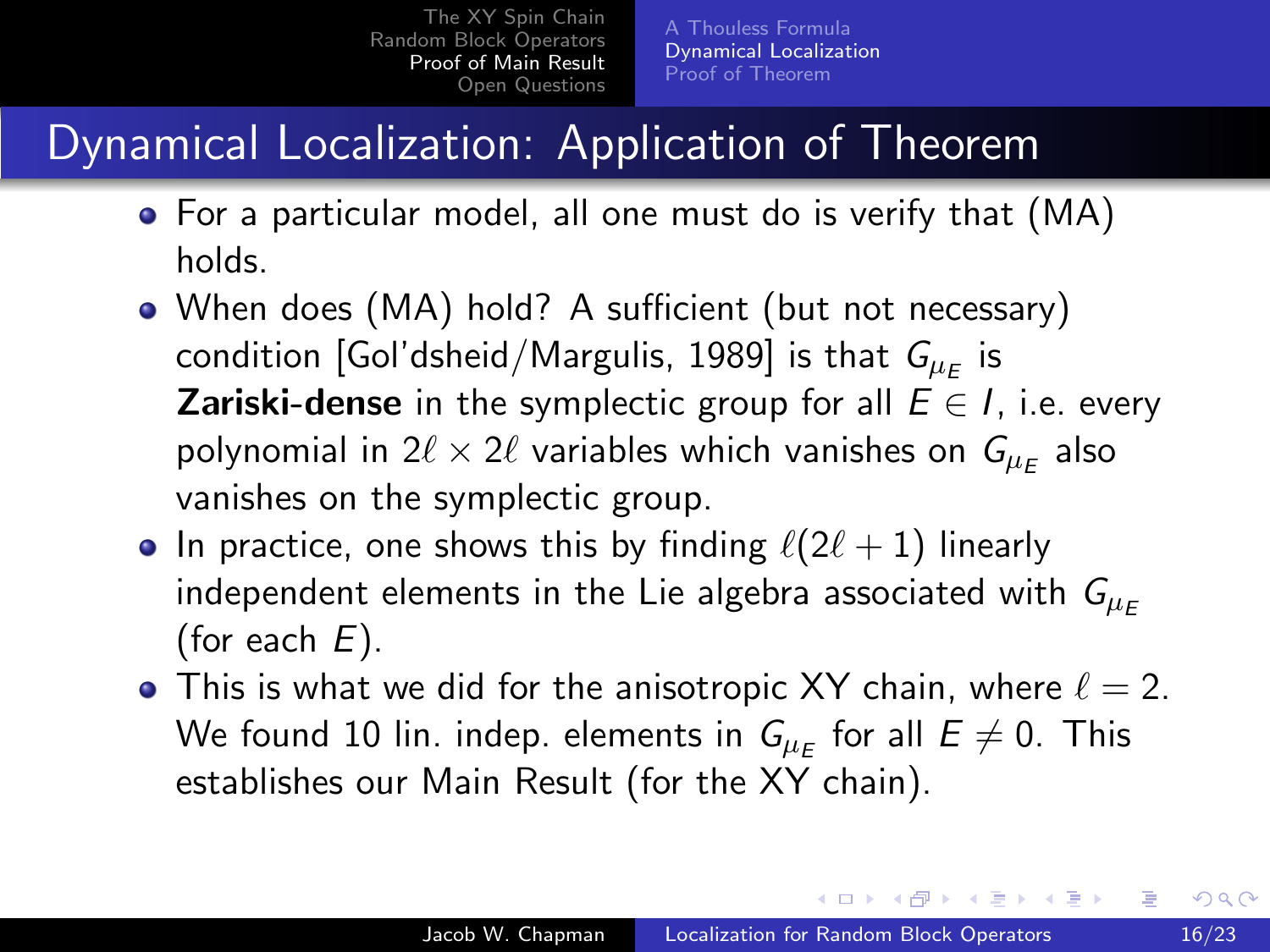## Dynamical Localization: Application of Theorem

- For a particular model, all one must do is verify that (MA) holds.
- When does (MA) hold? A sufficient (but not necessary) condition [Gol'dsheid/Margulis, 1989] is that  $\mathit{G}_{\mu_E}$  is **Zariski-dense** in the symplectic group for all  $E \in I$ , i.e. every polynomial in 2 $\ell \times 2\ell$  variables which vanishes on  $\mathsf{G}_{\mu_E}$  also vanishes on the symplectic group.
- In practice, one shows this by finding  $\ell(2\ell + 1)$  linearly independent elements in the Lie algebra associated with  $G_{\mu_F}$ (for each  $E$ ).
- This is what we did for the anisotropic XY chain, where  $\ell = 2$ . We found 10 lin. indep. elements in  $\mathsf{G}_{\mu_E}$  for all  $E\neq 0.$  This establishes our Main Result (for the XY chain).
- Our construction follows both [Gol'dsheid/Margulis, 1989] and [Boumaza/Stolz, 2007]. ∢ロト ∢母ト ∢目ト ∢目ト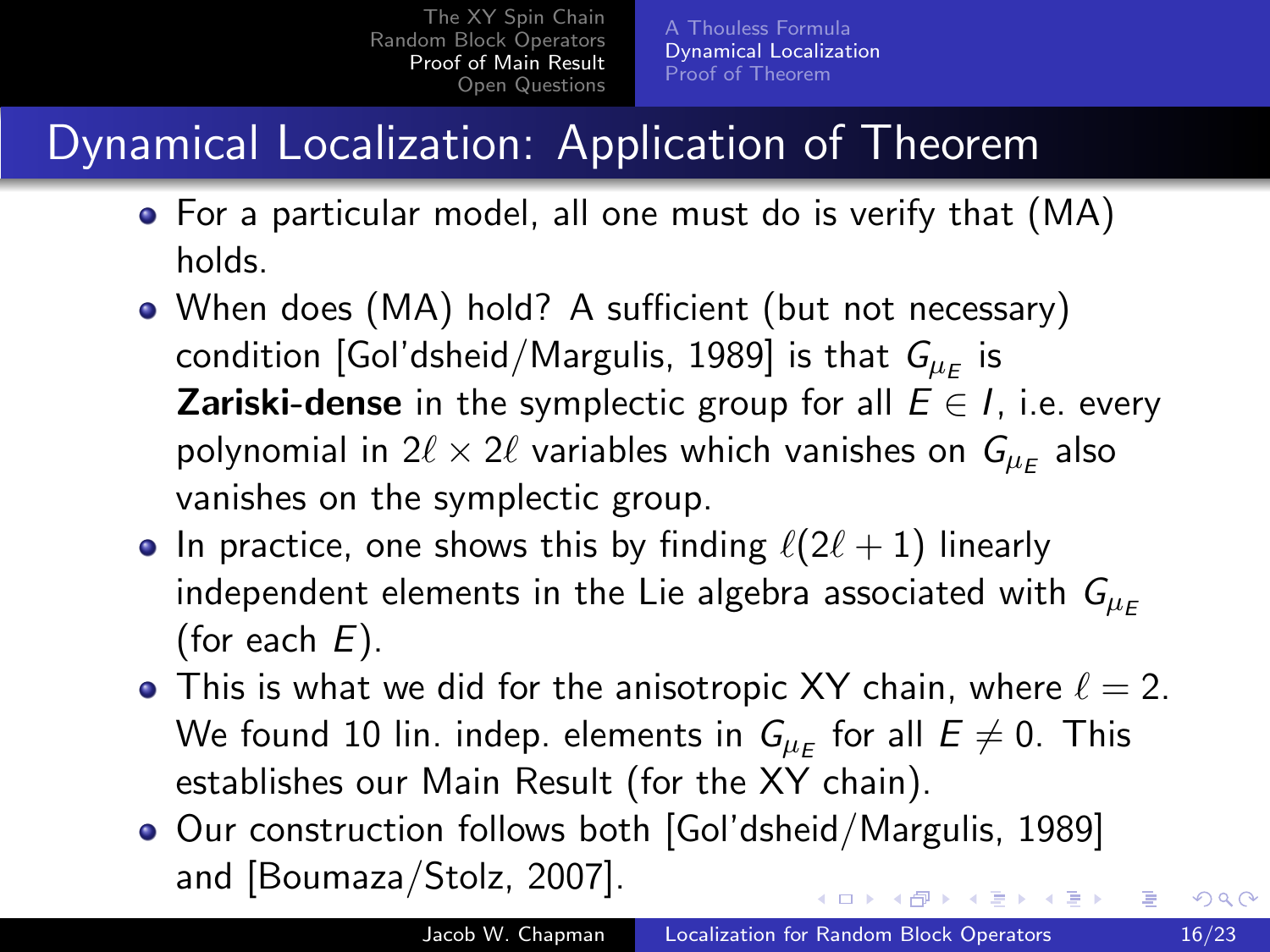[A Thouless Formula](#page-26-0) [Dynamical Localization](#page-34-0) [Proof of Theorem](#page-51-0)

#### Proof of Theorem

Our result on dynamical localization is proven by the bootstrap multiscale analysis (MSA) of [Germinet/Klein, 2001].

and in

<span id="page-46-0"></span>**<何> <ヨ> <ヨ**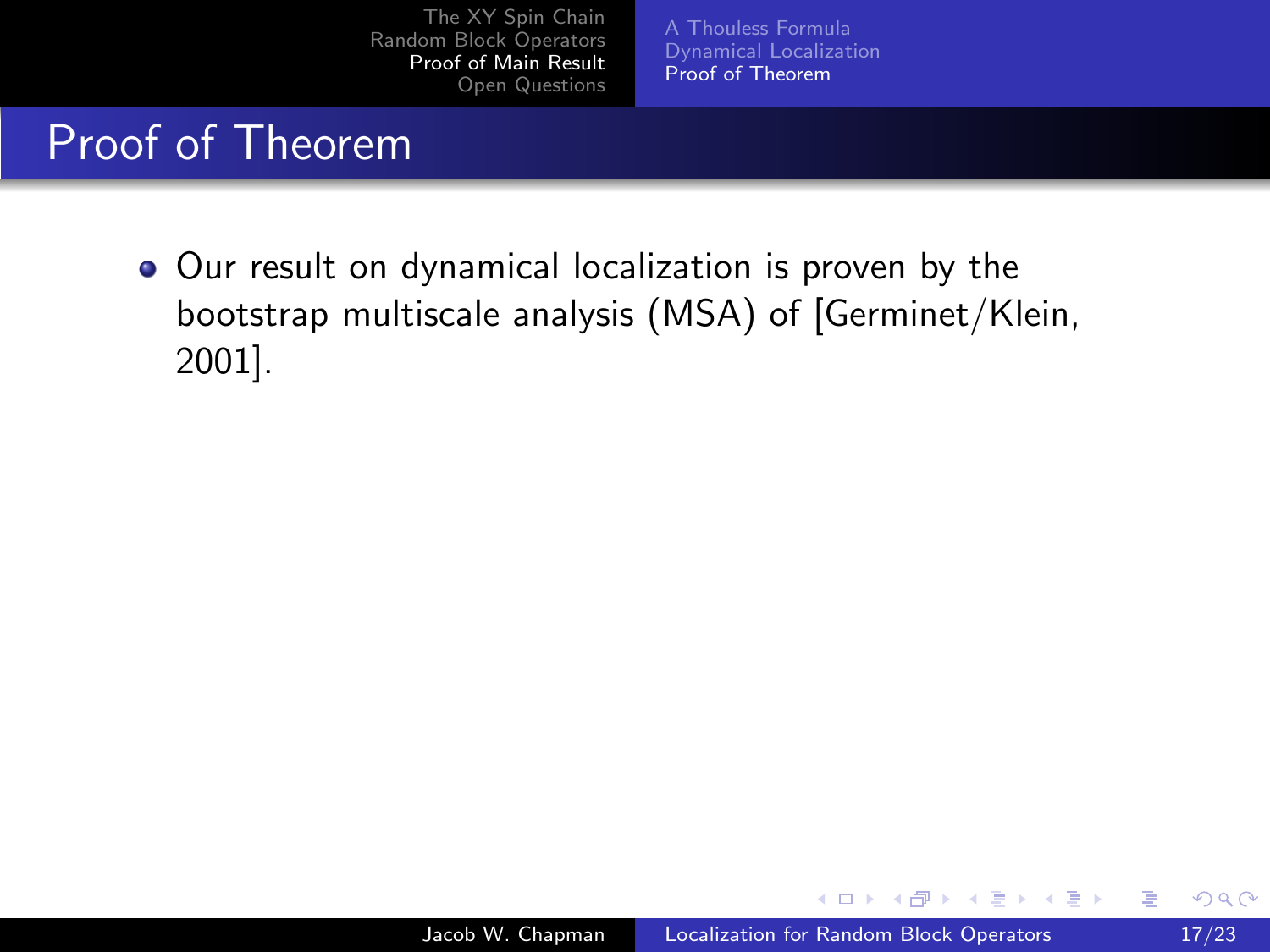[A Thouless Formula](#page-26-0) [Dynamical Localization](#page-34-0) [Proof of Theorem](#page-51-0)

### Proof of Theorem

- Our result on dynamical localization is proven by the bootstrap multiscale analysis (MSA) of [Germinet/Klein, 2001].
- It is sufficient (see survey [Klein, 2008]) to show a Wegner estimate and an initial length scale estimate.

4 17 18

∢ 何 ≯ → 手 ≯ →

 $\Omega$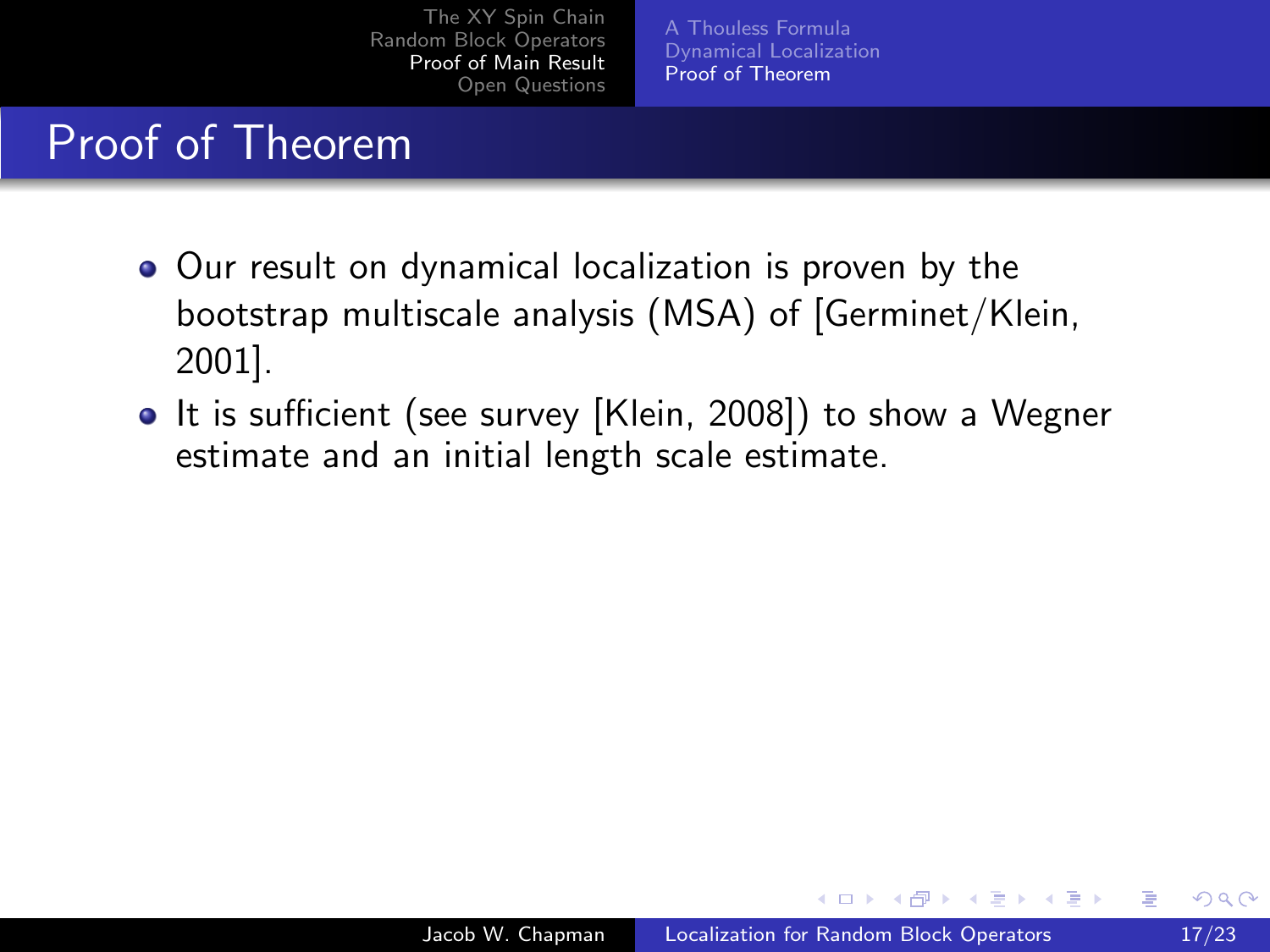[A Thouless Formula](#page-26-0) [Dynamical Localization](#page-34-0) [Proof of Theorem](#page-51-0)

### Proof of Theorem

- Our result on dynamical localization is proven by the bootstrap multiscale analysis (MSA) of [Germinet/Klein, 2001].
- It is sufficient (see survey [Klein, 2008]) to show a Wegner estimate and an initial length scale estimate. Two important inputs:
	- Thouless formula (reg. of Lyap.  $\Rightarrow$  reg. of IDS)

 $\mathcal{A}$  and  $\mathcal{A}$  in the set of  $\mathcal{B}$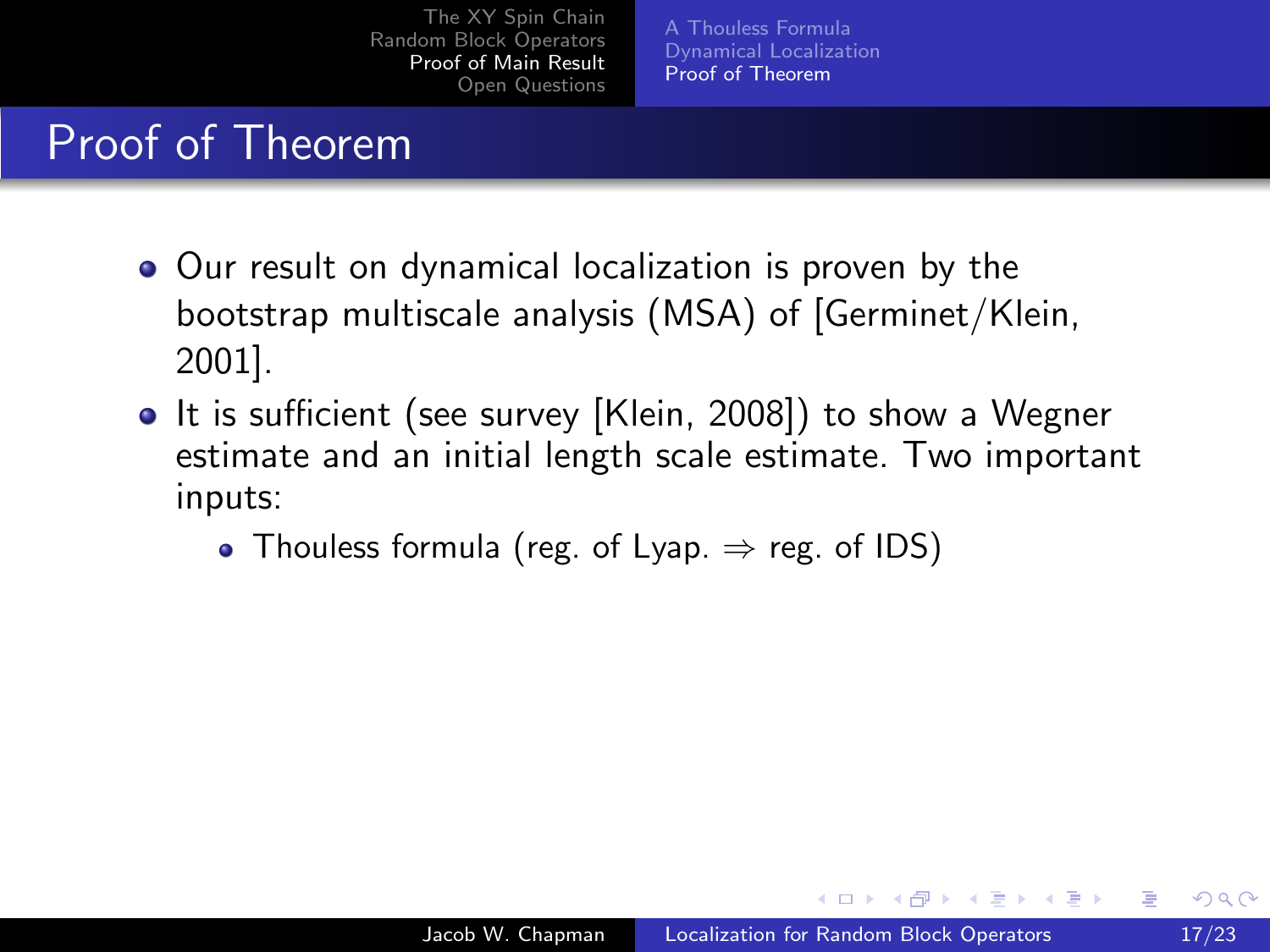[A Thouless Formula](#page-26-0) [Dynamical Localization](#page-34-0) [Proof of Theorem](#page-51-0)

#### Proof of Theorem

- Our result on dynamical localization is proven by the bootstrap multiscale analysis (MSA) of [Germinet/Klein, 2001].
- It is sufficient (see survey [Klein, 2008]) to show a Wegner estimate and an initial length scale estimate. Two important inputs:
	- Thouless formula (reg. of Lyap.  $\Rightarrow$  reg. of IDS)
	- Representation formula for Green's function (pos. of Lyap.  $\Rightarrow$  exp. decay of Green's function)

 $\mathcal{A}$  and  $\mathcal{A}$  in the set of  $\mathcal{B}$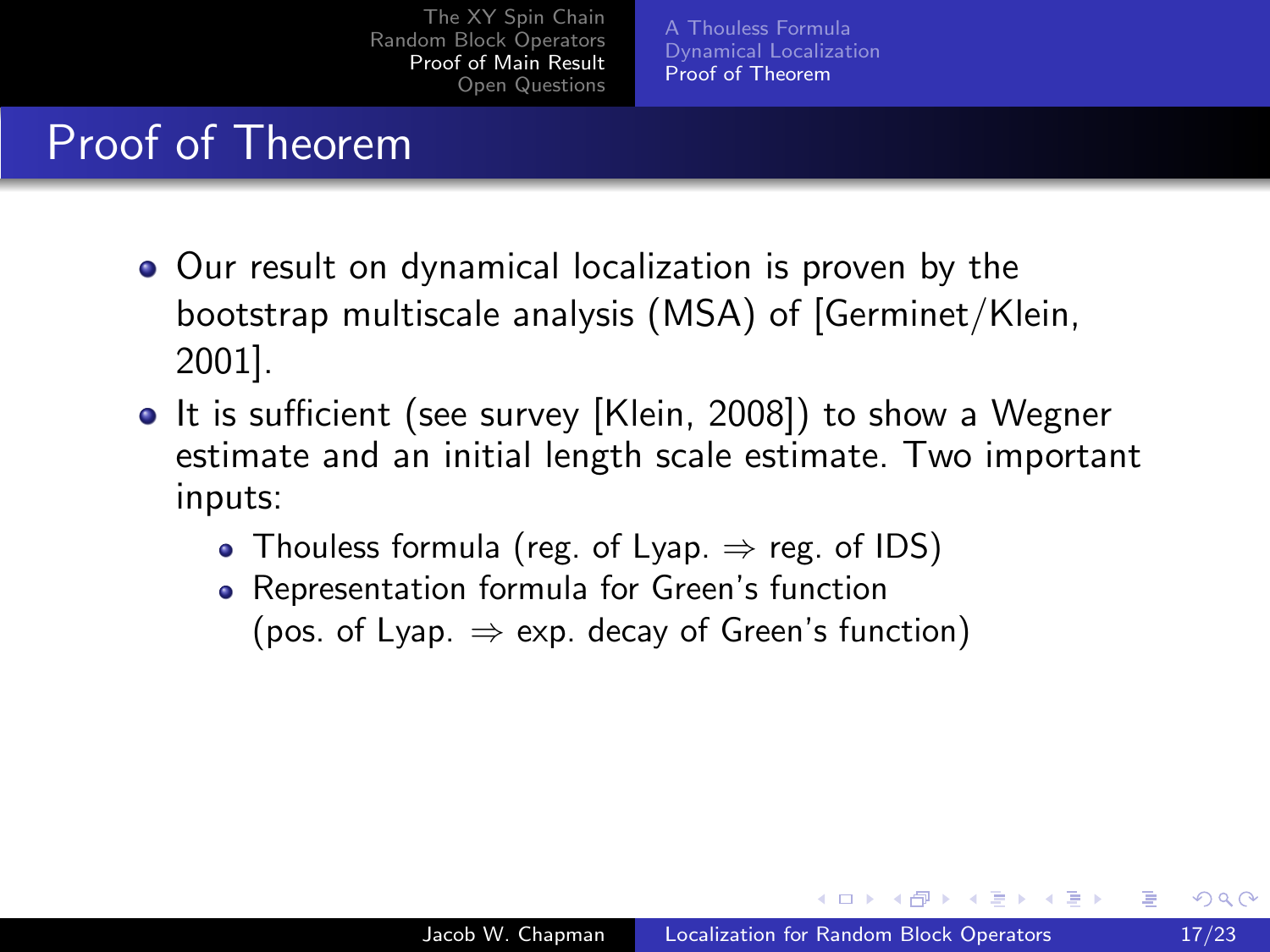[A Thouless Formula](#page-26-0) [Dynamical Localization](#page-34-0) [Proof of Theorem](#page-51-0)

#### Proof of Theorem

- Our result on dynamical localization is proven by the bootstrap multiscale analysis (MSA) of [Germinet/Klein, 2001].
- It is sufficient (see survey [Klein, 2008]) to show a Wegner estimate and an initial length scale estimate. Two important inputs:
	- Thouless formula (reg. of Lyap.  $\Rightarrow$  reg. of IDS)
	- Representation formula for Green's function (pos. of Lyap.  $\Rightarrow$  exp. decay of Green's function)
- We establish these estimates by adapting arguments from [Klein/Lacroix/Speis, 1990] for Anderson model on a strip.

∢ロ ▶ (何 ▶ (日 ▶ (日 )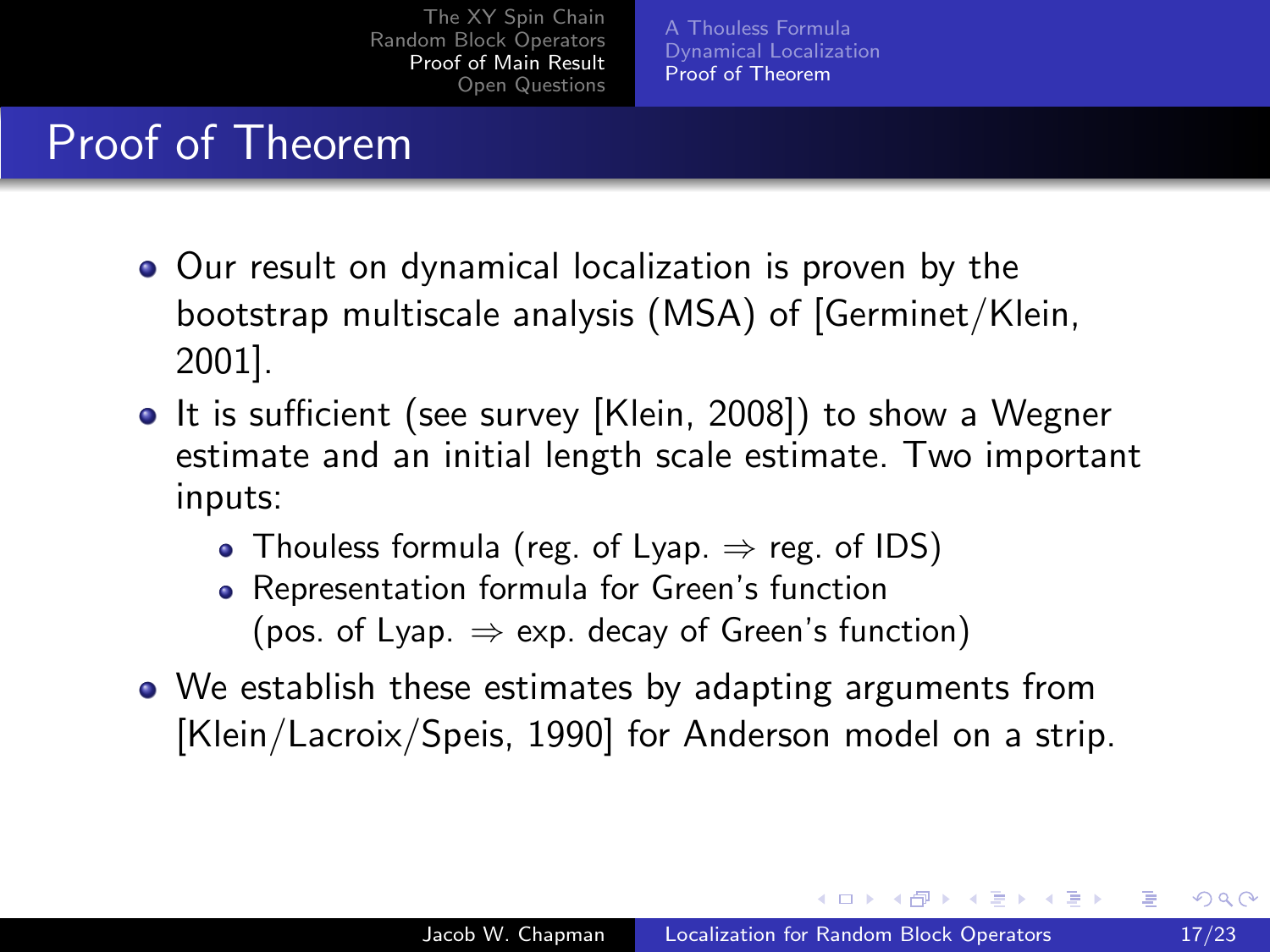[A Thouless Formula](#page-26-0) [Dynamical Localization](#page-34-0) [Proof of Theorem](#page-46-0)

### Proof of Theorem

- Our result on dynamical localization is proven by the bootstrap multiscale analysis (MSA) of [Germinet/Klein, 2001].
- It is sufficient (see survey [Klein, 2008]) to show a Wegner estimate and an initial length scale estimate. Two important inputs:
	- Thouless formula (reg. of Lyap.  $\Rightarrow$  reg. of IDS)
	- Representation formula for Green's function (pos. of Lyap.  $\Rightarrow$  exp. decay of Green's function)
- We establish these estimates by adapting arguments from [Klein/Lacroix/Speis, 1990] for Anderson model on a strip.
- Appropriate care must be taken to account for non-standard hopping terms.

<span id="page-51-0"></span>∢ロト ∢母ト ∢目ト ∢目ト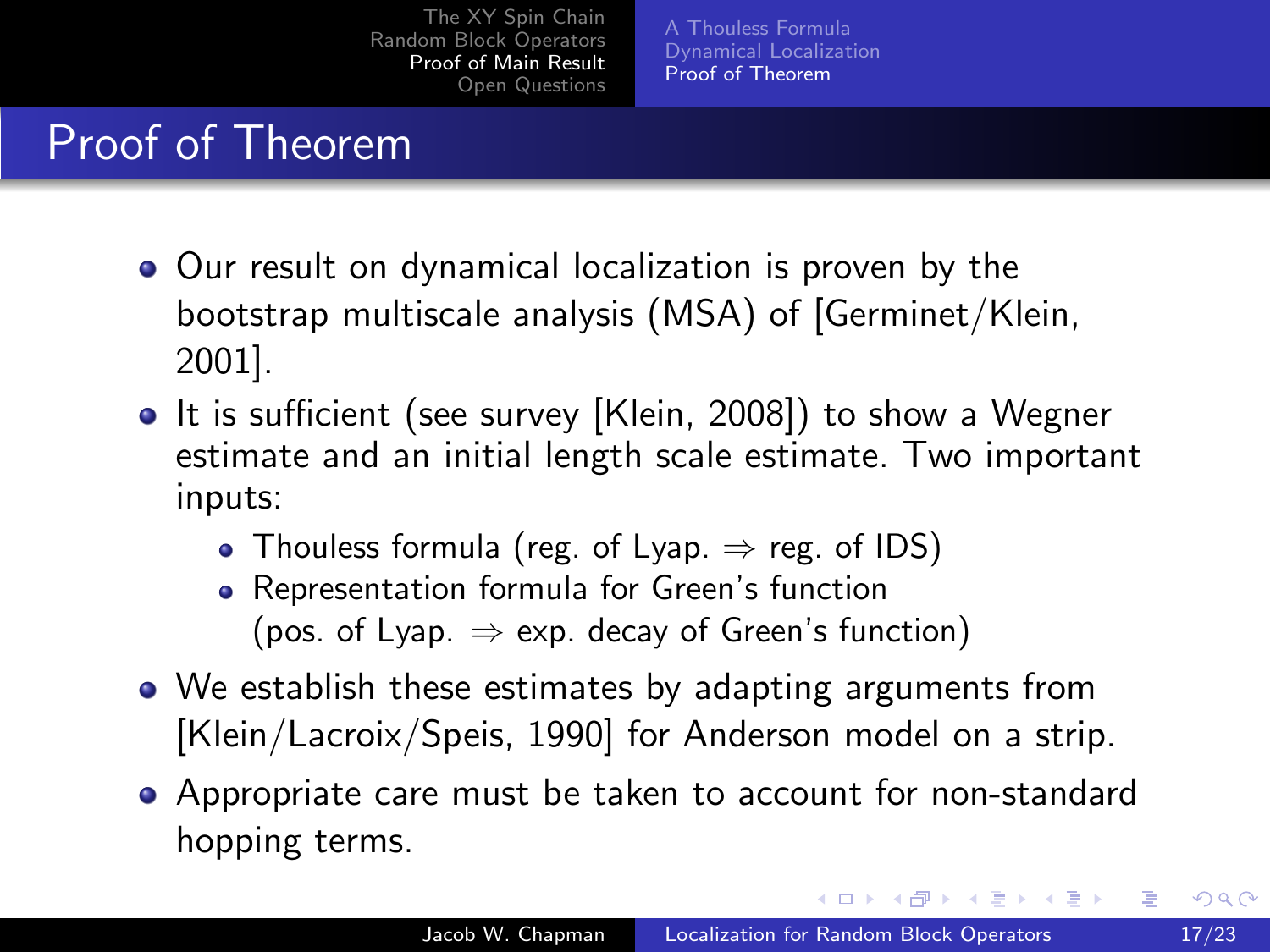## Open Questions

 $\bullet$  How can we remove  $\chi_J(M_n)$ ,  $J \subset \mathbb{R} \setminus \{0\}$ , from our Main Result (in cases where  $0 \in \Sigma_{as}$ )? What happens at  $E = 0$ ?

 $\sim$   $\sim$ 

同→ (ヨ→ (ヨ

<span id="page-52-0"></span> $\Omega$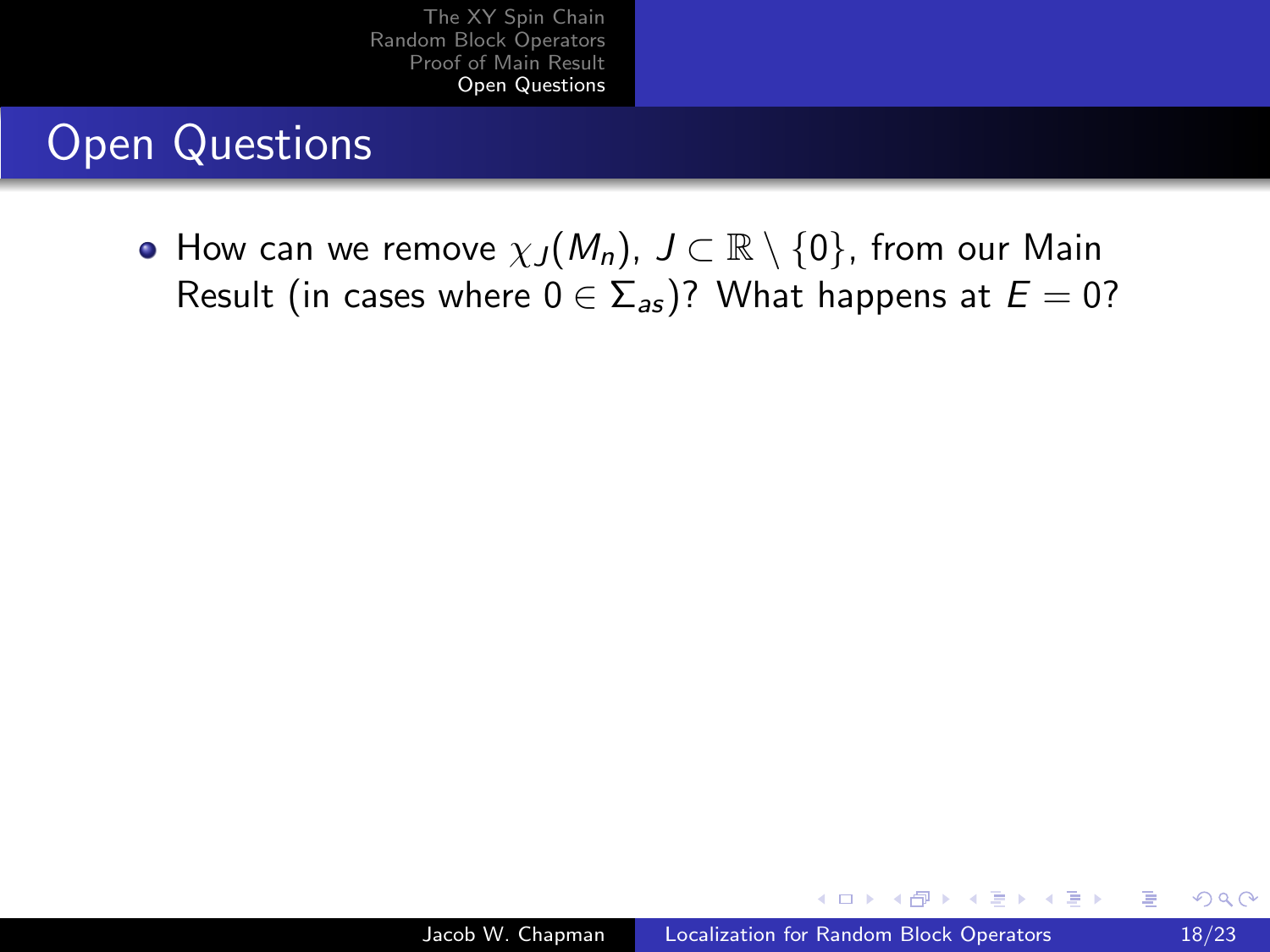## Open Questions

- $\bullet$  How can we remove  $\chi_J(M_n)$ ,  $J \subset \mathbb{R} \setminus \{0\}$ , from our Main Result (in cases where  $0 \in \Sigma_{as}$ )? What happens at  $E = 0$ ?
- The Fürstenberg group  $\mathit{G}_{\mu_{0}}$  is no longer irreducible. Transfer matrices essentially reduce to a diagonal  $2 \times 2$  block matrix.

 $\Box$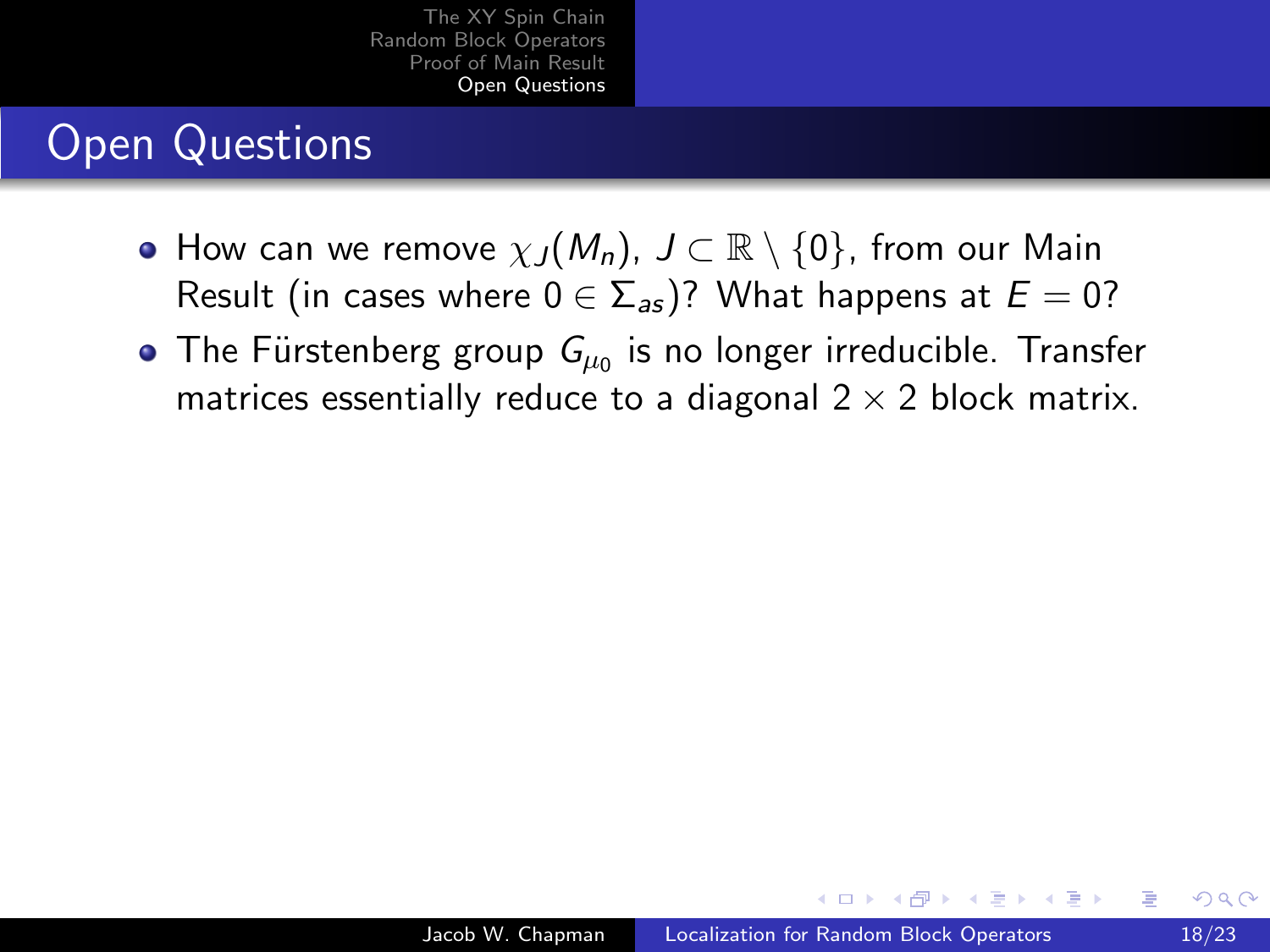## Open Questions

- $\bullet$  How can we remove  $\chi_J(M_n)$ ,  $J\subset \mathbb{R}\setminus\{0\}$ , from our Main Result (in cases where  $0 \in \sum_{a=1}^{\infty}$ )? What happens at  $E = 0$ ?
- The Fürstenberg group  $\mathit{G}_{\mu_{0}}$  is no longer irreducible. Transfer matrices essentially reduce to a diagonal  $2 \times 2$  block matrix.
- In fact, we have shown that

 $\gamma_1(0) > \gamma_2(0)$ (> 0)

∢ 何 ▶ . ∢ 手 ▶ . ∢ 手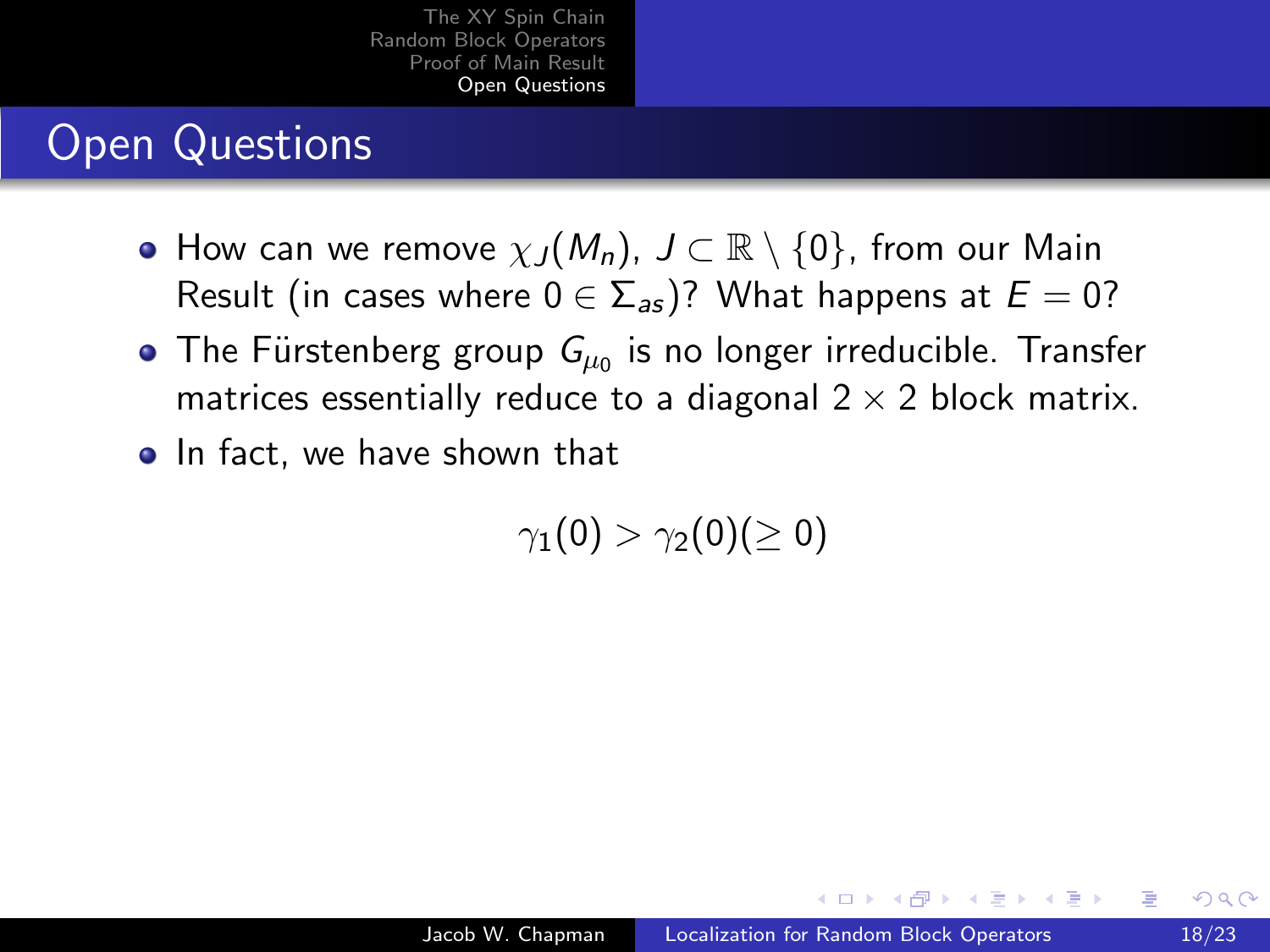## Open Questions

- $\bullet$  How can we remove  $\chi_J(M_n)$ ,  $J\subset \mathbb{R}\setminus\{0\}$ , from our Main Result (in cases where  $0 \in \sum_{a=1}^{\infty}$ )? What happens at  $E = 0$ ?
- The Fürstenberg group  $\mathit{G}_{\mu_{0}}$  is no longer irreducible. Transfer matrices essentially reduce to a diagonal  $2 \times 2$  block matrix.
- In fact, we have shown that

$$
\gamma_1(0) > \gamma_2(0) (\geq 0)
$$

That the first Lyapunov exponent is positive is nice. The effects of the second being zero would be an interesting study.

<span id="page-55-0"></span> $\mathcal{A}$  and  $\mathcal{A}$  in the set of  $\mathcal{B}$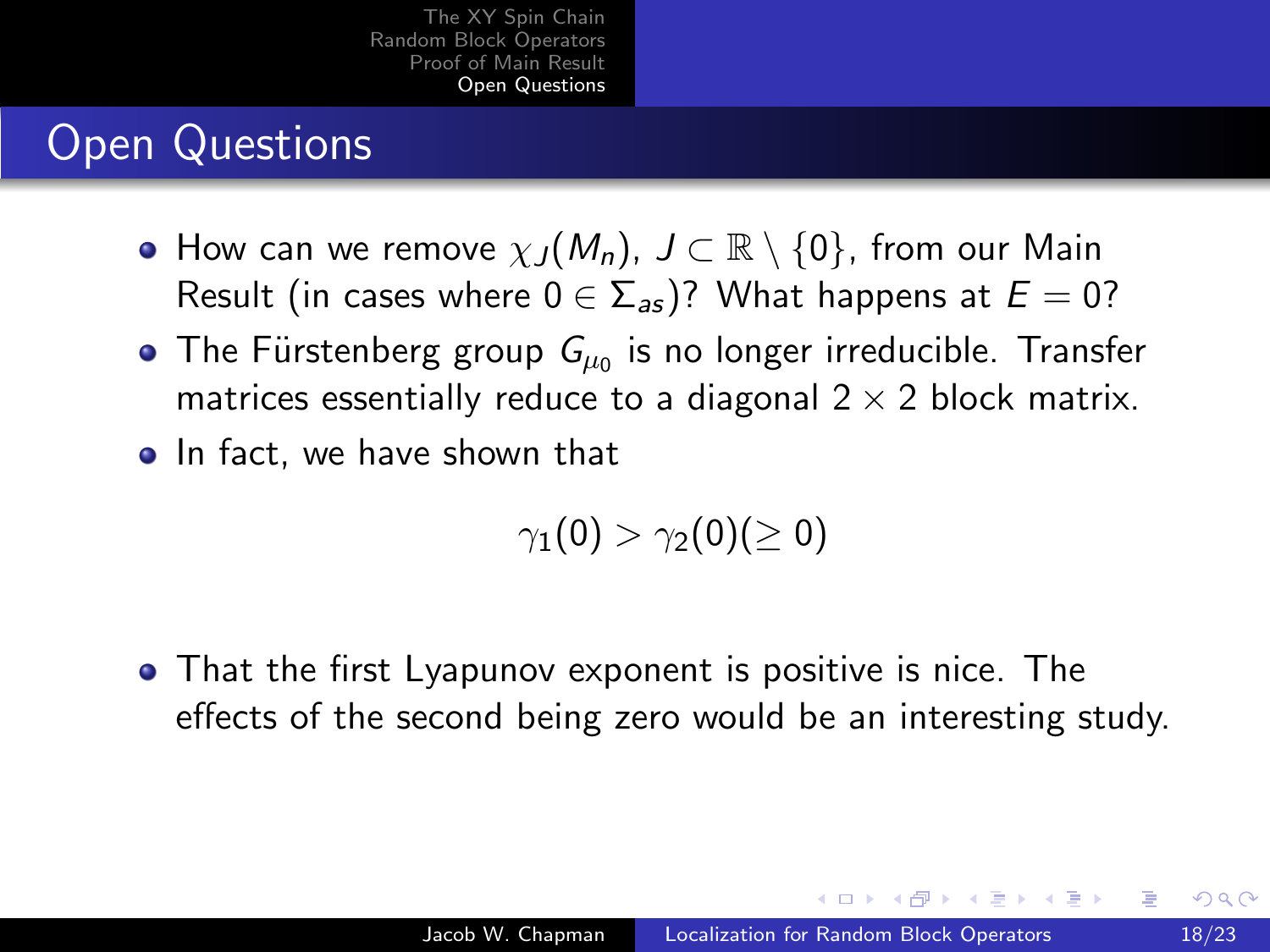## Open Questions

- $\bullet$  How can we remove  $\chi_J(M_n)$ ,  $J\subset \mathbb{R}\setminus\{0\}$ , from our Main Result (in cases where  $0 \in \sum_{a=1}^{\infty}$ )? What happens at  $E = 0$ ?
- The Fürstenberg group  $\mathit{G}_{\mu_{0}}$  is no longer irreducible. Transfer matrices essentially reduce to a diagonal  $2 \times 2$  block matrix.
- In fact, we have shown that

<span id="page-56-0"></span>
$$
\gamma_1(0)>\gamma_2(0)(\geq 0)
$$

- That the first Lyapunov exponent is positive is nice. The effects of the second being zero would be an interesting study.
- But to prove localization, suppose we assume  $\gamma_1(0) > \gamma_2(0) > 0$  (which happens "generically"). Can one prove the required regularity of the Lya[pu](#page-55-0)[no](#page-57-0)[v](#page-51-0) [e](#page-52-0)[x](#page-56-0)[p](#page-57-0)[o](#page-51-0)[n](#page-52-0)[en](#page-65-0)[t](#page-51-0)[s](#page-52-0) [at](#page-65-0) [0](#page-0-0)[?](#page-65-0)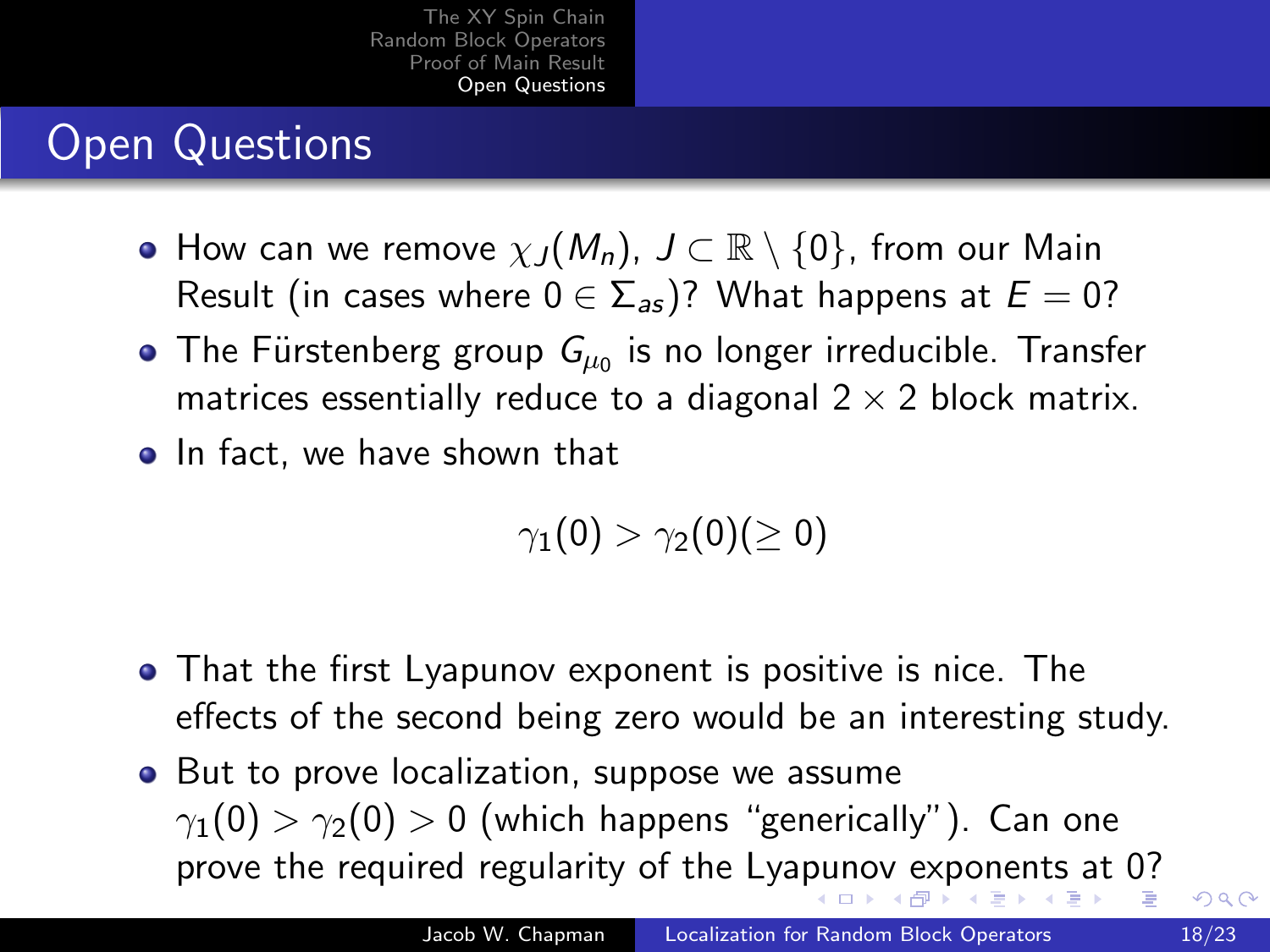#### Open Questions

• A question such as this arises already for the Ising model, which arises from  $\gamma = 1$ :



<span id="page-57-0"></span>つくへ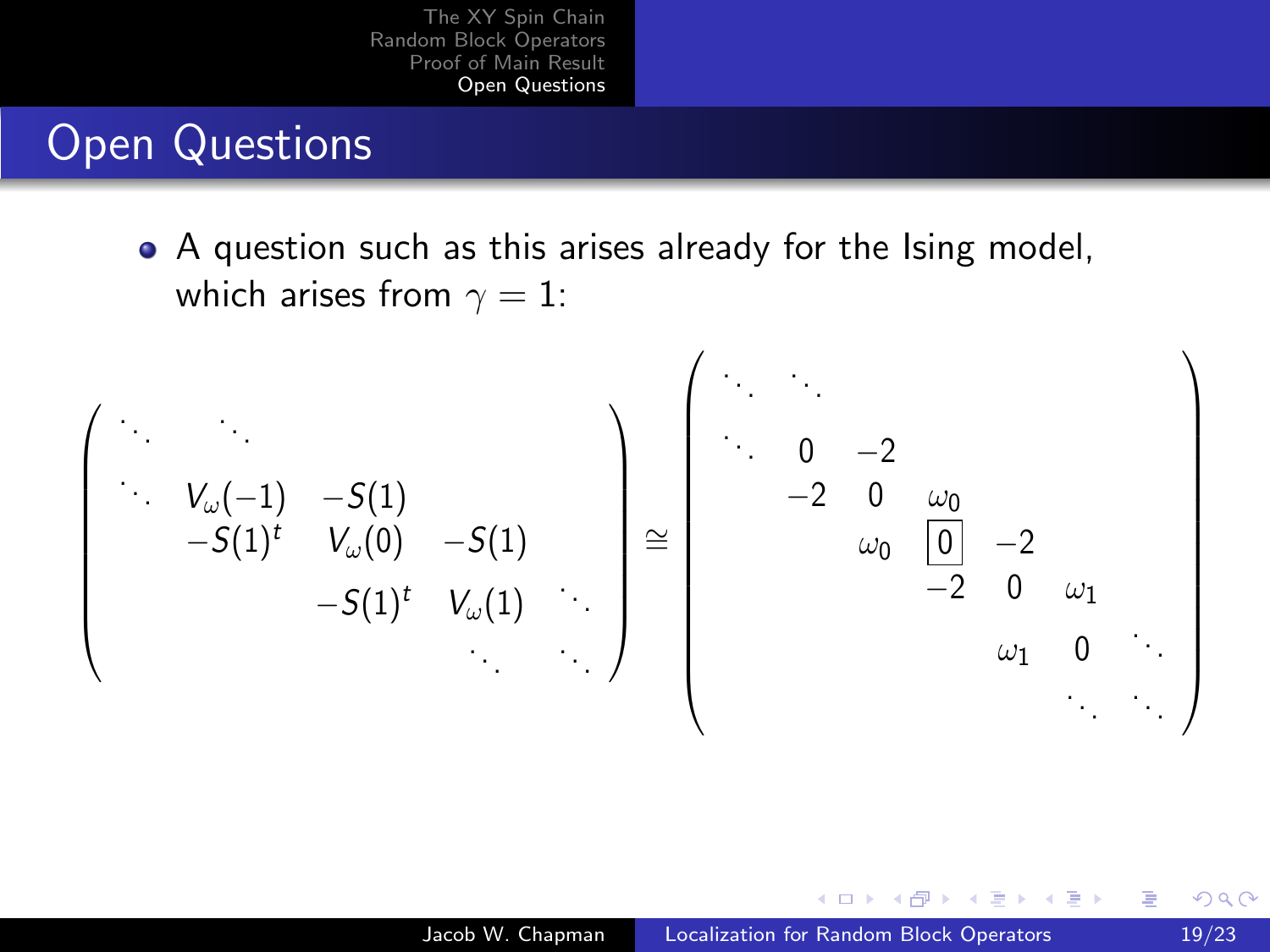## Open Questions

A question such as this arises already for the Ising model, which arises from  $\gamma = 1$ :



<span id="page-58-0"></span>• Standard arguments give non-compactness and strong irreducibility of  $\mathsf{G}_{\mu_{E}}$  $\mathsf{G}_{\mu_{E}}$  $\mathsf{G}_{\mu_{E}}$ , but again only for  $E\neq 0.$  $E\neq 0.$  $E\neq 0.$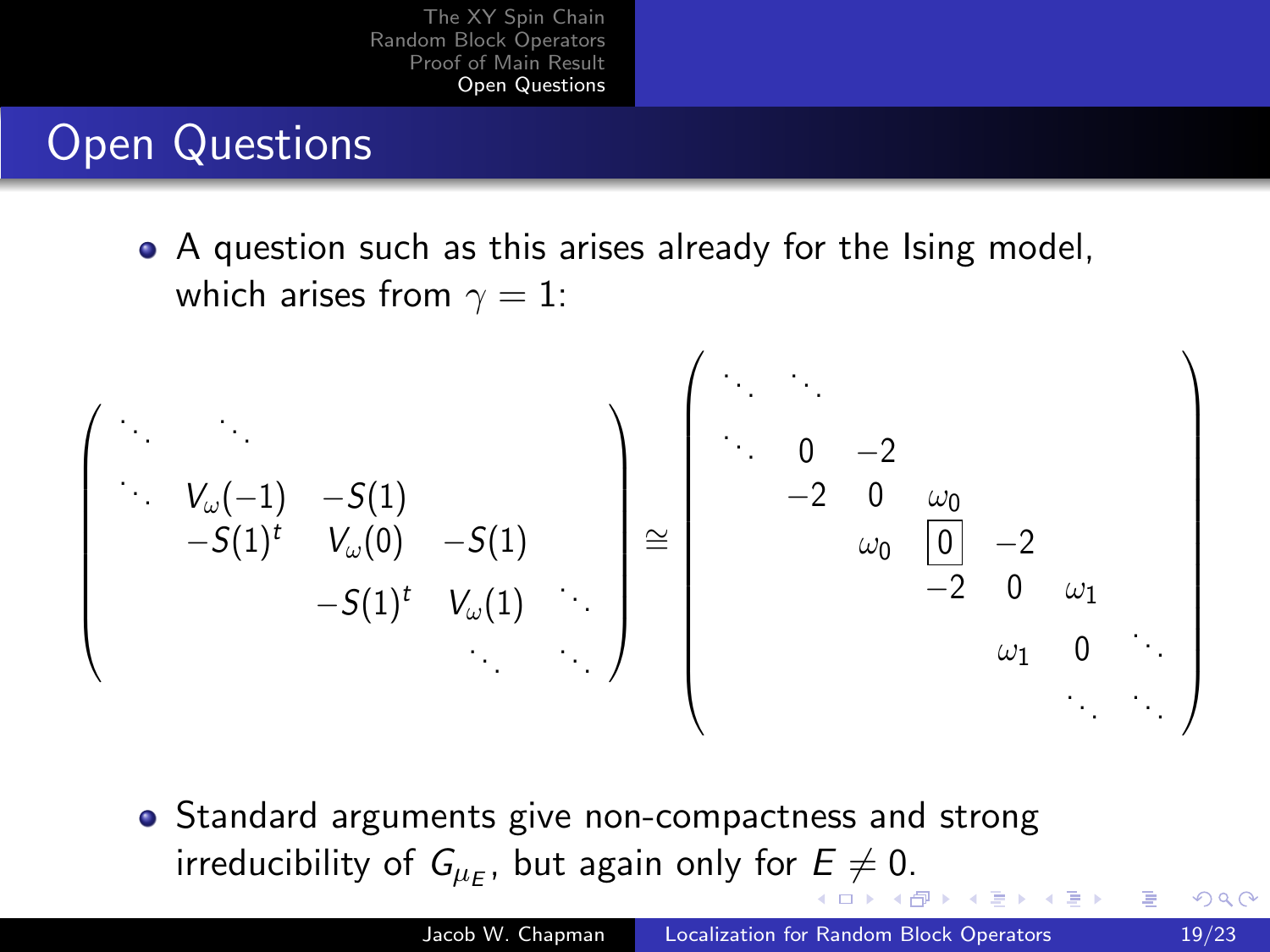#### Open Questions

• Thus  $\gamma(E) > 0$  for all  $E \neq 0$ .

4 0 8

す 何 ト す ヨ ト す ヨ ト

<span id="page-59-0"></span>Þ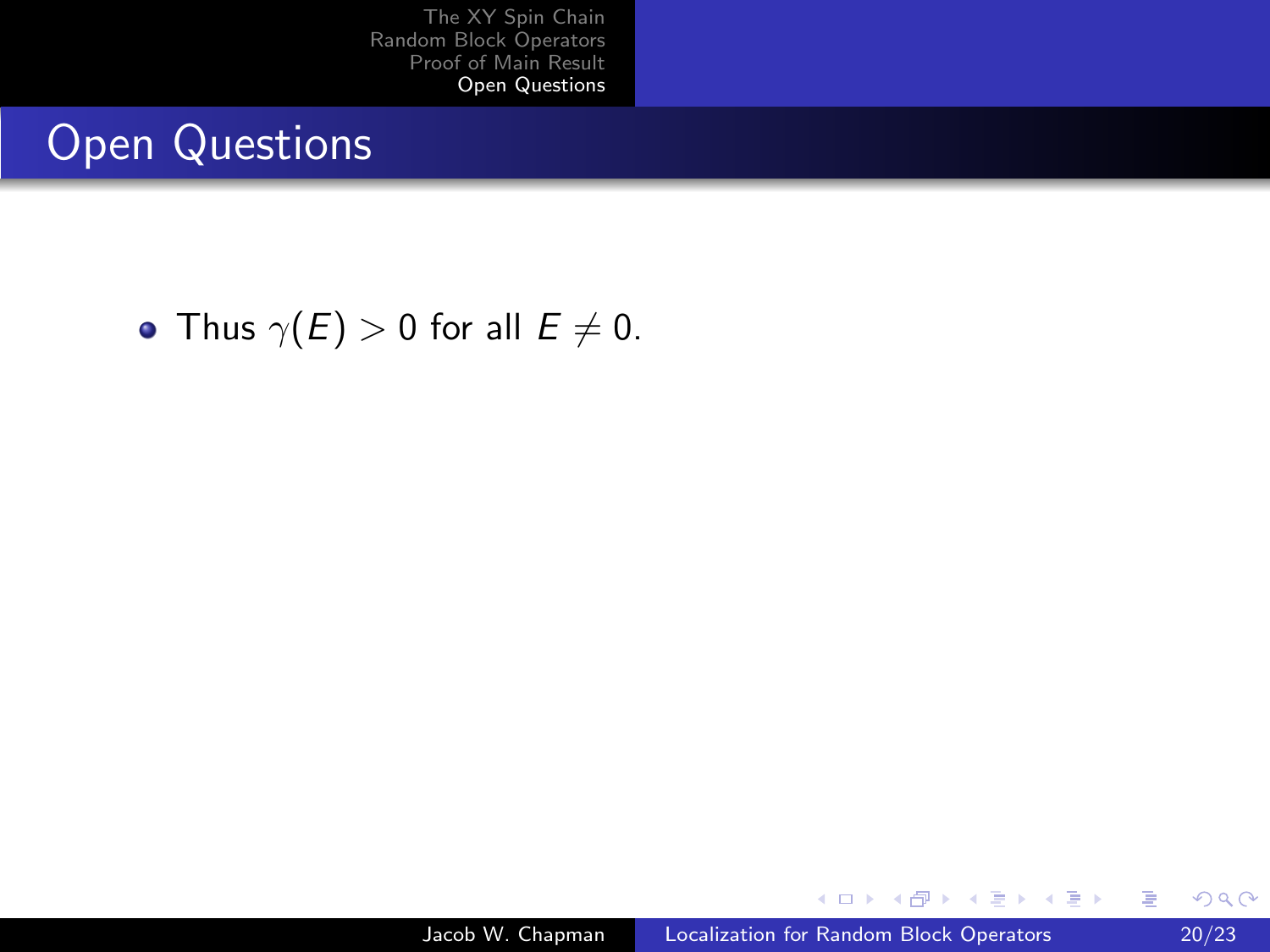## Open Questions

- Thus  $\gamma(E) > 0$  for all  $E \neq 0$ .
- We can surely find cases where  $\gamma(0) = |\mathbb{E}(\log \omega_0)| > 0$ . Can we manage a proof of dynamical localization at all energies?

 $\sim$  m  $\sim$ 

∢ 何 ▶ イ ヨ ▶ イ ヨ

 $\Omega$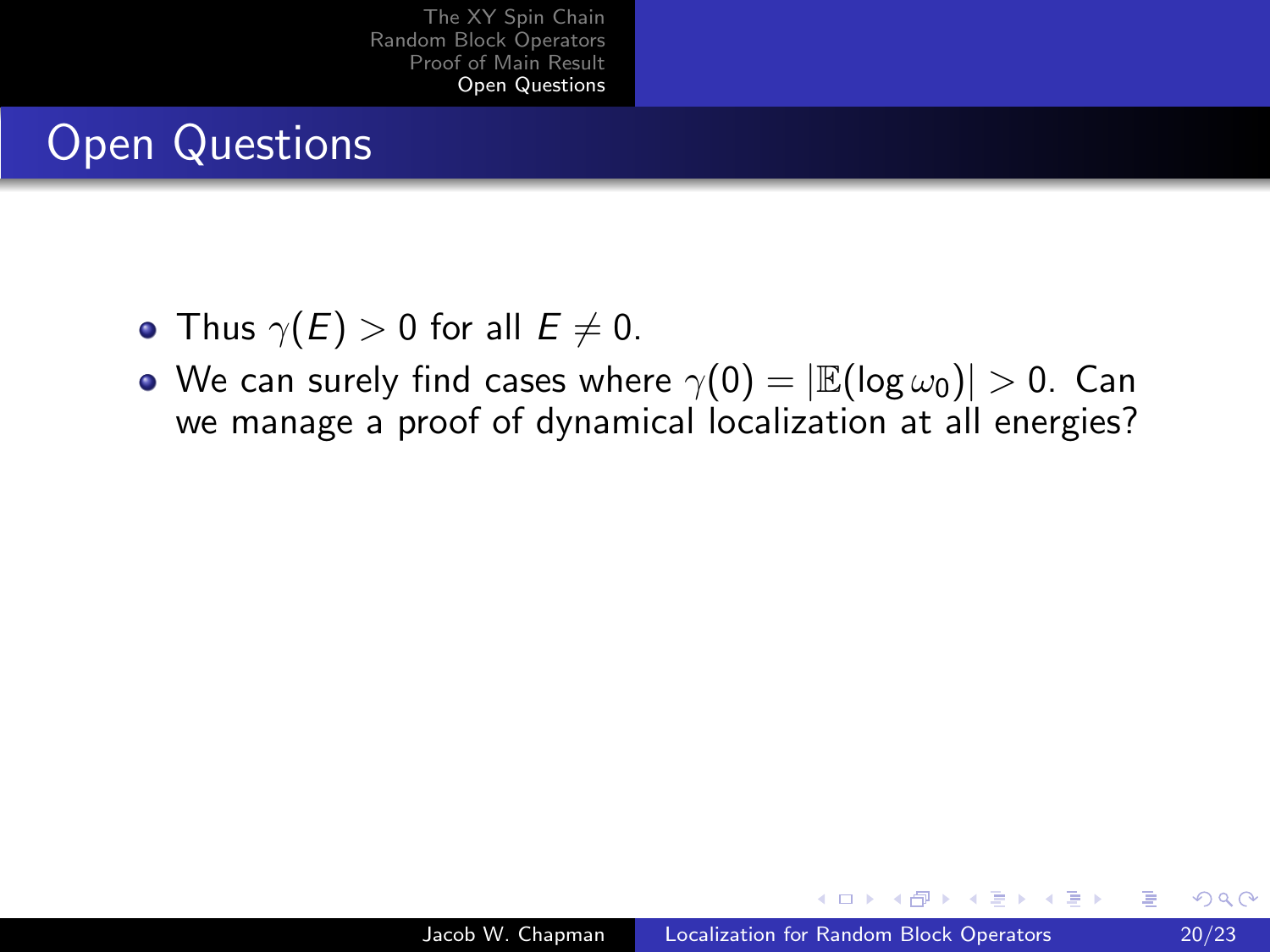### Open Questions

- Thus  $\gamma(E) > 0$  for all  $E \neq 0$ .
- We can surely find cases where  $\gamma(0) = |\mathbb{E}(\log \omega_0)| > 0$ . Can we manage a proof of dynamical localization at all energies?
	- Main difficulty is that lack of irreducibility at 0 implies a lack of uniqueness of an invariant measure associated with the Lyapunov exponent (used to prove Hölder continuity of Lyapunov exponents).

 $\mathcal{A}$  and  $\mathcal{A}$  in the set of  $\mathcal{B}$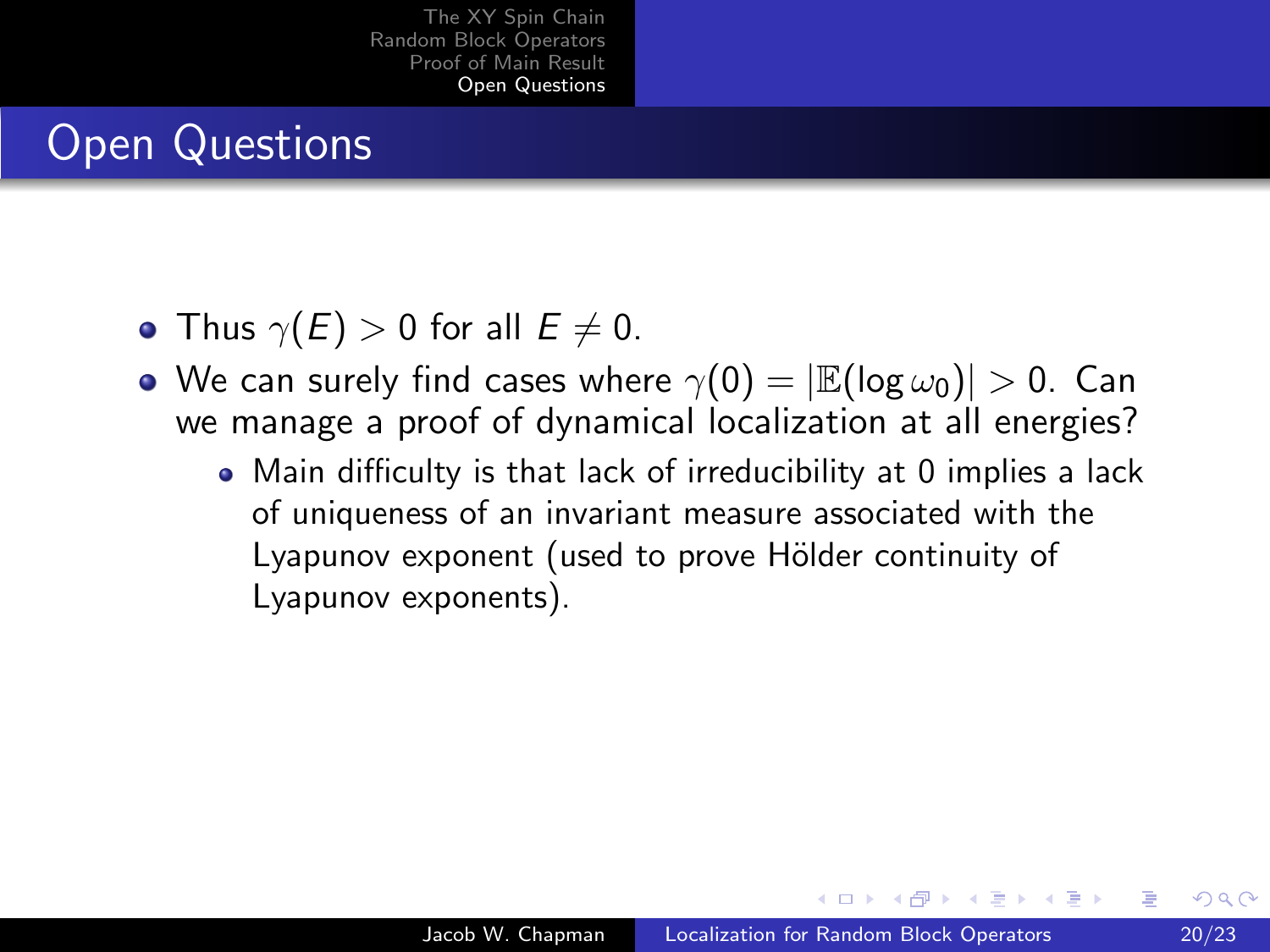## Open Questions

- Thus  $\gamma(E) > 0$  for all  $E \neq 0$ .
- We can surely find cases where  $\gamma(0) = |\mathbb{E}(\log \omega_0)| > 0$ . Can we manage a proof of dynamical localization at all energies?
	- Main difficulty is that lack of irreducibility at 0 implies a lack of uniqueness of an invariant measure associated with the Lyapunov exponent (used to prove Hölder continuity of Lyapunov exponents).
- **If we can prove it, can we extend the proof to the anisotropic** XY spin chain? This would involve understanding a more abstract, higher-order dynamical system.

 $\mathcal{A}$  and  $\mathcal{A}$  in the  $\mathcal{A}$  in the  $\mathcal{A}$  in the  $\mathcal{A}$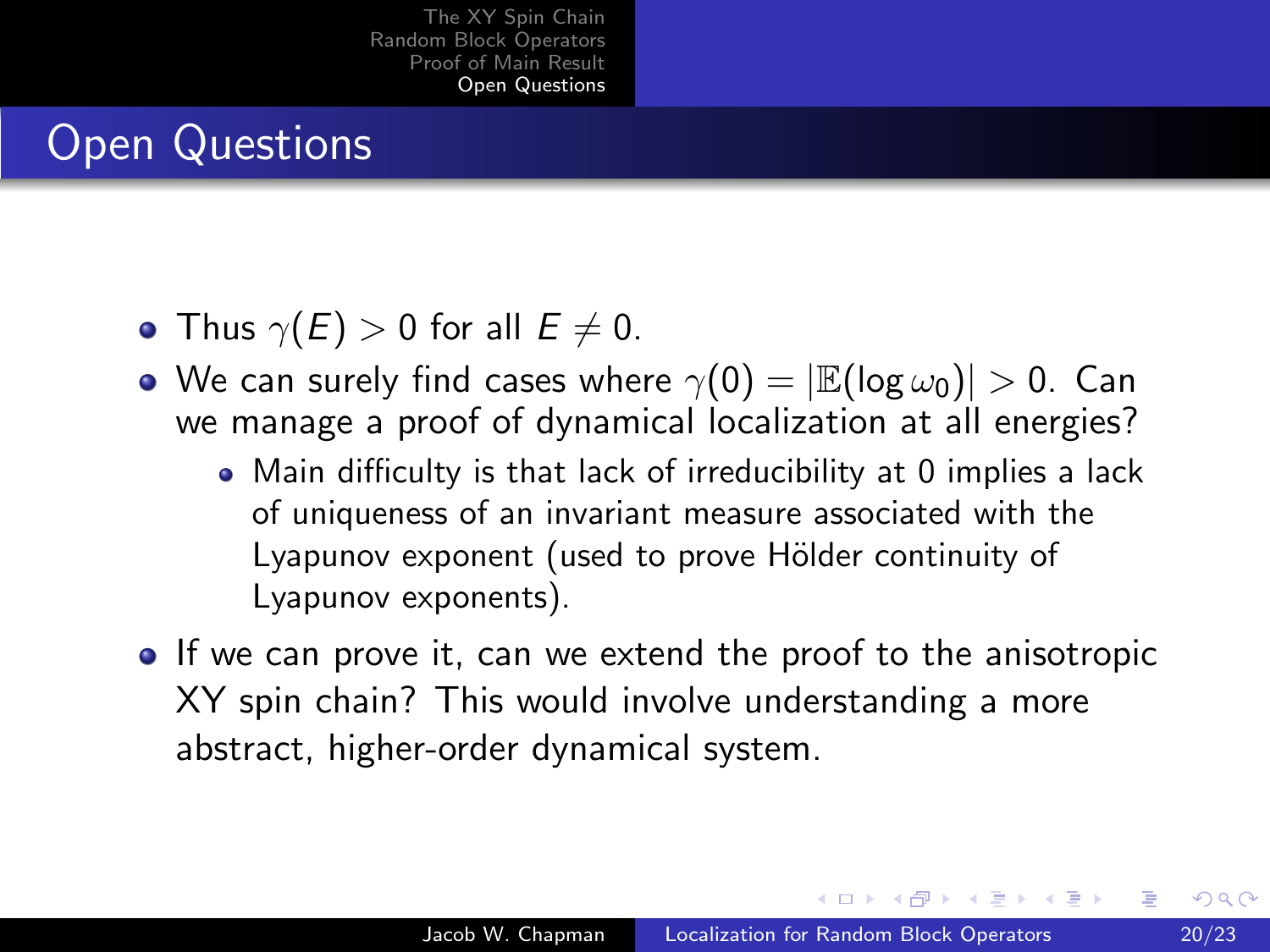### References

- P. Bougerol and J. Lacroix, Products of random matrices with applications to Schrödinger operators, Birkhäuser, Boston, (1985)
- H. Boumaza, G. Stolz, Positivity of Lyapunov exponents for Anderson-type models on two coupled strings, Elec. J. Diff. Eq. 2007, no. 47, 1-18, (2007)
- R. Carmona, J. Lacroix, Spectral theory of random Schrödinger operators, Probability Theory and its Applications, Birkhäuser, Boston, (1990)
- J. Chapman and G. Stolz, Localization for random block operators related to the XY spin chain, to appear in Annales Henri Poincaré, Preprint: arXiv:1308.0708, (2014)
- W. Craig and B. Simon, Log Hölder continuity of the integrated density of states for stochastic Jacobi matrices, Comm. Math. Phys. 90, 207-218, (1983)
- A. Elgart, M. Shamis, and S. Sodin, Localisation for non-monotone Schrödinger operators, arXiv:1201.2211v3, (2012)
- F. Germinet and A. Klein, Bootstrap multiscale analysis and localization in random media, Comm. Math. Phys. 222, 415-448, (2001)
- I. Gol'dsheid, G. Margulis, Lyapunov indices of a product of random matrices, Russian Math. Survey 44:5 (1989), 11-71

メロメ メ母メ メミメ メミメ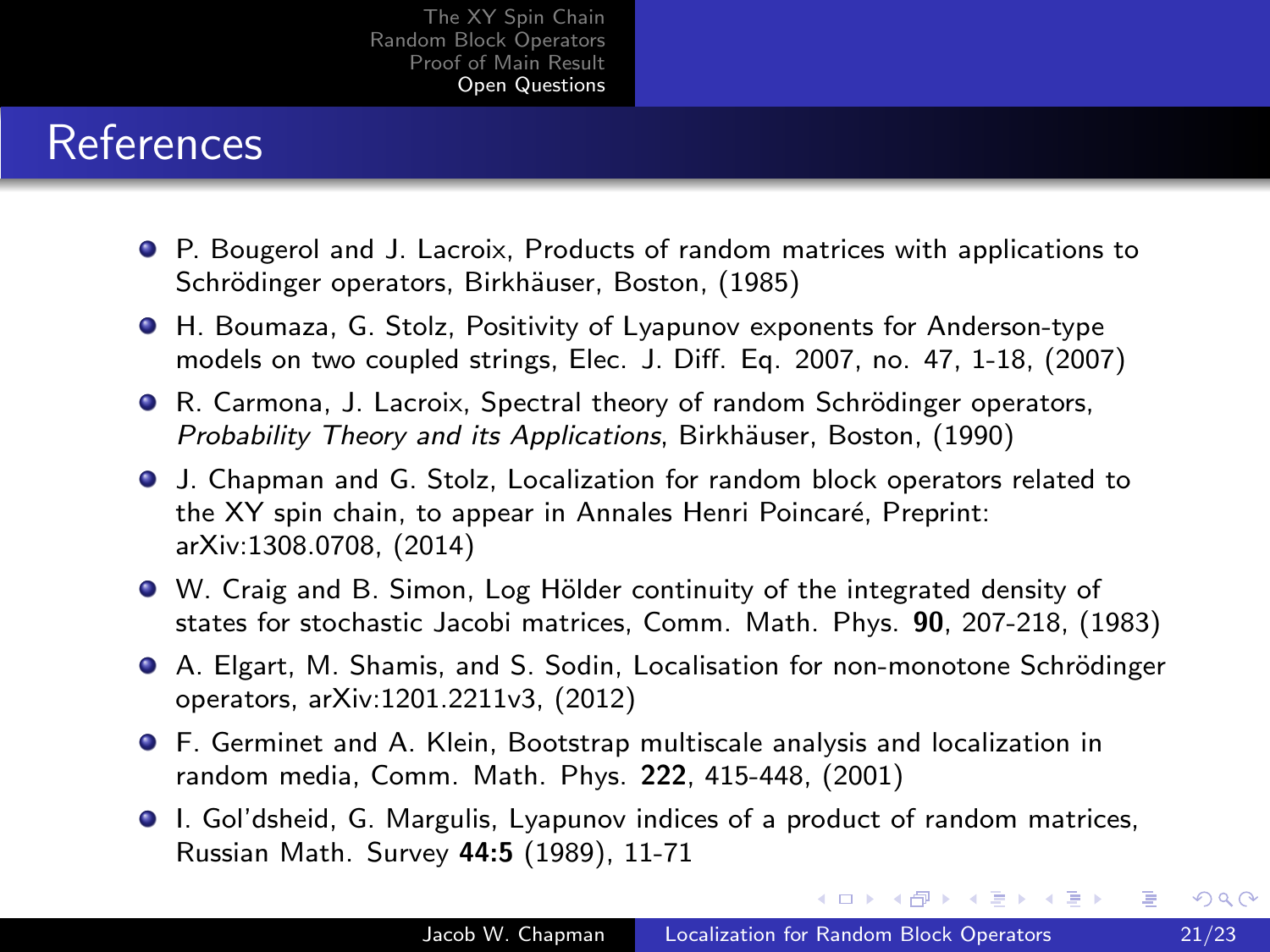#### References

- E. Hamza, R. Sims, and G. Stolz, Dynamical localization in disordered quantum spin systems, Comm. Math. Phys. 315, no. 1, 215-239, (2012)
- W. Kirsch, B. Metzger, P. Müller, Random Block Operators, J. Stat. Phys. 143, no. 6, 1035-1054, (2011)
- A. Klein, Multiscale analysis and localization of random operators. Random Schrödinger operators, 121-159, Panor. Synthésis, 25, Soc. Math. France, Paris, (2008)
- A. Klein, J. Lacroix, and A. Speis, Localization for the Anderson model on a strip with singular potentials, J. Funct. Anal. 94, 135-155, (1990)
- S. Kotani, B. Simon, Stochastic Schrödinger Operators and Jacobi Matrices on the Strip, Comm. Math. Phys. 119 (1988), 403-429
- G. Stolz, An Introduction to the Mathematics of Anderson Localization. Entropy and the quantum II, 71-108, Contemp. Math., 552, Amer. Math. Soc., Providence, RI, (2011)

メロメ メ母メ メミメ メミメ